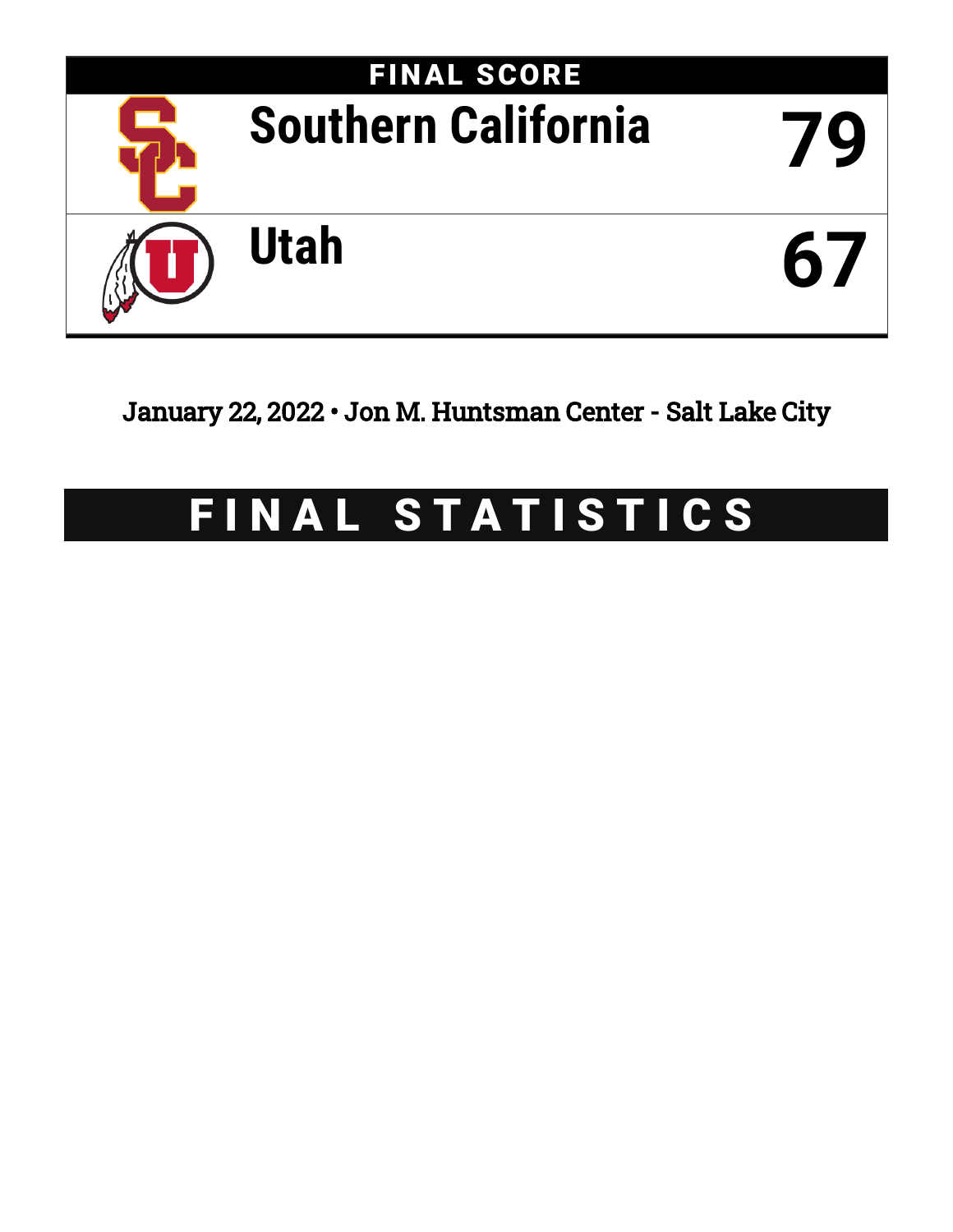### **Official Box Score Southern California vs Utah Game Totals -- Final Statistics January 22, 2022 at Jon M. Huntsman Center - Salt Lake City**



# **Southern California 79**

| No. | Player                | S  | Pts            | FG.      | 3FG      | FT        | 0R | DR. | TR             | PF       | A              | TO            | <b>Blk</b> | Stl      | Min | $+/-$ |
|-----|-----------------------|----|----------------|----------|----------|-----------|----|-----|----------------|----------|----------------|---------------|------------|----------|-----|-------|
| 00  | ELLIS, BOOGIE         | G  | 18             | $4-9$    | $2 - 5$  | $8 - 8$   | 0  | 4   | 4              | 4        | 4              |               | 0          | 1        | 26  | 22    |
| 01  | GOODWIN, CHEVEZ       | F. | 9              | $4-6$    | $0 - 0$  | $1 - 2$   |    | 3   | 4              | 4        | 0              | 4             |            |          | 25  | 5     |
| 03  | <b>MOBLEY, ISAIAH</b> |    | 10             | $4 - 8$  | $0 - 3$  | $2 - 3$   | 0  | 6   | 6              | 0        | 5              | 2             |            | 0        | 33  | 18    |
| 13  | PETERSON, DREW        | G  | 23             | $9 - 10$ | $5 - 5$  | $0 - 2$   | 2  | 5   | 7              | $\Omega$ | 2              | 3             |            | 1        | 36  | 17    |
| 23  | AGBONKPOLO, MAX       | F  |                | $3-9$    | $1 - 4$  | $0 - 0$   | 1  | 2   | 3              | 3        | 0              | 0             | $\Omega$   | 0        | 22  | 10    |
| 02  | JOHNSON, KOBE         | F  | $\Omega$       | $0 - 2$  | $0 - 1$  | $0 - 0$   | 0  | 1   | 1              | $\Omega$ | $\overline{2}$ | 0             |            | 0        |     | $-13$ |
| 04  | THOMAS, MALIK         | G  | $\Omega$       | $0 - 0$  | $0 - 0$  | $0 - 0$   | 0  | 0   | 0              | 0        | 0              | $\Omega$      | 0          | 0        | 1   | $-3$  |
| 05  | <b>WHITE, ISAIAH</b>  | G  | 3              | $1 - 3$  | $0 - 1$  | $1 - 3$   | 2  | 1   | 3              | $\Omega$ | 0              | $\Omega$      | $\Omega$   | 0        | 13  | -10   |
| 20  | ANDERSON, ETHAN       | G  | $\overline{2}$ | $1 - 5$  | $0 - 0$  | $0 - 2$   | 0  | 2   | $\overline{2}$ | 0        | 0              |               | 0          | 1        | 16  | 6     |
| 21  | DIXON-WATERS, REESE   | G  | 5              | $2 - 2$  | $1 - 1$  | $0 - 0$   | 0  | 1   | 1              | 1        | $\overline{2}$ | $\mathcal{P}$ | $\Omega$   | $\Omega$ | 9   | $-1$  |
| 24  | MORGAN, JOSHUA        | С  | 2              | $1 - 3$  | $0 - 0$  | $0 - 0$   | 3  | 3   | 6              | 2        | 3              | 0             | 0          | 1        | 13  | 9     |
|     | <b>TEAM</b>           |    |                |          |          |           | 3  | 2   | 5              | $\Omega$ |                | 0             |            |          |     |       |
|     | <b>TOTALS</b>         |    | 79             | 29-57    | $9 - 20$ | $12 - 20$ | 12 | 30  | 42             | 14       | 18             | 13            | 4          | 5        | 199 |       |

| <b>Shooting By Period</b><br>Period | FG        | FG%   | 3FG      | 3FG%  | FT        | FT%   | Deadball Rebounds: 2,0<br>Last FG: 2nd-01:35               |
|-------------------------------------|-----------|-------|----------|-------|-----------|-------|------------------------------------------------------------|
| 1st Half                            | $12 - 28$ | 43%   | $5-9$    | 56%   | $6 - 7$   | 86%   | Biggest Run: 11-0                                          |
| 2nd Half                            | $17 - 29$ | 59%   | $4 - 11$ | 36%   | $6 - 13$  | 46%   | Largest lead: By 18 at 2nd-12:52<br>Technical Fouls: None. |
| Game                                | 29-57     | 50.9% | $9 - 20$ | 45.0% | $12 - 20$ | 60.0% |                                                            |

**Utah 67**

| No. | Plaver                    | S  | Pts           | FG        | 3FG      | FT        | <b>OR</b>      | <b>DR</b> | TR       | PF | A        | TO | Blk          | Stl      | Min | $+/-$ |
|-----|---------------------------|----|---------------|-----------|----------|-----------|----------------|-----------|----------|----|----------|----|--------------|----------|-----|-------|
| 10  | ANTHONY, MARCO            | G  |               | $2 - 7$   | $1 - 2$  | $2 - 2$   |                | 4         | 5        |    | 2        |    |              |          | 22  | $-15$ |
| 11  | <b>BATTIN, RILEY</b>      | F  | 3             | $1 - 4$   | $1 - 2$  | $0 - 0$   | 0              | 0         | 0        | 2  |          |    | $\mathbf{0}$ | 0        | 16  | $-1$  |
| 20  | STEFANOVIC, LAZAR         | G  | 10            | $3 - 12$  | $0 - 5$  | $4 - 4$   | 2              | 2         | 4        | 4  | 3        |    |              | 0        | 31  | 9     |
| 21  | MAHORCIC, DUSAN           | F. | 9             | $3 - 8$   | $0 - 0$  | $3 - 4$   | 1              | 4         | 5        | 2  | 2        | 0  |              | 0        | 24  | $-12$ |
| 25  | <b>WORSTER, ROLLIE</b>    | G  | 4             | 1-4       | $0 - 0$  | $2 - 2$   | 0              | 3         | 3        |    | 6        | 3  | 0            | 0        | 24  | 9     |
| 00  | <b>THIOUNE, LAHAT</b>     | С  | $\mathcal{P}$ | $1 - 3$   | $0 - 0$  | $0 - 0$   | $\mathbf 1$    | 3         | 4        | 2  | $\Omega$ |    | $\Omega$     |          | 10  | $-7$  |
| 01  | <b>JENKINS JR., DAVID</b> | G  | $\Omega$      | $0 - 1$   | $0 - 0$  | $0 - 0$   | 0              | 0         | $\Omega$ |    | $\Omega$ |    | $\Omega$     | 0        | 3   | $-11$ |
| 02  | <b>GACH, BOTH</b>         | G  | 4             | $2 - 3$   | $0 - 0$  | $0 - 0$   | 0              | 2         | 2        |    | $\Omega$ | 2  | $\Omega$     | $\Omega$ | 16  | $-25$ |
| 05  | <b>BRENCHLEY, JAXON</b>   | G  | $\mathcal{P}$ | $1 - 2$   | $0 - 0$  | $0 - 0$   | 2              |           | 3        |    |          | 0  | 0            | 0        | 16  | -8    |
| 13  | <b>BALLSTAEDT, ELI</b>    | G  | 6             | $2 - 5$   | $2 - 3$  | $0 - 0$   | 0              | $\Omega$  | $\Omega$ |    | 1        | 0  | $\Omega$     | $\Omega$ | 15  | 7     |
| 55  | MADSEN, GABE              | G  | 20            | $6 - 12$  | $5 - 11$ | $3 - 3$   | 0              |           | 1        | 3  | $\Omega$ | 0  | $\Omega$     |          | 23  | -6    |
|     | <b>TEAM</b>               |    |               |           |          |           | $\overline{2}$ | 2         | 4        | 0  |          | 0  |              |          |     |       |
|     | <b>TOTALS</b>             |    | 67            | $22 - 61$ | $9 - 23$ | $14 - 15$ | 9              | 22        | 31       | 19 | 16       | 10 | 3            | 3        | 199 |       |

| <b>Shooting By Period</b> |           |       |          |       |           |       |
|---------------------------|-----------|-------|----------|-------|-----------|-------|
| Period                    | FG        | FG%   | 3FG      | 3FG%  | FТ        | FT%   |
| 1st Half                  | 10-29     | 34%   | $5-11$   | 45%   | 5-6       | 83%   |
| 2nd Half                  | $12 - 32$ | 38%   | 4-12     | 33%   | 9-9       | 100%  |
| Game                      | 22-61     | 36.1% | $9 - 23$ | 39.1% | $14 - 15$ | 93.3% |

*Deadball Rebounds:* 1,0 *Last FG:* 2nd-01:55 *Biggest Run:* 9-0 *Largest lead:* By 4 at 1st-16:06 *Technical Fouls:* None.

Per Poss

36/67

0.985 28/68

| Game Notes:                                                              | <b>Score</b>                                    | 1st | 2 <sub>nd</sub> | TOT | <b>Points</b>     | <b>USC</b> | Ute |
|--------------------------------------------------------------------------|-------------------------------------------------|-----|-----------------|-----|-------------------|------------|-----|
| Officials: Larry Spaulding, Chuck Jones, Scott Brown<br>Attendance: 7846 | <b>USC</b>                                      | 35  | 44              | 79  | In the Paint      | 40         | 20  |
|                                                                          | Ute                                             | 30  | 37              | 67  | Off Turns         |            |     |
| Start Time: 06:36 PM ET                                                  |                                                 |     |                 |     | 2nd Chance        |            |     |
| End Time: 08:30 PM ET<br>Game Duration: 1:54                             | USC led for 33:43. Ute led for 4:03.            |     |                 |     | <b>Fast Break</b> |            |     |
| Conference Game:                                                         | Game was tied for 2:01.<br>Times tied: <b>2</b> |     | Lead Changes: 3 |     | Bench             |            | 34  |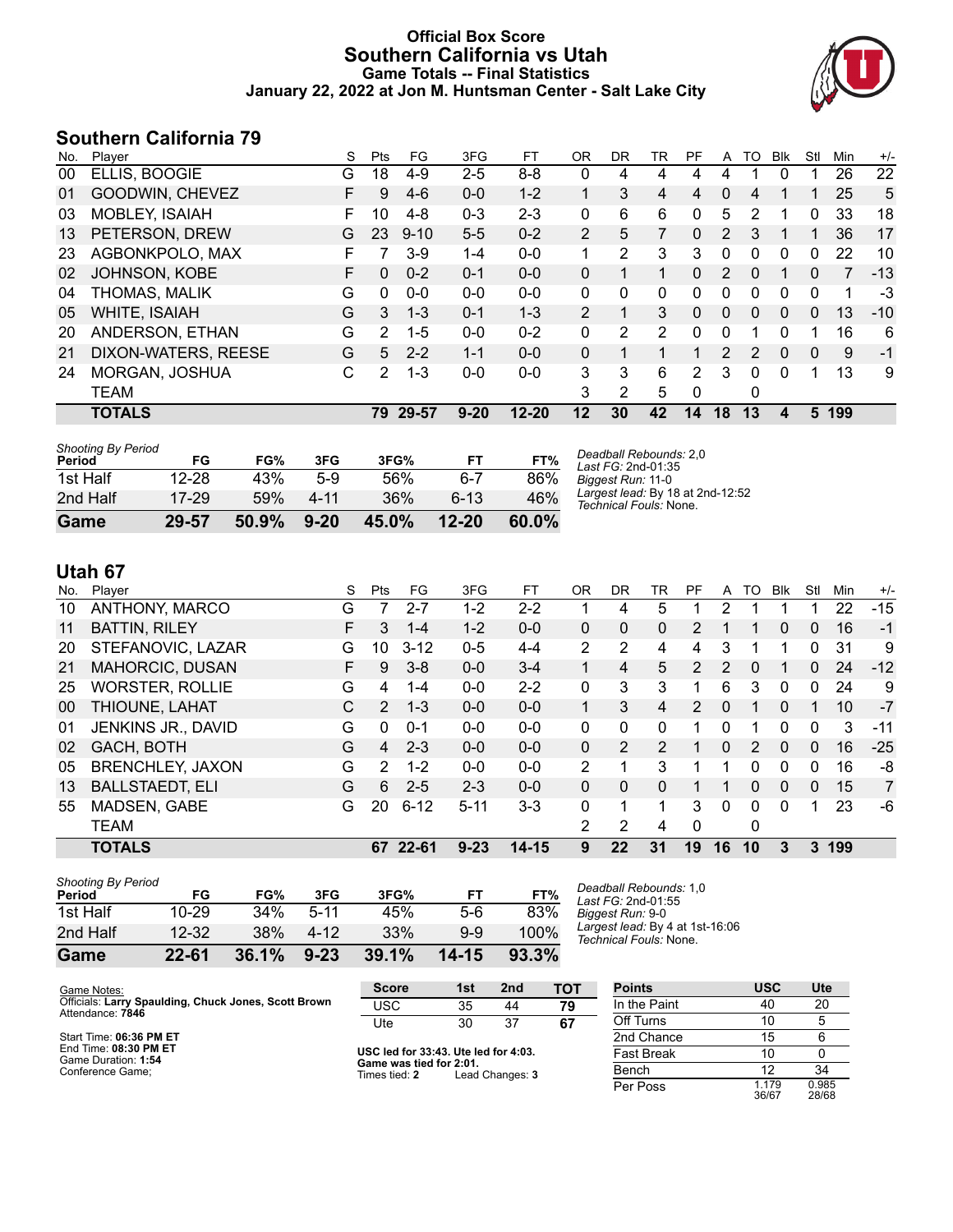### **Official Box Score Southern California vs Utah First Half Statistics Only January 22, 2022 at Jon M. Huntsman Center - Salt Lake City**



# **Southern California 35**

| No. | Player                | S | <b>Pts</b> | FG        | 3FG     | <b>FT</b> | <b>OR</b>      | <b>DR</b> | <b>TR</b> | PF             | A | TO            | <b>B</b> lk | Stl          | Min | $+/-$ |
|-----|-----------------------|---|------------|-----------|---------|-----------|----------------|-----------|-----------|----------------|---|---------------|-------------|--------------|-----|-------|
| 00  | ELLIS, BOOGIE         | G | 12         | $3 - 5$   | 2-3     | 4-4       | 0              | 3         | 3         | $\overline{2}$ |   | 0             |             |              | 11  | 16    |
| 01  | GOODWIN, CHEVEZ       | F | 4          | $2 - 4$   | $0 - 0$ | $0 - 0$   |                | 2         | 3         | 1              | 0 | 3             | $\Omega$    | $\mathbf{0}$ | 14  | 1     |
| 03  | <b>MOBLEY, ISAIAH</b> |   | 4          | $1 - 4$   | $0 - 2$ | $2 - 3$   | 0              | 3         | 3         | 0              | 3 | 0             |             | 0            | 18  | 4     |
| 13  | PETERSON, DREW        | G | 10         | $4 - 5$   | $2 - 2$ | $0 - 0$   |                | $\Omega$  | 1         | $\Omega$       |   | $\mathcal{P}$ | 0           | 0            | 16  | 10    |
| 23  | AGBONKPOLO, MAX       | F | 3          | $1 - 5$   | $1 - 2$ | $0 - 0$   | 1              | 2         | 3         | 1              | 0 | 0             | $\Omega$    | $\Omega$     | 11  | 5     |
| 02  | <b>JOHNSON, KOBE</b>  | F | $\Omega$   | $0 - 1$   | $0 - 0$ | $0 - 0$   | 0              | 1         |           | 0              | 0 | 0             |             | 0            | 4   | $-10$ |
| 04  | THOMAS, MALIK         | G | 0          | $0 - 0$   | $0 - 0$ | $0 - 0$   | 0              | 0         | 0         | 0              | 0 | 0             | 0           | $\Omega$     | 0   | 0     |
| 05  | <b>WHITE, ISAIAH</b>  | G | $\Omega$   | $0 - 1$   | $0 - 0$ | $0 - 0$   | 0              | 1         | 1         | 0              | 0 | $\Omega$      | $\Omega$    | $\Omega$     | 7   | -6    |
| 20  | ANDERSON, ETHAN       | G | 0          | $0 - 1$   | $0 - 0$ | $0 - 0$   | 0              | 2         | 2         | 0              | 0 |               | 0           | 0            | 9   | 2     |
| 21  | DIXON-WATERS, REESE   | G | $\Omega$   | $0 - 0$   | $0 - 0$ | $0 - 0$   | 0              | $\Omega$  | 0         | 0              |   |               | $\Omega$    | $\mathbf{0}$ | 3   | $-1$  |
| 24  | MORGAN, JOSHUA        | С | 2          | $1 - 2$   | 0-0     | $0 - 0$   | 2              | 1         | 3         | $\mathcal{P}$  | 1 | 0             | 0           | $\Omega$     | 6   | 4     |
|     | <b>TEAM</b>           |   |            |           |         |           | $\overline{2}$ | 1         | 3         | 0              |   | 0             |             |              |     |       |
|     | <b>TOTALS</b>         |   | 35         | $12 - 28$ | $5-9$   | $6 - 7$   |                | 16        | 23        | 6              |   |               | 2           | 1            | 100 |       |

| <b>Shooting By Period</b><br>Period | FG        | FG%   | 3FG      | 3FG%  |           | FT%   | Deadball Rebounds: 2,0<br>Last FG Half: USC 2nd-01:35 |
|-------------------------------------|-----------|-------|----------|-------|-----------|-------|-------------------------------------------------------|
| 1st Half                            | $12 - 28$ | 43%   | 5-9      | 56%   | հ-7       | 86%   |                                                       |
| Game                                | 29-57     | 50.9% | $9 - 20$ | 45.0% | $12 - 20$ | 60.0% |                                                       |

# **Utah 30**

|     | <b> vv</b>                |   |               |           |          |           |           |           |              |           |          |          |              |          |                |             |
|-----|---------------------------|---|---------------|-----------|----------|-----------|-----------|-----------|--------------|-----------|----------|----------|--------------|----------|----------------|-------------|
| No. | Player                    | S | <b>Pts</b>    | <b>FG</b> | 3FG      | <b>FT</b> | <b>OR</b> | <b>DR</b> | TR           | <b>PF</b> | A        | TO       | <b>Blk</b>   | Stl      | Min            | $+/-$       |
| 10  | ANTHONY, MARCO            | G | 3             | $1 - 3$   | $1 - 1$  | $0 - 0$   | 0         | 2         | 2            | 0         | 0        | 0        | $\Omega$     | 0        | 9              | $-10$       |
| 11  | <b>BATTIN, RILEY</b>      | F | 0             | $0 - 1$   | $0 - 0$  | $0 - 0$   | 0         | 0         | $\mathbf{0}$ |           | 0        | 0        | 0            | 0        | 6              | $-5$        |
| 20  | STEFANOVIC, LAZAR         | G | 4             | $1 - 5$   | $0 - 3$  | $2 - 2$   | 1         | 0         | 1            | 2         | 1        | 0        |              | 0        | 16             | 8           |
| 21  | MAHORCIC, DUSAN           | F | 5.            | $1 - 4$   | $0 - 0$  | $3 - 4$   |           |           | 2            |           |          | 0        | $\mathbf{0}$ | 0        | 13             | $\mathbf 0$ |
| 25  | <b>WORSTER, ROLLIE</b>    | G | 0             | $0 - 2$   | $0 - 0$  | $0 - 0$   | 0         |           |              | 0         | 3        | 1        | 0            | 0        | 12             | 10          |
| 00  | <b>THIOUNE, LAHAT</b>     | C | $\Omega$      | $0 - 1$   | $0 - 0$  | $0 - 0$   | $\Omega$  | 3         | 3            | $\Omega$  | $\Omega$ | $\Omega$ | $\Omega$     |          | 7              | $-5$        |
| 01  | <b>JENKINS JR., DAVID</b> | G | 0             | $0 - 1$   | $0 - 0$  | $0 - 0$   | 0         | 0         | $\Omega$     |           | $\Omega$ |          | 0            | 0        | 3              | $-11$       |
| 02  | <b>GACH, BOTH</b>         | G | $\mathcal{P}$ | $1 - 2$   | $0 - 0$  | $0 - 0$   | $\Omega$  | 1         |              |           | 0        | 1        | $\Omega$     | $\Omega$ | 9              | $-16$       |
| 05  | <b>BRENCHLEY, JAXON</b>   | G | 2             | $1 - 1$   | $0 - 0$  | $0 - 0$   | 1         | 0         |              |           | 1        | 0        | $\mathbf{0}$ | 0        | 10             | $-2$        |
| 13  | <b>BALLSTAEDT, ELI</b>    | G | 3             | $1 - 3$   | $1 - 2$  | $0 - 0$   | 0         | 0         | $\mathbf{0}$ | 0         | 0        | 0        | $\mathbf{0}$ | 0        | $\overline{4}$ | 2           |
| 55  | MADSEN, GABE              | G | 11            | $4-6$     | $3-5$    | $0 - 0$   | $\Omega$  |           |              | 0         | $\Omega$ | 0        | $\Omega$     | 0        | 10             | 4           |
|     | <b>TEAM</b>               |   |               |           |          |           | 1         |           | 2            | $\Omega$  |          | 0        |              |          |                |             |
|     | <b>TOTALS</b>             |   | 30            | $10 - 29$ | $5 - 11$ | $5-6$     | 4         | 10        | 14           |           | 6        | 3        |              |          | 100            |             |
|     |                           |   |               |           |          |           |           |           |              |           |          |          |              |          |                |             |

| <b>Shooting By Period</b><br>Period | FG        | FG%    | 3FG      | 3FG%  | FT        | FT%   |
|-------------------------------------|-----------|--------|----------|-------|-----------|-------|
| 1st Half                            | 10-29     | $34\%$ | $5-11$   | 45%   | 5-6       | 83%   |
| Game                                | $22 - 61$ | 36.1%  | $9 - 23$ | 39.1% | $14 - 15$ | 93.3% |

*Deadball Rebounds:* 1,0 *Last FG Half:* Ute 2nd-01:55

| Game Notes:                                                              | <b>Score</b> | 1st | 2 <sub>nd</sub> | <b>TOT</b> | <b>Points (This Period)</b> | <b>USC</b>     | Ute           |
|--------------------------------------------------------------------------|--------------|-----|-----------------|------------|-----------------------------|----------------|---------------|
| Officials: Larry Spaulding, Chuck Jones, Scott Brown<br>Attendance: 7846 | <b>USC</b>   | 35  | 44              | 79         | In the Paint                |                |               |
|                                                                          | Ute          | 30  | 37              | 67         | Off Turns                   |                |               |
| Start Time: 06:36 PM ET                                                  |              |     |                 |            | 2nd Chance                  | 10             |               |
| End Time: 08:30 PM ET<br>Game Duration: 1:54                             |              |     |                 |            | <b>Fast Break</b>           |                |               |
| Conference Game:                                                         |              |     |                 |            | Bench                       |                |               |
|                                                                          |              |     |                 |            | Per Poss                    | 1.129<br>15/31 | 000.<br>13/30 |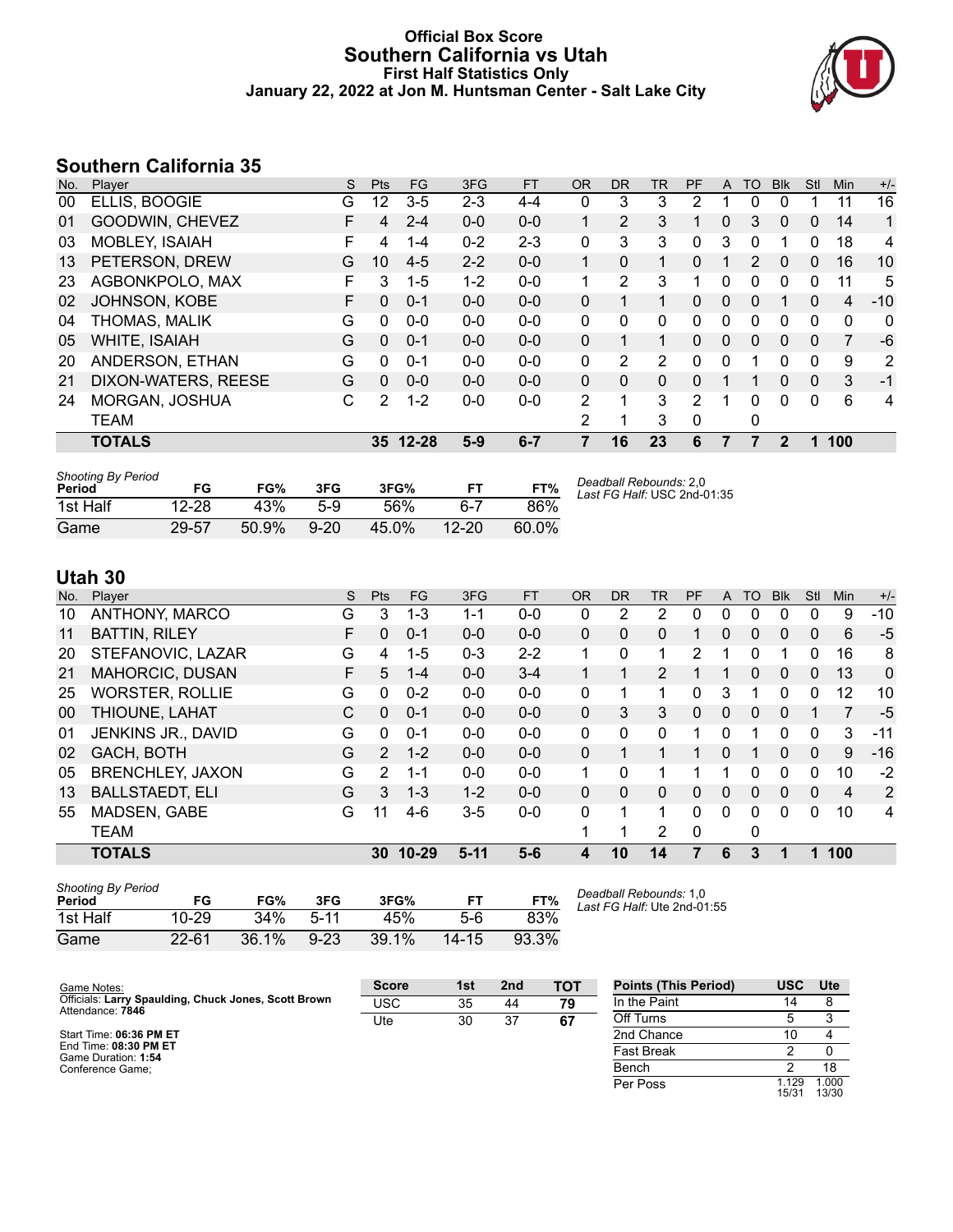#### **Official Play-By-Play Southern California vs Utah First Half January 22, 2022 at Jon M. Huntsman Center - Salt Lake City**



#### **Period 1**

<mark>Starters:</mark><br>Southern California: 0 ELLIS,BOOGIE (G); 1 GOODWIN,CHEVEZ (F); 3 MOBLEY,ISAIAH (F); 13 PETERSON,DREW (G); 23 AGBONKPOLO,MAX (F);<br>Utah: 10 ANTHONY,MARCO (G); 11 BATTIN,RILEY (F); 20 STEFANOVIC,LAZAR (G); 21 MAHO

| MISSED 3PTR by STEFANOVIC, LAZAR<br>19:28<br>19:25<br>REBOUND (DEF) by AGBONKPOLO, MAX<br>19:11<br>MISSED LAYUP by ELLIS, BOOGIE<br>19:08<br>REBOUND (DEF) by ANTHONY, MARCO<br>18:55<br>$2 - 0$<br>H <sub>2</sub><br>GOOD! LAYUP by STEFANOVIC, LAZAR [PNT]<br>V <sub>1</sub><br>18:32<br>GOOD! 3PTR by AGBONKPOLO, MAX<br>$2 - 3$<br>18:32<br>ASSIST by MOBLEY, ISAIAH<br>18:07<br>$5-3$<br>H <sub>2</sub><br>GOOD! 3PTR by ANTHONY, MARCO<br>18:07<br>ASSIST by WORSTER, ROLLIE<br>17:35<br>MISSED JUMPER by PETERSON, DREW<br>17:33<br>REBOUND (OFF) by TEAM<br>17:33<br>FOUL (PERSONAL) by BATTIN, RILEY<br>17:27<br>MISSED 3PTR by ELLIS, BOOGIE<br>17:24<br>REBOUND (DEF) by TEAM<br>17:15<br>TURNOVER (LOSTBALL) by WORSTER, ROLLIE<br>17:15<br>STEAL by ELLIS, BOOGIE<br>GOOD! DUNK by ELLIS, BOOGIE [FB/PNT]<br>Т<br>17:10<br>$5 - 5$<br>16:43<br>FOUL (PERSONAL) by AGBONKPOLO, MAX<br>16:43<br>H <sub>1</sub><br>GOOD! FT by STEFANOVIC, LAZAR<br>$6-5$<br>16:43<br>SUB OUT: WORSTER, ROLLIE<br>16:43<br>SUB IN: GACH, BOTH<br>16:43<br>$7 - 5$<br>H <sub>2</sub><br>GOOD! FT by STEFANOVIC, LAZAR<br>16:43<br>SUB OUT: BATTIN, RILEY<br>16:43<br>SUB IN: BRENCHLEY, JAXON<br>16:21<br>MISSED 3PTR by AGBONKPOLO, MAX<br>16:18<br>REBOUND (DEF) by MAHORCIC, DUSAN<br>16:06<br>H4<br>GOOD! LAYUP by GACH, BOTH [PNT]<br>$9 - 5$<br>16:06<br>ASSIST by MAHORCIC, DUSAN<br>15:53<br>H <sub>1</sub><br>GOOD! 3PTR by PETERSON, DREW<br>$9 - 8$<br>15:53<br>ASSIST by MOBLEY, ISAIAH<br>15:23<br>MISSED 3PTR by STEFANOVIC, LAZAR<br>15:20<br>REBOUND (DEF) by MOBLEY, ISAIAH<br>14:55<br>MISSED JUMPER by GOODWIN, CHEVEZ<br>14:52<br>REBOUND (DEF) by ANTHONY, MARCO<br>14:41<br>MISSED JUMPER by ANTHONY, MARCO<br>14:37<br>REBOUND (OFF) by BRENCHLEY, JAXON<br>14:37<br>$11 - 8$<br>H <sub>3</sub><br>GOOD! LAYUP by BRENCHLEY, JAXON<br>14:13<br>MISSED LAYUP by GOODWIN, CHEVEZ<br>14:12<br>REBOUND (OFF) by TEAM<br>14:12<br>14:12<br>SUB OUT: STEFANOVIC, LAZAR<br>14:12<br>SUB OUT: MAHORCIC, DUSAN<br>14:12<br>SUB IN: THIOUNE, LAHAT<br>14:12<br>SUB IN: MADSEN, GABE<br>14:12<br>SUB OUT: GOODWIN, CHEVEZ<br>14:12<br>SUB OUT: AGBONKPOLO, MAX<br>14:12<br>SUB IN: ANDERSON, ETHAN<br>14:12<br>SUB IN: MORGAN, JOSHUA<br>Τ<br>14:00<br>GOOD! 3PTR by ELLIS, BOOGIE<br>$11 - 11$<br>14:00<br>ASSIST by MORGAN, JOSHUA<br>13:50<br>FOUL (OFF) by GACH, BOTH<br>13:50<br>TURNOVER (OFFENSIVE) by GACH, BOTH<br>13:36<br>MISSED JUMPER by MOBLEY, ISAIAH<br>13:33<br>REBOUND (OFF) by PETERSON, DREW<br>GOOD! 3PTR by ELLIS, BOOGIE<br>$V_3$<br>13:31<br>$11 - 14$<br>13:31<br>ASSIST by PETERSON, DREW<br>13:11<br>MISSED LAYUP by THIOUNE, LAHAT<br>13:11<br>BLOCK by MOBLEY, ISAIAH<br>13:07<br>REBOUND (DEF) by MOBLEY, ISAIAH<br>13:04<br>MISSED 3PTR by MOBLEY, ISAIAH<br>13:00<br>REBOUND (DEF) by GACH, BOTH<br>12:44<br>MISSED 3PTR by MADSEN, GABE<br>12:41<br>REBOUND (DEF) by ELLIS, BOOGIE<br>12:27<br>FOUL (PERSONAL) by BRENCHLEY, JAXON<br>SUB OUT: THIOUNE, LAHAT<br>12:27 | Time | <b>VISITORS: Southern California</b> | <b>Score</b> | <b>Margin</b> | <b>HOME: Utah</b> |
|--------------------------------------------------------------------------------------------------------------------------------------------------------------------------------------------------------------------------------------------------------------------------------------------------------------------------------------------------------------------------------------------------------------------------------------------------------------------------------------------------------------------------------------------------------------------------------------------------------------------------------------------------------------------------------------------------------------------------------------------------------------------------------------------------------------------------------------------------------------------------------------------------------------------------------------------------------------------------------------------------------------------------------------------------------------------------------------------------------------------------------------------------------------------------------------------------------------------------------------------------------------------------------------------------------------------------------------------------------------------------------------------------------------------------------------------------------------------------------------------------------------------------------------------------------------------------------------------------------------------------------------------------------------------------------------------------------------------------------------------------------------------------------------------------------------------------------------------------------------------------------------------------------------------------------------------------------------------------------------------------------------------------------------------------------------------------------------------------------------------------------------------------------------------------------------------------------------------------------------------------------------------------------------------------------------------------------------------------------------------------------------------------------------------------------------------------------------------------------------------------------------------------------------------------------------------------------------------------------------------------------------------------------------------------------------------------------------------------------------------------------------------------------------------------------------------------------------------------------------------------------------------------------------------------------------------------------------------------------------------------------------|------|--------------------------------------|--------------|---------------|-------------------|
|                                                                                                                                                                                                                                                                                                                                                                                                                                                                                                                                                                                                                                                                                                                                                                                                                                                                                                                                                                                                                                                                                                                                                                                                                                                                                                                                                                                                                                                                                                                                                                                                                                                                                                                                                                                                                                                                                                                                                                                                                                                                                                                                                                                                                                                                                                                                                                                                                                                                                                                                                                                                                                                                                                                                                                                                                                                                                                                                                                                                              |      |                                      |              |               |                   |
|                                                                                                                                                                                                                                                                                                                                                                                                                                                                                                                                                                                                                                                                                                                                                                                                                                                                                                                                                                                                                                                                                                                                                                                                                                                                                                                                                                                                                                                                                                                                                                                                                                                                                                                                                                                                                                                                                                                                                                                                                                                                                                                                                                                                                                                                                                                                                                                                                                                                                                                                                                                                                                                                                                                                                                                                                                                                                                                                                                                                              |      |                                      |              |               |                   |
|                                                                                                                                                                                                                                                                                                                                                                                                                                                                                                                                                                                                                                                                                                                                                                                                                                                                                                                                                                                                                                                                                                                                                                                                                                                                                                                                                                                                                                                                                                                                                                                                                                                                                                                                                                                                                                                                                                                                                                                                                                                                                                                                                                                                                                                                                                                                                                                                                                                                                                                                                                                                                                                                                                                                                                                                                                                                                                                                                                                                              |      |                                      |              |               |                   |
|                                                                                                                                                                                                                                                                                                                                                                                                                                                                                                                                                                                                                                                                                                                                                                                                                                                                                                                                                                                                                                                                                                                                                                                                                                                                                                                                                                                                                                                                                                                                                                                                                                                                                                                                                                                                                                                                                                                                                                                                                                                                                                                                                                                                                                                                                                                                                                                                                                                                                                                                                                                                                                                                                                                                                                                                                                                                                                                                                                                                              |      |                                      |              |               |                   |
|                                                                                                                                                                                                                                                                                                                                                                                                                                                                                                                                                                                                                                                                                                                                                                                                                                                                                                                                                                                                                                                                                                                                                                                                                                                                                                                                                                                                                                                                                                                                                                                                                                                                                                                                                                                                                                                                                                                                                                                                                                                                                                                                                                                                                                                                                                                                                                                                                                                                                                                                                                                                                                                                                                                                                                                                                                                                                                                                                                                                              |      |                                      |              |               |                   |
|                                                                                                                                                                                                                                                                                                                                                                                                                                                                                                                                                                                                                                                                                                                                                                                                                                                                                                                                                                                                                                                                                                                                                                                                                                                                                                                                                                                                                                                                                                                                                                                                                                                                                                                                                                                                                                                                                                                                                                                                                                                                                                                                                                                                                                                                                                                                                                                                                                                                                                                                                                                                                                                                                                                                                                                                                                                                                                                                                                                                              |      |                                      |              |               |                   |
|                                                                                                                                                                                                                                                                                                                                                                                                                                                                                                                                                                                                                                                                                                                                                                                                                                                                                                                                                                                                                                                                                                                                                                                                                                                                                                                                                                                                                                                                                                                                                                                                                                                                                                                                                                                                                                                                                                                                                                                                                                                                                                                                                                                                                                                                                                                                                                                                                                                                                                                                                                                                                                                                                                                                                                                                                                                                                                                                                                                                              |      |                                      |              |               |                   |
|                                                                                                                                                                                                                                                                                                                                                                                                                                                                                                                                                                                                                                                                                                                                                                                                                                                                                                                                                                                                                                                                                                                                                                                                                                                                                                                                                                                                                                                                                                                                                                                                                                                                                                                                                                                                                                                                                                                                                                                                                                                                                                                                                                                                                                                                                                                                                                                                                                                                                                                                                                                                                                                                                                                                                                                                                                                                                                                                                                                                              |      |                                      |              |               |                   |
|                                                                                                                                                                                                                                                                                                                                                                                                                                                                                                                                                                                                                                                                                                                                                                                                                                                                                                                                                                                                                                                                                                                                                                                                                                                                                                                                                                                                                                                                                                                                                                                                                                                                                                                                                                                                                                                                                                                                                                                                                                                                                                                                                                                                                                                                                                                                                                                                                                                                                                                                                                                                                                                                                                                                                                                                                                                                                                                                                                                                              |      |                                      |              |               |                   |
|                                                                                                                                                                                                                                                                                                                                                                                                                                                                                                                                                                                                                                                                                                                                                                                                                                                                                                                                                                                                                                                                                                                                                                                                                                                                                                                                                                                                                                                                                                                                                                                                                                                                                                                                                                                                                                                                                                                                                                                                                                                                                                                                                                                                                                                                                                                                                                                                                                                                                                                                                                                                                                                                                                                                                                                                                                                                                                                                                                                                              |      |                                      |              |               |                   |
|                                                                                                                                                                                                                                                                                                                                                                                                                                                                                                                                                                                                                                                                                                                                                                                                                                                                                                                                                                                                                                                                                                                                                                                                                                                                                                                                                                                                                                                                                                                                                                                                                                                                                                                                                                                                                                                                                                                                                                                                                                                                                                                                                                                                                                                                                                                                                                                                                                                                                                                                                                                                                                                                                                                                                                                                                                                                                                                                                                                                              |      |                                      |              |               |                   |
|                                                                                                                                                                                                                                                                                                                                                                                                                                                                                                                                                                                                                                                                                                                                                                                                                                                                                                                                                                                                                                                                                                                                                                                                                                                                                                                                                                                                                                                                                                                                                                                                                                                                                                                                                                                                                                                                                                                                                                                                                                                                                                                                                                                                                                                                                                                                                                                                                                                                                                                                                                                                                                                                                                                                                                                                                                                                                                                                                                                                              |      |                                      |              |               |                   |
|                                                                                                                                                                                                                                                                                                                                                                                                                                                                                                                                                                                                                                                                                                                                                                                                                                                                                                                                                                                                                                                                                                                                                                                                                                                                                                                                                                                                                                                                                                                                                                                                                                                                                                                                                                                                                                                                                                                                                                                                                                                                                                                                                                                                                                                                                                                                                                                                                                                                                                                                                                                                                                                                                                                                                                                                                                                                                                                                                                                                              |      |                                      |              |               |                   |
|                                                                                                                                                                                                                                                                                                                                                                                                                                                                                                                                                                                                                                                                                                                                                                                                                                                                                                                                                                                                                                                                                                                                                                                                                                                                                                                                                                                                                                                                                                                                                                                                                                                                                                                                                                                                                                                                                                                                                                                                                                                                                                                                                                                                                                                                                                                                                                                                                                                                                                                                                                                                                                                                                                                                                                                                                                                                                                                                                                                                              |      |                                      |              |               |                   |
|                                                                                                                                                                                                                                                                                                                                                                                                                                                                                                                                                                                                                                                                                                                                                                                                                                                                                                                                                                                                                                                                                                                                                                                                                                                                                                                                                                                                                                                                                                                                                                                                                                                                                                                                                                                                                                                                                                                                                                                                                                                                                                                                                                                                                                                                                                                                                                                                                                                                                                                                                                                                                                                                                                                                                                                                                                                                                                                                                                                                              |      |                                      |              |               |                   |
|                                                                                                                                                                                                                                                                                                                                                                                                                                                                                                                                                                                                                                                                                                                                                                                                                                                                                                                                                                                                                                                                                                                                                                                                                                                                                                                                                                                                                                                                                                                                                                                                                                                                                                                                                                                                                                                                                                                                                                                                                                                                                                                                                                                                                                                                                                                                                                                                                                                                                                                                                                                                                                                                                                                                                                                                                                                                                                                                                                                                              |      |                                      |              |               |                   |
|                                                                                                                                                                                                                                                                                                                                                                                                                                                                                                                                                                                                                                                                                                                                                                                                                                                                                                                                                                                                                                                                                                                                                                                                                                                                                                                                                                                                                                                                                                                                                                                                                                                                                                                                                                                                                                                                                                                                                                                                                                                                                                                                                                                                                                                                                                                                                                                                                                                                                                                                                                                                                                                                                                                                                                                                                                                                                                                                                                                                              |      |                                      |              |               |                   |
|                                                                                                                                                                                                                                                                                                                                                                                                                                                                                                                                                                                                                                                                                                                                                                                                                                                                                                                                                                                                                                                                                                                                                                                                                                                                                                                                                                                                                                                                                                                                                                                                                                                                                                                                                                                                                                                                                                                                                                                                                                                                                                                                                                                                                                                                                                                                                                                                                                                                                                                                                                                                                                                                                                                                                                                                                                                                                                                                                                                                              |      |                                      |              |               |                   |
|                                                                                                                                                                                                                                                                                                                                                                                                                                                                                                                                                                                                                                                                                                                                                                                                                                                                                                                                                                                                                                                                                                                                                                                                                                                                                                                                                                                                                                                                                                                                                                                                                                                                                                                                                                                                                                                                                                                                                                                                                                                                                                                                                                                                                                                                                                                                                                                                                                                                                                                                                                                                                                                                                                                                                                                                                                                                                                                                                                                                              |      |                                      |              |               |                   |
|                                                                                                                                                                                                                                                                                                                                                                                                                                                                                                                                                                                                                                                                                                                                                                                                                                                                                                                                                                                                                                                                                                                                                                                                                                                                                                                                                                                                                                                                                                                                                                                                                                                                                                                                                                                                                                                                                                                                                                                                                                                                                                                                                                                                                                                                                                                                                                                                                                                                                                                                                                                                                                                                                                                                                                                                                                                                                                                                                                                                              |      |                                      |              |               |                   |
|                                                                                                                                                                                                                                                                                                                                                                                                                                                                                                                                                                                                                                                                                                                                                                                                                                                                                                                                                                                                                                                                                                                                                                                                                                                                                                                                                                                                                                                                                                                                                                                                                                                                                                                                                                                                                                                                                                                                                                                                                                                                                                                                                                                                                                                                                                                                                                                                                                                                                                                                                                                                                                                                                                                                                                                                                                                                                                                                                                                                              |      |                                      |              |               |                   |
|                                                                                                                                                                                                                                                                                                                                                                                                                                                                                                                                                                                                                                                                                                                                                                                                                                                                                                                                                                                                                                                                                                                                                                                                                                                                                                                                                                                                                                                                                                                                                                                                                                                                                                                                                                                                                                                                                                                                                                                                                                                                                                                                                                                                                                                                                                                                                                                                                                                                                                                                                                                                                                                                                                                                                                                                                                                                                                                                                                                                              |      |                                      |              |               |                   |
|                                                                                                                                                                                                                                                                                                                                                                                                                                                                                                                                                                                                                                                                                                                                                                                                                                                                                                                                                                                                                                                                                                                                                                                                                                                                                                                                                                                                                                                                                                                                                                                                                                                                                                                                                                                                                                                                                                                                                                                                                                                                                                                                                                                                                                                                                                                                                                                                                                                                                                                                                                                                                                                                                                                                                                                                                                                                                                                                                                                                              |      |                                      |              |               |                   |
|                                                                                                                                                                                                                                                                                                                                                                                                                                                                                                                                                                                                                                                                                                                                                                                                                                                                                                                                                                                                                                                                                                                                                                                                                                                                                                                                                                                                                                                                                                                                                                                                                                                                                                                                                                                                                                                                                                                                                                                                                                                                                                                                                                                                                                                                                                                                                                                                                                                                                                                                                                                                                                                                                                                                                                                                                                                                                                                                                                                                              |      |                                      |              |               |                   |
|                                                                                                                                                                                                                                                                                                                                                                                                                                                                                                                                                                                                                                                                                                                                                                                                                                                                                                                                                                                                                                                                                                                                                                                                                                                                                                                                                                                                                                                                                                                                                                                                                                                                                                                                                                                                                                                                                                                                                                                                                                                                                                                                                                                                                                                                                                                                                                                                                                                                                                                                                                                                                                                                                                                                                                                                                                                                                                                                                                                                              |      |                                      |              |               |                   |
|                                                                                                                                                                                                                                                                                                                                                                                                                                                                                                                                                                                                                                                                                                                                                                                                                                                                                                                                                                                                                                                                                                                                                                                                                                                                                                                                                                                                                                                                                                                                                                                                                                                                                                                                                                                                                                                                                                                                                                                                                                                                                                                                                                                                                                                                                                                                                                                                                                                                                                                                                                                                                                                                                                                                                                                                                                                                                                                                                                                                              |      |                                      |              |               |                   |
|                                                                                                                                                                                                                                                                                                                                                                                                                                                                                                                                                                                                                                                                                                                                                                                                                                                                                                                                                                                                                                                                                                                                                                                                                                                                                                                                                                                                                                                                                                                                                                                                                                                                                                                                                                                                                                                                                                                                                                                                                                                                                                                                                                                                                                                                                                                                                                                                                                                                                                                                                                                                                                                                                                                                                                                                                                                                                                                                                                                                              |      |                                      |              |               |                   |
|                                                                                                                                                                                                                                                                                                                                                                                                                                                                                                                                                                                                                                                                                                                                                                                                                                                                                                                                                                                                                                                                                                                                                                                                                                                                                                                                                                                                                                                                                                                                                                                                                                                                                                                                                                                                                                                                                                                                                                                                                                                                                                                                                                                                                                                                                                                                                                                                                                                                                                                                                                                                                                                                                                                                                                                                                                                                                                                                                                                                              |      |                                      |              |               |                   |
|                                                                                                                                                                                                                                                                                                                                                                                                                                                                                                                                                                                                                                                                                                                                                                                                                                                                                                                                                                                                                                                                                                                                                                                                                                                                                                                                                                                                                                                                                                                                                                                                                                                                                                                                                                                                                                                                                                                                                                                                                                                                                                                                                                                                                                                                                                                                                                                                                                                                                                                                                                                                                                                                                                                                                                                                                                                                                                                                                                                                              |      |                                      |              |               |                   |
|                                                                                                                                                                                                                                                                                                                                                                                                                                                                                                                                                                                                                                                                                                                                                                                                                                                                                                                                                                                                                                                                                                                                                                                                                                                                                                                                                                                                                                                                                                                                                                                                                                                                                                                                                                                                                                                                                                                                                                                                                                                                                                                                                                                                                                                                                                                                                                                                                                                                                                                                                                                                                                                                                                                                                                                                                                                                                                                                                                                                              |      |                                      |              |               |                   |
|                                                                                                                                                                                                                                                                                                                                                                                                                                                                                                                                                                                                                                                                                                                                                                                                                                                                                                                                                                                                                                                                                                                                                                                                                                                                                                                                                                                                                                                                                                                                                                                                                                                                                                                                                                                                                                                                                                                                                                                                                                                                                                                                                                                                                                                                                                                                                                                                                                                                                                                                                                                                                                                                                                                                                                                                                                                                                                                                                                                                              |      |                                      |              |               |                   |
|                                                                                                                                                                                                                                                                                                                                                                                                                                                                                                                                                                                                                                                                                                                                                                                                                                                                                                                                                                                                                                                                                                                                                                                                                                                                                                                                                                                                                                                                                                                                                                                                                                                                                                                                                                                                                                                                                                                                                                                                                                                                                                                                                                                                                                                                                                                                                                                                                                                                                                                                                                                                                                                                                                                                                                                                                                                                                                                                                                                                              |      |                                      |              |               |                   |
|                                                                                                                                                                                                                                                                                                                                                                                                                                                                                                                                                                                                                                                                                                                                                                                                                                                                                                                                                                                                                                                                                                                                                                                                                                                                                                                                                                                                                                                                                                                                                                                                                                                                                                                                                                                                                                                                                                                                                                                                                                                                                                                                                                                                                                                                                                                                                                                                                                                                                                                                                                                                                                                                                                                                                                                                                                                                                                                                                                                                              |      |                                      |              |               |                   |
|                                                                                                                                                                                                                                                                                                                                                                                                                                                                                                                                                                                                                                                                                                                                                                                                                                                                                                                                                                                                                                                                                                                                                                                                                                                                                                                                                                                                                                                                                                                                                                                                                                                                                                                                                                                                                                                                                                                                                                                                                                                                                                                                                                                                                                                                                                                                                                                                                                                                                                                                                                                                                                                                                                                                                                                                                                                                                                                                                                                                              |      |                                      |              |               |                   |
|                                                                                                                                                                                                                                                                                                                                                                                                                                                                                                                                                                                                                                                                                                                                                                                                                                                                                                                                                                                                                                                                                                                                                                                                                                                                                                                                                                                                                                                                                                                                                                                                                                                                                                                                                                                                                                                                                                                                                                                                                                                                                                                                                                                                                                                                                                                                                                                                                                                                                                                                                                                                                                                                                                                                                                                                                                                                                                                                                                                                              |      |                                      |              |               |                   |
|                                                                                                                                                                                                                                                                                                                                                                                                                                                                                                                                                                                                                                                                                                                                                                                                                                                                                                                                                                                                                                                                                                                                                                                                                                                                                                                                                                                                                                                                                                                                                                                                                                                                                                                                                                                                                                                                                                                                                                                                                                                                                                                                                                                                                                                                                                                                                                                                                                                                                                                                                                                                                                                                                                                                                                                                                                                                                                                                                                                                              |      |                                      |              |               |                   |
|                                                                                                                                                                                                                                                                                                                                                                                                                                                                                                                                                                                                                                                                                                                                                                                                                                                                                                                                                                                                                                                                                                                                                                                                                                                                                                                                                                                                                                                                                                                                                                                                                                                                                                                                                                                                                                                                                                                                                                                                                                                                                                                                                                                                                                                                                                                                                                                                                                                                                                                                                                                                                                                                                                                                                                                                                                                                                                                                                                                                              |      |                                      |              |               |                   |
|                                                                                                                                                                                                                                                                                                                                                                                                                                                                                                                                                                                                                                                                                                                                                                                                                                                                                                                                                                                                                                                                                                                                                                                                                                                                                                                                                                                                                                                                                                                                                                                                                                                                                                                                                                                                                                                                                                                                                                                                                                                                                                                                                                                                                                                                                                                                                                                                                                                                                                                                                                                                                                                                                                                                                                                                                                                                                                                                                                                                              |      |                                      |              |               |                   |
|                                                                                                                                                                                                                                                                                                                                                                                                                                                                                                                                                                                                                                                                                                                                                                                                                                                                                                                                                                                                                                                                                                                                                                                                                                                                                                                                                                                                                                                                                                                                                                                                                                                                                                                                                                                                                                                                                                                                                                                                                                                                                                                                                                                                                                                                                                                                                                                                                                                                                                                                                                                                                                                                                                                                                                                                                                                                                                                                                                                                              |      |                                      |              |               |                   |
|                                                                                                                                                                                                                                                                                                                                                                                                                                                                                                                                                                                                                                                                                                                                                                                                                                                                                                                                                                                                                                                                                                                                                                                                                                                                                                                                                                                                                                                                                                                                                                                                                                                                                                                                                                                                                                                                                                                                                                                                                                                                                                                                                                                                                                                                                                                                                                                                                                                                                                                                                                                                                                                                                                                                                                                                                                                                                                                                                                                                              |      |                                      |              |               |                   |
|                                                                                                                                                                                                                                                                                                                                                                                                                                                                                                                                                                                                                                                                                                                                                                                                                                                                                                                                                                                                                                                                                                                                                                                                                                                                                                                                                                                                                                                                                                                                                                                                                                                                                                                                                                                                                                                                                                                                                                                                                                                                                                                                                                                                                                                                                                                                                                                                                                                                                                                                                                                                                                                                                                                                                                                                                                                                                                                                                                                                              |      |                                      |              |               |                   |
|                                                                                                                                                                                                                                                                                                                                                                                                                                                                                                                                                                                                                                                                                                                                                                                                                                                                                                                                                                                                                                                                                                                                                                                                                                                                                                                                                                                                                                                                                                                                                                                                                                                                                                                                                                                                                                                                                                                                                                                                                                                                                                                                                                                                                                                                                                                                                                                                                                                                                                                                                                                                                                                                                                                                                                                                                                                                                                                                                                                                              |      |                                      |              |               |                   |
|                                                                                                                                                                                                                                                                                                                                                                                                                                                                                                                                                                                                                                                                                                                                                                                                                                                                                                                                                                                                                                                                                                                                                                                                                                                                                                                                                                                                                                                                                                                                                                                                                                                                                                                                                                                                                                                                                                                                                                                                                                                                                                                                                                                                                                                                                                                                                                                                                                                                                                                                                                                                                                                                                                                                                                                                                                                                                                                                                                                                              |      |                                      |              |               |                   |
|                                                                                                                                                                                                                                                                                                                                                                                                                                                                                                                                                                                                                                                                                                                                                                                                                                                                                                                                                                                                                                                                                                                                                                                                                                                                                                                                                                                                                                                                                                                                                                                                                                                                                                                                                                                                                                                                                                                                                                                                                                                                                                                                                                                                                                                                                                                                                                                                                                                                                                                                                                                                                                                                                                                                                                                                                                                                                                                                                                                                              |      |                                      |              |               |                   |
|                                                                                                                                                                                                                                                                                                                                                                                                                                                                                                                                                                                                                                                                                                                                                                                                                                                                                                                                                                                                                                                                                                                                                                                                                                                                                                                                                                                                                                                                                                                                                                                                                                                                                                                                                                                                                                                                                                                                                                                                                                                                                                                                                                                                                                                                                                                                                                                                                                                                                                                                                                                                                                                                                                                                                                                                                                                                                                                                                                                                              |      |                                      |              |               |                   |
|                                                                                                                                                                                                                                                                                                                                                                                                                                                                                                                                                                                                                                                                                                                                                                                                                                                                                                                                                                                                                                                                                                                                                                                                                                                                                                                                                                                                                                                                                                                                                                                                                                                                                                                                                                                                                                                                                                                                                                                                                                                                                                                                                                                                                                                                                                                                                                                                                                                                                                                                                                                                                                                                                                                                                                                                                                                                                                                                                                                                              |      |                                      |              |               |                   |
|                                                                                                                                                                                                                                                                                                                                                                                                                                                                                                                                                                                                                                                                                                                                                                                                                                                                                                                                                                                                                                                                                                                                                                                                                                                                                                                                                                                                                                                                                                                                                                                                                                                                                                                                                                                                                                                                                                                                                                                                                                                                                                                                                                                                                                                                                                                                                                                                                                                                                                                                                                                                                                                                                                                                                                                                                                                                                                                                                                                                              |      |                                      |              |               |                   |
|                                                                                                                                                                                                                                                                                                                                                                                                                                                                                                                                                                                                                                                                                                                                                                                                                                                                                                                                                                                                                                                                                                                                                                                                                                                                                                                                                                                                                                                                                                                                                                                                                                                                                                                                                                                                                                                                                                                                                                                                                                                                                                                                                                                                                                                                                                                                                                                                                                                                                                                                                                                                                                                                                                                                                                                                                                                                                                                                                                                                              |      |                                      |              |               |                   |
|                                                                                                                                                                                                                                                                                                                                                                                                                                                                                                                                                                                                                                                                                                                                                                                                                                                                                                                                                                                                                                                                                                                                                                                                                                                                                                                                                                                                                                                                                                                                                                                                                                                                                                                                                                                                                                                                                                                                                                                                                                                                                                                                                                                                                                                                                                                                                                                                                                                                                                                                                                                                                                                                                                                                                                                                                                                                                                                                                                                                              |      |                                      |              |               |                   |
|                                                                                                                                                                                                                                                                                                                                                                                                                                                                                                                                                                                                                                                                                                                                                                                                                                                                                                                                                                                                                                                                                                                                                                                                                                                                                                                                                                                                                                                                                                                                                                                                                                                                                                                                                                                                                                                                                                                                                                                                                                                                                                                                                                                                                                                                                                                                                                                                                                                                                                                                                                                                                                                                                                                                                                                                                                                                                                                                                                                                              |      |                                      |              |               |                   |
|                                                                                                                                                                                                                                                                                                                                                                                                                                                                                                                                                                                                                                                                                                                                                                                                                                                                                                                                                                                                                                                                                                                                                                                                                                                                                                                                                                                                                                                                                                                                                                                                                                                                                                                                                                                                                                                                                                                                                                                                                                                                                                                                                                                                                                                                                                                                                                                                                                                                                                                                                                                                                                                                                                                                                                                                                                                                                                                                                                                                              |      |                                      |              |               |                   |
|                                                                                                                                                                                                                                                                                                                                                                                                                                                                                                                                                                                                                                                                                                                                                                                                                                                                                                                                                                                                                                                                                                                                                                                                                                                                                                                                                                                                                                                                                                                                                                                                                                                                                                                                                                                                                                                                                                                                                                                                                                                                                                                                                                                                                                                                                                                                                                                                                                                                                                                                                                                                                                                                                                                                                                                                                                                                                                                                                                                                              |      |                                      |              |               |                   |
|                                                                                                                                                                                                                                                                                                                                                                                                                                                                                                                                                                                                                                                                                                                                                                                                                                                                                                                                                                                                                                                                                                                                                                                                                                                                                                                                                                                                                                                                                                                                                                                                                                                                                                                                                                                                                                                                                                                                                                                                                                                                                                                                                                                                                                                                                                                                                                                                                                                                                                                                                                                                                                                                                                                                                                                                                                                                                                                                                                                                              |      |                                      |              |               |                   |
|                                                                                                                                                                                                                                                                                                                                                                                                                                                                                                                                                                                                                                                                                                                                                                                                                                                                                                                                                                                                                                                                                                                                                                                                                                                                                                                                                                                                                                                                                                                                                                                                                                                                                                                                                                                                                                                                                                                                                                                                                                                                                                                                                                                                                                                                                                                                                                                                                                                                                                                                                                                                                                                                                                                                                                                                                                                                                                                                                                                                              |      |                                      |              |               |                   |
|                                                                                                                                                                                                                                                                                                                                                                                                                                                                                                                                                                                                                                                                                                                                                                                                                                                                                                                                                                                                                                                                                                                                                                                                                                                                                                                                                                                                                                                                                                                                                                                                                                                                                                                                                                                                                                                                                                                                                                                                                                                                                                                                                                                                                                                                                                                                                                                                                                                                                                                                                                                                                                                                                                                                                                                                                                                                                                                                                                                                              |      |                                      |              |               |                   |
|                                                                                                                                                                                                                                                                                                                                                                                                                                                                                                                                                                                                                                                                                                                                                                                                                                                                                                                                                                                                                                                                                                                                                                                                                                                                                                                                                                                                                                                                                                                                                                                                                                                                                                                                                                                                                                                                                                                                                                                                                                                                                                                                                                                                                                                                                                                                                                                                                                                                                                                                                                                                                                                                                                                                                                                                                                                                                                                                                                                                              |      |                                      |              |               |                   |
|                                                                                                                                                                                                                                                                                                                                                                                                                                                                                                                                                                                                                                                                                                                                                                                                                                                                                                                                                                                                                                                                                                                                                                                                                                                                                                                                                                                                                                                                                                                                                                                                                                                                                                                                                                                                                                                                                                                                                                                                                                                                                                                                                                                                                                                                                                                                                                                                                                                                                                                                                                                                                                                                                                                                                                                                                                                                                                                                                                                                              |      |                                      |              |               |                   |
|                                                                                                                                                                                                                                                                                                                                                                                                                                                                                                                                                                                                                                                                                                                                                                                                                                                                                                                                                                                                                                                                                                                                                                                                                                                                                                                                                                                                                                                                                                                                                                                                                                                                                                                                                                                                                                                                                                                                                                                                                                                                                                                                                                                                                                                                                                                                                                                                                                                                                                                                                                                                                                                                                                                                                                                                                                                                                                                                                                                                              |      |                                      |              |               |                   |
|                                                                                                                                                                                                                                                                                                                                                                                                                                                                                                                                                                                                                                                                                                                                                                                                                                                                                                                                                                                                                                                                                                                                                                                                                                                                                                                                                                                                                                                                                                                                                                                                                                                                                                                                                                                                                                                                                                                                                                                                                                                                                                                                                                                                                                                                                                                                                                                                                                                                                                                                                                                                                                                                                                                                                                                                                                                                                                                                                                                                              |      |                                      |              |               |                   |
|                                                                                                                                                                                                                                                                                                                                                                                                                                                                                                                                                                                                                                                                                                                                                                                                                                                                                                                                                                                                                                                                                                                                                                                                                                                                                                                                                                                                                                                                                                                                                                                                                                                                                                                                                                                                                                                                                                                                                                                                                                                                                                                                                                                                                                                                                                                                                                                                                                                                                                                                                                                                                                                                                                                                                                                                                                                                                                                                                                                                              |      |                                      |              |               |                   |
|                                                                                                                                                                                                                                                                                                                                                                                                                                                                                                                                                                                                                                                                                                                                                                                                                                                                                                                                                                                                                                                                                                                                                                                                                                                                                                                                                                                                                                                                                                                                                                                                                                                                                                                                                                                                                                                                                                                                                                                                                                                                                                                                                                                                                                                                                                                                                                                                                                                                                                                                                                                                                                                                                                                                                                                                                                                                                                                                                                                                              |      |                                      |              |               |                   |
|                                                                                                                                                                                                                                                                                                                                                                                                                                                                                                                                                                                                                                                                                                                                                                                                                                                                                                                                                                                                                                                                                                                                                                                                                                                                                                                                                                                                                                                                                                                                                                                                                                                                                                                                                                                                                                                                                                                                                                                                                                                                                                                                                                                                                                                                                                                                                                                                                                                                                                                                                                                                                                                                                                                                                                                                                                                                                                                                                                                                              |      |                                      |              |               |                   |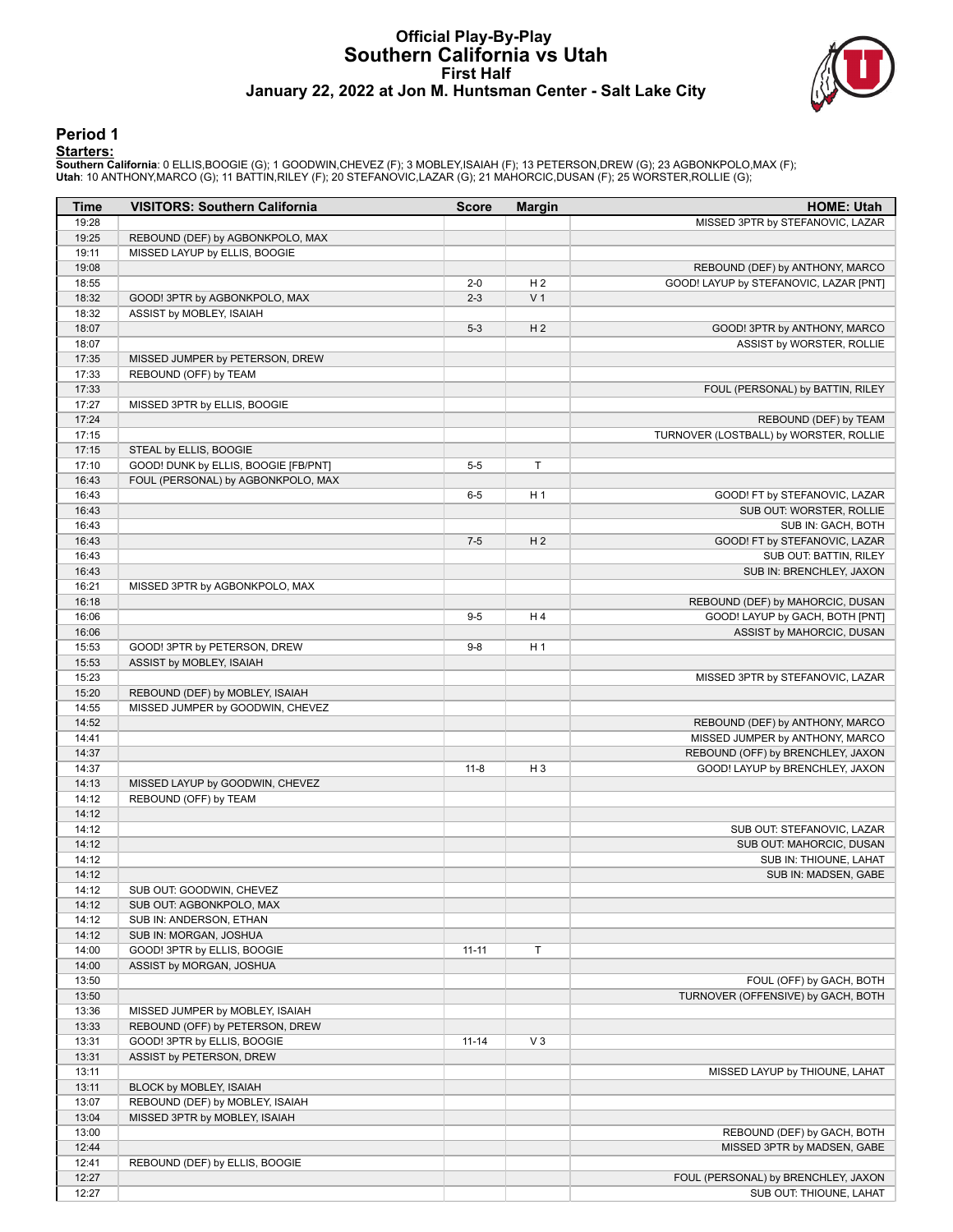| 12:27<br>SUB OUT: BRENCHLEY, JAXON<br>12:27<br>SUB OUT: ANTHONY, MARCO<br>12:27<br>SUB OUT: MADSEN, GABE<br>12:27<br>SUB IN: BATTIN, RILEY<br>12:27<br>SUB IN: STEFANOVIC, LAZAR<br>12:27<br>SUB IN: MAHORCIC, DUSAN<br>12:27<br>SUB IN: WORSTER, ROLLIE<br>12:27<br>SUB OUT: MOBLEY, ISAIAH<br>12:27<br>SUB IN: WHITE, ISAIAH<br>12:14<br>FOUL (PERSONAL) by STEFANOVIC, LAZAR<br>V <sub>4</sub><br>12:14<br>GOOD! FT by ELLIS, BOOGIE<br>$11 - 15$<br>12:14<br>GOOD! FT by ELLIS, BOOGIE<br>V <sub>5</sub><br>$11 - 16$<br>12:03<br>FOUL (PERSONAL) by ELLIS, BOOGIE<br>12:03<br>SUB OUT: ELLIS, BOOGIE<br>12:03<br>SUB IN: DIXON-WATERS, REESE<br>11:48<br>FOUL (PERSONAL) by MORGAN, JOSHUA<br>11:48<br>11:48<br>V <sub>4</sub><br>$12 - 16$<br>GOOD! FT by MAHORCIC, DUSAN<br>11:48<br>MISSED FT by MAHORCIC, DUSAN<br>REBOUND (DEF) by WHITE, ISAIAH<br>11:47<br>11:27<br>TURNOVER (TRAVEL) by DIXON-WATERS, REESE<br>11:27<br>SUB OUT: GACH, BOTH<br>11:27<br>SUB OUT: BATTIN, RILEY<br>11:27<br>SUB IN: BRENCHLEY, JAXON<br>11:27<br>SUB IN: MADSEN, GABE<br>11:16<br>MISSED DUNK by MAHORCIC, DUSAN<br>11:12<br>REBOUND (DEF) by MORGAN, JOSHUA<br>10:53<br>TURNOVER (TRAVEL) by PETERSON, DREW<br>10:53<br>SUB OUT: PETERSON, DREW<br>10:53<br>SUB OUT: MORGAN, JOSHUA<br>10:53<br>SUB IN: GOODWIN, CHEVEZ<br>10:53<br>SUB IN: MOBLEY, ISAIAH<br>10:34<br>MISSED JUMPER by MAHORCIC, DUSAN<br>10:32<br>REBOUND (DEF) by ANDERSON, ETHAN<br>10:21<br>$V_6$<br>GOOD! LAYUP by GOODWIN, CHEVEZ<br>$12 - 18$<br>10:21<br>ASSIST by DIXON-WATERS, REESE<br>09:57<br>V <sub>4</sub><br>$14 - 18$<br>GOOD! LAYUP by MAHORCIC, DUSAN<br>09:41<br>FOUL (PERSONAL) by STEFANOVIC, LAZAR<br>09:41<br>SUB OUT: MAHORCIC, DUSAN<br>09:41<br>SUB IN: THIOUNE, LAHAT<br>09:26<br>MISSED JUMPER by ANDERSON, ETHAN<br>09:23<br>REBOUND (DEF) by THIOUNE, LAHAT<br>09:16<br>MISSED LAYUP by WORSTER, ROLLIE<br>09:14<br>REBOUND (DEF) by GOODWIN, CHEVEZ<br>TURNOVER (BADPASS) by GOODWIN, CHEVEZ<br>09:06<br>09:06<br>SUB OUT: WORSTER, ROLLIE<br>09:06<br>SUB IN: GACH, BOTH<br>08:39<br>MISSED JUMPER by STEFANOVIC, LAZAR<br>08:36<br>REBOUND (DEF) by GOODWIN, CHEVEZ<br>FOUL (OFF) by GOODWIN, CHEVEZ<br>08:34<br>08:34<br>TURNOVER (OFFENSIVE) by GOODWIN, CHEVEZ<br>08:34<br>SUB OUT: BRENCHLEY, JAXON<br>08:34<br>SUB OUT: MADSEN, GABE<br>08:34<br>SUB IN: JENKINS JR., DAVID<br>08:34<br>SUB IN: BALLSTAEDT, ELI<br>SUB OUT: WHITE, ISAIAH<br>08:34<br>08:34<br>SUB OUT: ANDERSON, ETHAN<br>08:34<br>SUB OUT: DIXON-WATERS, REESE<br>08:34<br>SUB IN: ELLIS, BOOGIE<br>08:34<br>SUB IN: PETERSON, DREW<br>08:34<br>SUB IN: AGBONKPOLO, MAX<br>08:21<br>MISSED JUMPER by GACH, BOTH<br>08:17<br>REBOUND (DEF) by AGBONKPOLO, MAX<br>08:12<br>GOOD! LAYUP by PETERSON, DREW [PNT]<br>$V_6$<br>14-20<br>07:58<br>MISSED JUMPER by BALLSTAEDT, ELI<br>07:54<br>REBOUND (DEF) by ELLIS, BOOGIE<br>MISSED LAYUP by AGBONKPOLO, MAX<br>07:43<br>07:41<br>REBOUND (OFF) by GOODWIN, CHEVEZ<br>07:41<br>GOOD! LAYUP by GOODWIN, CHEVEZ<br>V8<br>14-22<br>07:41<br>TIMEOUT 30SEC<br>07:41<br>07:27<br>MISSED 3PTR by BALLSTAEDT, ELI<br>07:27<br>REBOUND (DEF) by TEAM<br>07:27<br>SUB OUT: STEFANOVIC, LAZAR<br>07:27<br>SUB IN: ANTHONY, MARCO<br>07:09<br>FOUL (PERSONAL) by JENKINS JR., DAVID | Time | <b>VISITORS: Southern California</b> | <b>Score</b> | <b>Margin</b> | <b>HOME: Utah</b> |
|----------------------------------------------------------------------------------------------------------------------------------------------------------------------------------------------------------------------------------------------------------------------------------------------------------------------------------------------------------------------------------------------------------------------------------------------------------------------------------------------------------------------------------------------------------------------------------------------------------------------------------------------------------------------------------------------------------------------------------------------------------------------------------------------------------------------------------------------------------------------------------------------------------------------------------------------------------------------------------------------------------------------------------------------------------------------------------------------------------------------------------------------------------------------------------------------------------------------------------------------------------------------------------------------------------------------------------------------------------------------------------------------------------------------------------------------------------------------------------------------------------------------------------------------------------------------------------------------------------------------------------------------------------------------------------------------------------------------------------------------------------------------------------------------------------------------------------------------------------------------------------------------------------------------------------------------------------------------------------------------------------------------------------------------------------------------------------------------------------------------------------------------------------------------------------------------------------------------------------------------------------------------------------------------------------------------------------------------------------------------------------------------------------------------------------------------------------------------------------------------------------------------------------------------------------------------------------------------------------------------------------------------------------------------------------------------------------------------------------------------------------------------------------------------------------------------------------------------------------------------------------------------------------------------------------------------------------------------------------------------------------------------------------------------------------------------------------------------------------------------------------------------------------------------------------------------------------------------------------------------------------------------------------------------|------|--------------------------------------|--------------|---------------|-------------------|
|                                                                                                                                                                                                                                                                                                                                                                                                                                                                                                                                                                                                                                                                                                                                                                                                                                                                                                                                                                                                                                                                                                                                                                                                                                                                                                                                                                                                                                                                                                                                                                                                                                                                                                                                                                                                                                                                                                                                                                                                                                                                                                                                                                                                                                                                                                                                                                                                                                                                                                                                                                                                                                                                                                                                                                                                                                                                                                                                                                                                                                                                                                                                                                                                                                                                                              |      |                                      |              |               |                   |
|                                                                                                                                                                                                                                                                                                                                                                                                                                                                                                                                                                                                                                                                                                                                                                                                                                                                                                                                                                                                                                                                                                                                                                                                                                                                                                                                                                                                                                                                                                                                                                                                                                                                                                                                                                                                                                                                                                                                                                                                                                                                                                                                                                                                                                                                                                                                                                                                                                                                                                                                                                                                                                                                                                                                                                                                                                                                                                                                                                                                                                                                                                                                                                                                                                                                                              |      |                                      |              |               |                   |
|                                                                                                                                                                                                                                                                                                                                                                                                                                                                                                                                                                                                                                                                                                                                                                                                                                                                                                                                                                                                                                                                                                                                                                                                                                                                                                                                                                                                                                                                                                                                                                                                                                                                                                                                                                                                                                                                                                                                                                                                                                                                                                                                                                                                                                                                                                                                                                                                                                                                                                                                                                                                                                                                                                                                                                                                                                                                                                                                                                                                                                                                                                                                                                                                                                                                                              |      |                                      |              |               |                   |
|                                                                                                                                                                                                                                                                                                                                                                                                                                                                                                                                                                                                                                                                                                                                                                                                                                                                                                                                                                                                                                                                                                                                                                                                                                                                                                                                                                                                                                                                                                                                                                                                                                                                                                                                                                                                                                                                                                                                                                                                                                                                                                                                                                                                                                                                                                                                                                                                                                                                                                                                                                                                                                                                                                                                                                                                                                                                                                                                                                                                                                                                                                                                                                                                                                                                                              |      |                                      |              |               |                   |
|                                                                                                                                                                                                                                                                                                                                                                                                                                                                                                                                                                                                                                                                                                                                                                                                                                                                                                                                                                                                                                                                                                                                                                                                                                                                                                                                                                                                                                                                                                                                                                                                                                                                                                                                                                                                                                                                                                                                                                                                                                                                                                                                                                                                                                                                                                                                                                                                                                                                                                                                                                                                                                                                                                                                                                                                                                                                                                                                                                                                                                                                                                                                                                                                                                                                                              |      |                                      |              |               |                   |
|                                                                                                                                                                                                                                                                                                                                                                                                                                                                                                                                                                                                                                                                                                                                                                                                                                                                                                                                                                                                                                                                                                                                                                                                                                                                                                                                                                                                                                                                                                                                                                                                                                                                                                                                                                                                                                                                                                                                                                                                                                                                                                                                                                                                                                                                                                                                                                                                                                                                                                                                                                                                                                                                                                                                                                                                                                                                                                                                                                                                                                                                                                                                                                                                                                                                                              |      |                                      |              |               |                   |
|                                                                                                                                                                                                                                                                                                                                                                                                                                                                                                                                                                                                                                                                                                                                                                                                                                                                                                                                                                                                                                                                                                                                                                                                                                                                                                                                                                                                                                                                                                                                                                                                                                                                                                                                                                                                                                                                                                                                                                                                                                                                                                                                                                                                                                                                                                                                                                                                                                                                                                                                                                                                                                                                                                                                                                                                                                                                                                                                                                                                                                                                                                                                                                                                                                                                                              |      |                                      |              |               |                   |
|                                                                                                                                                                                                                                                                                                                                                                                                                                                                                                                                                                                                                                                                                                                                                                                                                                                                                                                                                                                                                                                                                                                                                                                                                                                                                                                                                                                                                                                                                                                                                                                                                                                                                                                                                                                                                                                                                                                                                                                                                                                                                                                                                                                                                                                                                                                                                                                                                                                                                                                                                                                                                                                                                                                                                                                                                                                                                                                                                                                                                                                                                                                                                                                                                                                                                              |      |                                      |              |               |                   |
|                                                                                                                                                                                                                                                                                                                                                                                                                                                                                                                                                                                                                                                                                                                                                                                                                                                                                                                                                                                                                                                                                                                                                                                                                                                                                                                                                                                                                                                                                                                                                                                                                                                                                                                                                                                                                                                                                                                                                                                                                                                                                                                                                                                                                                                                                                                                                                                                                                                                                                                                                                                                                                                                                                                                                                                                                                                                                                                                                                                                                                                                                                                                                                                                                                                                                              |      |                                      |              |               |                   |
|                                                                                                                                                                                                                                                                                                                                                                                                                                                                                                                                                                                                                                                                                                                                                                                                                                                                                                                                                                                                                                                                                                                                                                                                                                                                                                                                                                                                                                                                                                                                                                                                                                                                                                                                                                                                                                                                                                                                                                                                                                                                                                                                                                                                                                                                                                                                                                                                                                                                                                                                                                                                                                                                                                                                                                                                                                                                                                                                                                                                                                                                                                                                                                                                                                                                                              |      |                                      |              |               |                   |
|                                                                                                                                                                                                                                                                                                                                                                                                                                                                                                                                                                                                                                                                                                                                                                                                                                                                                                                                                                                                                                                                                                                                                                                                                                                                                                                                                                                                                                                                                                                                                                                                                                                                                                                                                                                                                                                                                                                                                                                                                                                                                                                                                                                                                                                                                                                                                                                                                                                                                                                                                                                                                                                                                                                                                                                                                                                                                                                                                                                                                                                                                                                                                                                                                                                                                              |      |                                      |              |               |                   |
|                                                                                                                                                                                                                                                                                                                                                                                                                                                                                                                                                                                                                                                                                                                                                                                                                                                                                                                                                                                                                                                                                                                                                                                                                                                                                                                                                                                                                                                                                                                                                                                                                                                                                                                                                                                                                                                                                                                                                                                                                                                                                                                                                                                                                                                                                                                                                                                                                                                                                                                                                                                                                                                                                                                                                                                                                                                                                                                                                                                                                                                                                                                                                                                                                                                                                              |      |                                      |              |               |                   |
|                                                                                                                                                                                                                                                                                                                                                                                                                                                                                                                                                                                                                                                                                                                                                                                                                                                                                                                                                                                                                                                                                                                                                                                                                                                                                                                                                                                                                                                                                                                                                                                                                                                                                                                                                                                                                                                                                                                                                                                                                                                                                                                                                                                                                                                                                                                                                                                                                                                                                                                                                                                                                                                                                                                                                                                                                                                                                                                                                                                                                                                                                                                                                                                                                                                                                              |      |                                      |              |               |                   |
|                                                                                                                                                                                                                                                                                                                                                                                                                                                                                                                                                                                                                                                                                                                                                                                                                                                                                                                                                                                                                                                                                                                                                                                                                                                                                                                                                                                                                                                                                                                                                                                                                                                                                                                                                                                                                                                                                                                                                                                                                                                                                                                                                                                                                                                                                                                                                                                                                                                                                                                                                                                                                                                                                                                                                                                                                                                                                                                                                                                                                                                                                                                                                                                                                                                                                              |      |                                      |              |               |                   |
|                                                                                                                                                                                                                                                                                                                                                                                                                                                                                                                                                                                                                                                                                                                                                                                                                                                                                                                                                                                                                                                                                                                                                                                                                                                                                                                                                                                                                                                                                                                                                                                                                                                                                                                                                                                                                                                                                                                                                                                                                                                                                                                                                                                                                                                                                                                                                                                                                                                                                                                                                                                                                                                                                                                                                                                                                                                                                                                                                                                                                                                                                                                                                                                                                                                                                              |      |                                      |              |               |                   |
|                                                                                                                                                                                                                                                                                                                                                                                                                                                                                                                                                                                                                                                                                                                                                                                                                                                                                                                                                                                                                                                                                                                                                                                                                                                                                                                                                                                                                                                                                                                                                                                                                                                                                                                                                                                                                                                                                                                                                                                                                                                                                                                                                                                                                                                                                                                                                                                                                                                                                                                                                                                                                                                                                                                                                                                                                                                                                                                                                                                                                                                                                                                                                                                                                                                                                              |      |                                      |              |               |                   |
|                                                                                                                                                                                                                                                                                                                                                                                                                                                                                                                                                                                                                                                                                                                                                                                                                                                                                                                                                                                                                                                                                                                                                                                                                                                                                                                                                                                                                                                                                                                                                                                                                                                                                                                                                                                                                                                                                                                                                                                                                                                                                                                                                                                                                                                                                                                                                                                                                                                                                                                                                                                                                                                                                                                                                                                                                                                                                                                                                                                                                                                                                                                                                                                                                                                                                              |      |                                      |              |               |                   |
|                                                                                                                                                                                                                                                                                                                                                                                                                                                                                                                                                                                                                                                                                                                                                                                                                                                                                                                                                                                                                                                                                                                                                                                                                                                                                                                                                                                                                                                                                                                                                                                                                                                                                                                                                                                                                                                                                                                                                                                                                                                                                                                                                                                                                                                                                                                                                                                                                                                                                                                                                                                                                                                                                                                                                                                                                                                                                                                                                                                                                                                                                                                                                                                                                                                                                              |      |                                      |              |               |                   |
|                                                                                                                                                                                                                                                                                                                                                                                                                                                                                                                                                                                                                                                                                                                                                                                                                                                                                                                                                                                                                                                                                                                                                                                                                                                                                                                                                                                                                                                                                                                                                                                                                                                                                                                                                                                                                                                                                                                                                                                                                                                                                                                                                                                                                                                                                                                                                                                                                                                                                                                                                                                                                                                                                                                                                                                                                                                                                                                                                                                                                                                                                                                                                                                                                                                                                              |      |                                      |              |               |                   |
|                                                                                                                                                                                                                                                                                                                                                                                                                                                                                                                                                                                                                                                                                                                                                                                                                                                                                                                                                                                                                                                                                                                                                                                                                                                                                                                                                                                                                                                                                                                                                                                                                                                                                                                                                                                                                                                                                                                                                                                                                                                                                                                                                                                                                                                                                                                                                                                                                                                                                                                                                                                                                                                                                                                                                                                                                                                                                                                                                                                                                                                                                                                                                                                                                                                                                              |      |                                      |              |               |                   |
|                                                                                                                                                                                                                                                                                                                                                                                                                                                                                                                                                                                                                                                                                                                                                                                                                                                                                                                                                                                                                                                                                                                                                                                                                                                                                                                                                                                                                                                                                                                                                                                                                                                                                                                                                                                                                                                                                                                                                                                                                                                                                                                                                                                                                                                                                                                                                                                                                                                                                                                                                                                                                                                                                                                                                                                                                                                                                                                                                                                                                                                                                                                                                                                                                                                                                              |      |                                      |              |               |                   |
|                                                                                                                                                                                                                                                                                                                                                                                                                                                                                                                                                                                                                                                                                                                                                                                                                                                                                                                                                                                                                                                                                                                                                                                                                                                                                                                                                                                                                                                                                                                                                                                                                                                                                                                                                                                                                                                                                                                                                                                                                                                                                                                                                                                                                                                                                                                                                                                                                                                                                                                                                                                                                                                                                                                                                                                                                                                                                                                                                                                                                                                                                                                                                                                                                                                                                              |      |                                      |              |               |                   |
|                                                                                                                                                                                                                                                                                                                                                                                                                                                                                                                                                                                                                                                                                                                                                                                                                                                                                                                                                                                                                                                                                                                                                                                                                                                                                                                                                                                                                                                                                                                                                                                                                                                                                                                                                                                                                                                                                                                                                                                                                                                                                                                                                                                                                                                                                                                                                                                                                                                                                                                                                                                                                                                                                                                                                                                                                                                                                                                                                                                                                                                                                                                                                                                                                                                                                              |      |                                      |              |               |                   |
|                                                                                                                                                                                                                                                                                                                                                                                                                                                                                                                                                                                                                                                                                                                                                                                                                                                                                                                                                                                                                                                                                                                                                                                                                                                                                                                                                                                                                                                                                                                                                                                                                                                                                                                                                                                                                                                                                                                                                                                                                                                                                                                                                                                                                                                                                                                                                                                                                                                                                                                                                                                                                                                                                                                                                                                                                                                                                                                                                                                                                                                                                                                                                                                                                                                                                              |      |                                      |              |               |                   |
|                                                                                                                                                                                                                                                                                                                                                                                                                                                                                                                                                                                                                                                                                                                                                                                                                                                                                                                                                                                                                                                                                                                                                                                                                                                                                                                                                                                                                                                                                                                                                                                                                                                                                                                                                                                                                                                                                                                                                                                                                                                                                                                                                                                                                                                                                                                                                                                                                                                                                                                                                                                                                                                                                                                                                                                                                                                                                                                                                                                                                                                                                                                                                                                                                                                                                              |      |                                      |              |               |                   |
|                                                                                                                                                                                                                                                                                                                                                                                                                                                                                                                                                                                                                                                                                                                                                                                                                                                                                                                                                                                                                                                                                                                                                                                                                                                                                                                                                                                                                                                                                                                                                                                                                                                                                                                                                                                                                                                                                                                                                                                                                                                                                                                                                                                                                                                                                                                                                                                                                                                                                                                                                                                                                                                                                                                                                                                                                                                                                                                                                                                                                                                                                                                                                                                                                                                                                              |      |                                      |              |               |                   |
|                                                                                                                                                                                                                                                                                                                                                                                                                                                                                                                                                                                                                                                                                                                                                                                                                                                                                                                                                                                                                                                                                                                                                                                                                                                                                                                                                                                                                                                                                                                                                                                                                                                                                                                                                                                                                                                                                                                                                                                                                                                                                                                                                                                                                                                                                                                                                                                                                                                                                                                                                                                                                                                                                                                                                                                                                                                                                                                                                                                                                                                                                                                                                                                                                                                                                              |      |                                      |              |               |                   |
|                                                                                                                                                                                                                                                                                                                                                                                                                                                                                                                                                                                                                                                                                                                                                                                                                                                                                                                                                                                                                                                                                                                                                                                                                                                                                                                                                                                                                                                                                                                                                                                                                                                                                                                                                                                                                                                                                                                                                                                                                                                                                                                                                                                                                                                                                                                                                                                                                                                                                                                                                                                                                                                                                                                                                                                                                                                                                                                                                                                                                                                                                                                                                                                                                                                                                              |      |                                      |              |               |                   |
|                                                                                                                                                                                                                                                                                                                                                                                                                                                                                                                                                                                                                                                                                                                                                                                                                                                                                                                                                                                                                                                                                                                                                                                                                                                                                                                                                                                                                                                                                                                                                                                                                                                                                                                                                                                                                                                                                                                                                                                                                                                                                                                                                                                                                                                                                                                                                                                                                                                                                                                                                                                                                                                                                                                                                                                                                                                                                                                                                                                                                                                                                                                                                                                                                                                                                              |      |                                      |              |               |                   |
|                                                                                                                                                                                                                                                                                                                                                                                                                                                                                                                                                                                                                                                                                                                                                                                                                                                                                                                                                                                                                                                                                                                                                                                                                                                                                                                                                                                                                                                                                                                                                                                                                                                                                                                                                                                                                                                                                                                                                                                                                                                                                                                                                                                                                                                                                                                                                                                                                                                                                                                                                                                                                                                                                                                                                                                                                                                                                                                                                                                                                                                                                                                                                                                                                                                                                              |      |                                      |              |               |                   |
|                                                                                                                                                                                                                                                                                                                                                                                                                                                                                                                                                                                                                                                                                                                                                                                                                                                                                                                                                                                                                                                                                                                                                                                                                                                                                                                                                                                                                                                                                                                                                                                                                                                                                                                                                                                                                                                                                                                                                                                                                                                                                                                                                                                                                                                                                                                                                                                                                                                                                                                                                                                                                                                                                                                                                                                                                                                                                                                                                                                                                                                                                                                                                                                                                                                                                              |      |                                      |              |               |                   |
|                                                                                                                                                                                                                                                                                                                                                                                                                                                                                                                                                                                                                                                                                                                                                                                                                                                                                                                                                                                                                                                                                                                                                                                                                                                                                                                                                                                                                                                                                                                                                                                                                                                                                                                                                                                                                                                                                                                                                                                                                                                                                                                                                                                                                                                                                                                                                                                                                                                                                                                                                                                                                                                                                                                                                                                                                                                                                                                                                                                                                                                                                                                                                                                                                                                                                              |      |                                      |              |               |                   |
|                                                                                                                                                                                                                                                                                                                                                                                                                                                                                                                                                                                                                                                                                                                                                                                                                                                                                                                                                                                                                                                                                                                                                                                                                                                                                                                                                                                                                                                                                                                                                                                                                                                                                                                                                                                                                                                                                                                                                                                                                                                                                                                                                                                                                                                                                                                                                                                                                                                                                                                                                                                                                                                                                                                                                                                                                                                                                                                                                                                                                                                                                                                                                                                                                                                                                              |      |                                      |              |               |                   |
|                                                                                                                                                                                                                                                                                                                                                                                                                                                                                                                                                                                                                                                                                                                                                                                                                                                                                                                                                                                                                                                                                                                                                                                                                                                                                                                                                                                                                                                                                                                                                                                                                                                                                                                                                                                                                                                                                                                                                                                                                                                                                                                                                                                                                                                                                                                                                                                                                                                                                                                                                                                                                                                                                                                                                                                                                                                                                                                                                                                                                                                                                                                                                                                                                                                                                              |      |                                      |              |               |                   |
|                                                                                                                                                                                                                                                                                                                                                                                                                                                                                                                                                                                                                                                                                                                                                                                                                                                                                                                                                                                                                                                                                                                                                                                                                                                                                                                                                                                                                                                                                                                                                                                                                                                                                                                                                                                                                                                                                                                                                                                                                                                                                                                                                                                                                                                                                                                                                                                                                                                                                                                                                                                                                                                                                                                                                                                                                                                                                                                                                                                                                                                                                                                                                                                                                                                                                              |      |                                      |              |               |                   |
|                                                                                                                                                                                                                                                                                                                                                                                                                                                                                                                                                                                                                                                                                                                                                                                                                                                                                                                                                                                                                                                                                                                                                                                                                                                                                                                                                                                                                                                                                                                                                                                                                                                                                                                                                                                                                                                                                                                                                                                                                                                                                                                                                                                                                                                                                                                                                                                                                                                                                                                                                                                                                                                                                                                                                                                                                                                                                                                                                                                                                                                                                                                                                                                                                                                                                              |      |                                      |              |               |                   |
|                                                                                                                                                                                                                                                                                                                                                                                                                                                                                                                                                                                                                                                                                                                                                                                                                                                                                                                                                                                                                                                                                                                                                                                                                                                                                                                                                                                                                                                                                                                                                                                                                                                                                                                                                                                                                                                                                                                                                                                                                                                                                                                                                                                                                                                                                                                                                                                                                                                                                                                                                                                                                                                                                                                                                                                                                                                                                                                                                                                                                                                                                                                                                                                                                                                                                              |      |                                      |              |               |                   |
|                                                                                                                                                                                                                                                                                                                                                                                                                                                                                                                                                                                                                                                                                                                                                                                                                                                                                                                                                                                                                                                                                                                                                                                                                                                                                                                                                                                                                                                                                                                                                                                                                                                                                                                                                                                                                                                                                                                                                                                                                                                                                                                                                                                                                                                                                                                                                                                                                                                                                                                                                                                                                                                                                                                                                                                                                                                                                                                                                                                                                                                                                                                                                                                                                                                                                              |      |                                      |              |               |                   |
|                                                                                                                                                                                                                                                                                                                                                                                                                                                                                                                                                                                                                                                                                                                                                                                                                                                                                                                                                                                                                                                                                                                                                                                                                                                                                                                                                                                                                                                                                                                                                                                                                                                                                                                                                                                                                                                                                                                                                                                                                                                                                                                                                                                                                                                                                                                                                                                                                                                                                                                                                                                                                                                                                                                                                                                                                                                                                                                                                                                                                                                                                                                                                                                                                                                                                              |      |                                      |              |               |                   |
|                                                                                                                                                                                                                                                                                                                                                                                                                                                                                                                                                                                                                                                                                                                                                                                                                                                                                                                                                                                                                                                                                                                                                                                                                                                                                                                                                                                                                                                                                                                                                                                                                                                                                                                                                                                                                                                                                                                                                                                                                                                                                                                                                                                                                                                                                                                                                                                                                                                                                                                                                                                                                                                                                                                                                                                                                                                                                                                                                                                                                                                                                                                                                                                                                                                                                              |      |                                      |              |               |                   |
|                                                                                                                                                                                                                                                                                                                                                                                                                                                                                                                                                                                                                                                                                                                                                                                                                                                                                                                                                                                                                                                                                                                                                                                                                                                                                                                                                                                                                                                                                                                                                                                                                                                                                                                                                                                                                                                                                                                                                                                                                                                                                                                                                                                                                                                                                                                                                                                                                                                                                                                                                                                                                                                                                                                                                                                                                                                                                                                                                                                                                                                                                                                                                                                                                                                                                              |      |                                      |              |               |                   |
|                                                                                                                                                                                                                                                                                                                                                                                                                                                                                                                                                                                                                                                                                                                                                                                                                                                                                                                                                                                                                                                                                                                                                                                                                                                                                                                                                                                                                                                                                                                                                                                                                                                                                                                                                                                                                                                                                                                                                                                                                                                                                                                                                                                                                                                                                                                                                                                                                                                                                                                                                                                                                                                                                                                                                                                                                                                                                                                                                                                                                                                                                                                                                                                                                                                                                              |      |                                      |              |               |                   |
|                                                                                                                                                                                                                                                                                                                                                                                                                                                                                                                                                                                                                                                                                                                                                                                                                                                                                                                                                                                                                                                                                                                                                                                                                                                                                                                                                                                                                                                                                                                                                                                                                                                                                                                                                                                                                                                                                                                                                                                                                                                                                                                                                                                                                                                                                                                                                                                                                                                                                                                                                                                                                                                                                                                                                                                                                                                                                                                                                                                                                                                                                                                                                                                                                                                                                              |      |                                      |              |               |                   |
|                                                                                                                                                                                                                                                                                                                                                                                                                                                                                                                                                                                                                                                                                                                                                                                                                                                                                                                                                                                                                                                                                                                                                                                                                                                                                                                                                                                                                                                                                                                                                                                                                                                                                                                                                                                                                                                                                                                                                                                                                                                                                                                                                                                                                                                                                                                                                                                                                                                                                                                                                                                                                                                                                                                                                                                                                                                                                                                                                                                                                                                                                                                                                                                                                                                                                              |      |                                      |              |               |                   |
|                                                                                                                                                                                                                                                                                                                                                                                                                                                                                                                                                                                                                                                                                                                                                                                                                                                                                                                                                                                                                                                                                                                                                                                                                                                                                                                                                                                                                                                                                                                                                                                                                                                                                                                                                                                                                                                                                                                                                                                                                                                                                                                                                                                                                                                                                                                                                                                                                                                                                                                                                                                                                                                                                                                                                                                                                                                                                                                                                                                                                                                                                                                                                                                                                                                                                              |      |                                      |              |               |                   |
|                                                                                                                                                                                                                                                                                                                                                                                                                                                                                                                                                                                                                                                                                                                                                                                                                                                                                                                                                                                                                                                                                                                                                                                                                                                                                                                                                                                                                                                                                                                                                                                                                                                                                                                                                                                                                                                                                                                                                                                                                                                                                                                                                                                                                                                                                                                                                                                                                                                                                                                                                                                                                                                                                                                                                                                                                                                                                                                                                                                                                                                                                                                                                                                                                                                                                              |      |                                      |              |               |                   |
|                                                                                                                                                                                                                                                                                                                                                                                                                                                                                                                                                                                                                                                                                                                                                                                                                                                                                                                                                                                                                                                                                                                                                                                                                                                                                                                                                                                                                                                                                                                                                                                                                                                                                                                                                                                                                                                                                                                                                                                                                                                                                                                                                                                                                                                                                                                                                                                                                                                                                                                                                                                                                                                                                                                                                                                                                                                                                                                                                                                                                                                                                                                                                                                                                                                                                              |      |                                      |              |               |                   |
|                                                                                                                                                                                                                                                                                                                                                                                                                                                                                                                                                                                                                                                                                                                                                                                                                                                                                                                                                                                                                                                                                                                                                                                                                                                                                                                                                                                                                                                                                                                                                                                                                                                                                                                                                                                                                                                                                                                                                                                                                                                                                                                                                                                                                                                                                                                                                                                                                                                                                                                                                                                                                                                                                                                                                                                                                                                                                                                                                                                                                                                                                                                                                                                                                                                                                              |      |                                      |              |               |                   |
|                                                                                                                                                                                                                                                                                                                                                                                                                                                                                                                                                                                                                                                                                                                                                                                                                                                                                                                                                                                                                                                                                                                                                                                                                                                                                                                                                                                                                                                                                                                                                                                                                                                                                                                                                                                                                                                                                                                                                                                                                                                                                                                                                                                                                                                                                                                                                                                                                                                                                                                                                                                                                                                                                                                                                                                                                                                                                                                                                                                                                                                                                                                                                                                                                                                                                              |      |                                      |              |               |                   |
|                                                                                                                                                                                                                                                                                                                                                                                                                                                                                                                                                                                                                                                                                                                                                                                                                                                                                                                                                                                                                                                                                                                                                                                                                                                                                                                                                                                                                                                                                                                                                                                                                                                                                                                                                                                                                                                                                                                                                                                                                                                                                                                                                                                                                                                                                                                                                                                                                                                                                                                                                                                                                                                                                                                                                                                                                                                                                                                                                                                                                                                                                                                                                                                                                                                                                              |      |                                      |              |               |                   |
|                                                                                                                                                                                                                                                                                                                                                                                                                                                                                                                                                                                                                                                                                                                                                                                                                                                                                                                                                                                                                                                                                                                                                                                                                                                                                                                                                                                                                                                                                                                                                                                                                                                                                                                                                                                                                                                                                                                                                                                                                                                                                                                                                                                                                                                                                                                                                                                                                                                                                                                                                                                                                                                                                                                                                                                                                                                                                                                                                                                                                                                                                                                                                                                                                                                                                              |      |                                      |              |               |                   |
|                                                                                                                                                                                                                                                                                                                                                                                                                                                                                                                                                                                                                                                                                                                                                                                                                                                                                                                                                                                                                                                                                                                                                                                                                                                                                                                                                                                                                                                                                                                                                                                                                                                                                                                                                                                                                                                                                                                                                                                                                                                                                                                                                                                                                                                                                                                                                                                                                                                                                                                                                                                                                                                                                                                                                                                                                                                                                                                                                                                                                                                                                                                                                                                                                                                                                              |      |                                      |              |               |                   |
|                                                                                                                                                                                                                                                                                                                                                                                                                                                                                                                                                                                                                                                                                                                                                                                                                                                                                                                                                                                                                                                                                                                                                                                                                                                                                                                                                                                                                                                                                                                                                                                                                                                                                                                                                                                                                                                                                                                                                                                                                                                                                                                                                                                                                                                                                                                                                                                                                                                                                                                                                                                                                                                                                                                                                                                                                                                                                                                                                                                                                                                                                                                                                                                                                                                                                              |      |                                      |              |               |                   |
|                                                                                                                                                                                                                                                                                                                                                                                                                                                                                                                                                                                                                                                                                                                                                                                                                                                                                                                                                                                                                                                                                                                                                                                                                                                                                                                                                                                                                                                                                                                                                                                                                                                                                                                                                                                                                                                                                                                                                                                                                                                                                                                                                                                                                                                                                                                                                                                                                                                                                                                                                                                                                                                                                                                                                                                                                                                                                                                                                                                                                                                                                                                                                                                                                                                                                              |      |                                      |              |               |                   |
|                                                                                                                                                                                                                                                                                                                                                                                                                                                                                                                                                                                                                                                                                                                                                                                                                                                                                                                                                                                                                                                                                                                                                                                                                                                                                                                                                                                                                                                                                                                                                                                                                                                                                                                                                                                                                                                                                                                                                                                                                                                                                                                                                                                                                                                                                                                                                                                                                                                                                                                                                                                                                                                                                                                                                                                                                                                                                                                                                                                                                                                                                                                                                                                                                                                                                              |      |                                      |              |               |                   |
|                                                                                                                                                                                                                                                                                                                                                                                                                                                                                                                                                                                                                                                                                                                                                                                                                                                                                                                                                                                                                                                                                                                                                                                                                                                                                                                                                                                                                                                                                                                                                                                                                                                                                                                                                                                                                                                                                                                                                                                                                                                                                                                                                                                                                                                                                                                                                                                                                                                                                                                                                                                                                                                                                                                                                                                                                                                                                                                                                                                                                                                                                                                                                                                                                                                                                              |      |                                      |              |               |                   |
|                                                                                                                                                                                                                                                                                                                                                                                                                                                                                                                                                                                                                                                                                                                                                                                                                                                                                                                                                                                                                                                                                                                                                                                                                                                                                                                                                                                                                                                                                                                                                                                                                                                                                                                                                                                                                                                                                                                                                                                                                                                                                                                                                                                                                                                                                                                                                                                                                                                                                                                                                                                                                                                                                                                                                                                                                                                                                                                                                                                                                                                                                                                                                                                                                                                                                              |      |                                      |              |               |                   |
|                                                                                                                                                                                                                                                                                                                                                                                                                                                                                                                                                                                                                                                                                                                                                                                                                                                                                                                                                                                                                                                                                                                                                                                                                                                                                                                                                                                                                                                                                                                                                                                                                                                                                                                                                                                                                                                                                                                                                                                                                                                                                                                                                                                                                                                                                                                                                                                                                                                                                                                                                                                                                                                                                                                                                                                                                                                                                                                                                                                                                                                                                                                                                                                                                                                                                              |      |                                      |              |               |                   |
|                                                                                                                                                                                                                                                                                                                                                                                                                                                                                                                                                                                                                                                                                                                                                                                                                                                                                                                                                                                                                                                                                                                                                                                                                                                                                                                                                                                                                                                                                                                                                                                                                                                                                                                                                                                                                                                                                                                                                                                                                                                                                                                                                                                                                                                                                                                                                                                                                                                                                                                                                                                                                                                                                                                                                                                                                                                                                                                                                                                                                                                                                                                                                                                                                                                                                              |      |                                      |              |               |                   |
|                                                                                                                                                                                                                                                                                                                                                                                                                                                                                                                                                                                                                                                                                                                                                                                                                                                                                                                                                                                                                                                                                                                                                                                                                                                                                                                                                                                                                                                                                                                                                                                                                                                                                                                                                                                                                                                                                                                                                                                                                                                                                                                                                                                                                                                                                                                                                                                                                                                                                                                                                                                                                                                                                                                                                                                                                                                                                                                                                                                                                                                                                                                                                                                                                                                                                              |      |                                      |              |               |                   |
|                                                                                                                                                                                                                                                                                                                                                                                                                                                                                                                                                                                                                                                                                                                                                                                                                                                                                                                                                                                                                                                                                                                                                                                                                                                                                                                                                                                                                                                                                                                                                                                                                                                                                                                                                                                                                                                                                                                                                                                                                                                                                                                                                                                                                                                                                                                                                                                                                                                                                                                                                                                                                                                                                                                                                                                                                                                                                                                                                                                                                                                                                                                                                                                                                                                                                              |      |                                      |              |               |                   |
|                                                                                                                                                                                                                                                                                                                                                                                                                                                                                                                                                                                                                                                                                                                                                                                                                                                                                                                                                                                                                                                                                                                                                                                                                                                                                                                                                                                                                                                                                                                                                                                                                                                                                                                                                                                                                                                                                                                                                                                                                                                                                                                                                                                                                                                                                                                                                                                                                                                                                                                                                                                                                                                                                                                                                                                                                                                                                                                                                                                                                                                                                                                                                                                                                                                                                              |      |                                      |              |               |                   |
|                                                                                                                                                                                                                                                                                                                                                                                                                                                                                                                                                                                                                                                                                                                                                                                                                                                                                                                                                                                                                                                                                                                                                                                                                                                                                                                                                                                                                                                                                                                                                                                                                                                                                                                                                                                                                                                                                                                                                                                                                                                                                                                                                                                                                                                                                                                                                                                                                                                                                                                                                                                                                                                                                                                                                                                                                                                                                                                                                                                                                                                                                                                                                                                                                                                                                              |      |                                      |              |               |                   |
|                                                                                                                                                                                                                                                                                                                                                                                                                                                                                                                                                                                                                                                                                                                                                                                                                                                                                                                                                                                                                                                                                                                                                                                                                                                                                                                                                                                                                                                                                                                                                                                                                                                                                                                                                                                                                                                                                                                                                                                                                                                                                                                                                                                                                                                                                                                                                                                                                                                                                                                                                                                                                                                                                                                                                                                                                                                                                                                                                                                                                                                                                                                                                                                                                                                                                              |      |                                      |              |               |                   |
|                                                                                                                                                                                                                                                                                                                                                                                                                                                                                                                                                                                                                                                                                                                                                                                                                                                                                                                                                                                                                                                                                                                                                                                                                                                                                                                                                                                                                                                                                                                                                                                                                                                                                                                                                                                                                                                                                                                                                                                                                                                                                                                                                                                                                                                                                                                                                                                                                                                                                                                                                                                                                                                                                                                                                                                                                                                                                                                                                                                                                                                                                                                                                                                                                                                                                              |      |                                      |              |               |                   |
|                                                                                                                                                                                                                                                                                                                                                                                                                                                                                                                                                                                                                                                                                                                                                                                                                                                                                                                                                                                                                                                                                                                                                                                                                                                                                                                                                                                                                                                                                                                                                                                                                                                                                                                                                                                                                                                                                                                                                                                                                                                                                                                                                                                                                                                                                                                                                                                                                                                                                                                                                                                                                                                                                                                                                                                                                                                                                                                                                                                                                                                                                                                                                                                                                                                                                              |      |                                      |              |               |                   |
|                                                                                                                                                                                                                                                                                                                                                                                                                                                                                                                                                                                                                                                                                                                                                                                                                                                                                                                                                                                                                                                                                                                                                                                                                                                                                                                                                                                                                                                                                                                                                                                                                                                                                                                                                                                                                                                                                                                                                                                                                                                                                                                                                                                                                                                                                                                                                                                                                                                                                                                                                                                                                                                                                                                                                                                                                                                                                                                                                                                                                                                                                                                                                                                                                                                                                              |      |                                      |              |               |                   |
|                                                                                                                                                                                                                                                                                                                                                                                                                                                                                                                                                                                                                                                                                                                                                                                                                                                                                                                                                                                                                                                                                                                                                                                                                                                                                                                                                                                                                                                                                                                                                                                                                                                                                                                                                                                                                                                                                                                                                                                                                                                                                                                                                                                                                                                                                                                                                                                                                                                                                                                                                                                                                                                                                                                                                                                                                                                                                                                                                                                                                                                                                                                                                                                                                                                                                              |      |                                      |              |               |                   |
|                                                                                                                                                                                                                                                                                                                                                                                                                                                                                                                                                                                                                                                                                                                                                                                                                                                                                                                                                                                                                                                                                                                                                                                                                                                                                                                                                                                                                                                                                                                                                                                                                                                                                                                                                                                                                                                                                                                                                                                                                                                                                                                                                                                                                                                                                                                                                                                                                                                                                                                                                                                                                                                                                                                                                                                                                                                                                                                                                                                                                                                                                                                                                                                                                                                                                              |      |                                      |              |               |                   |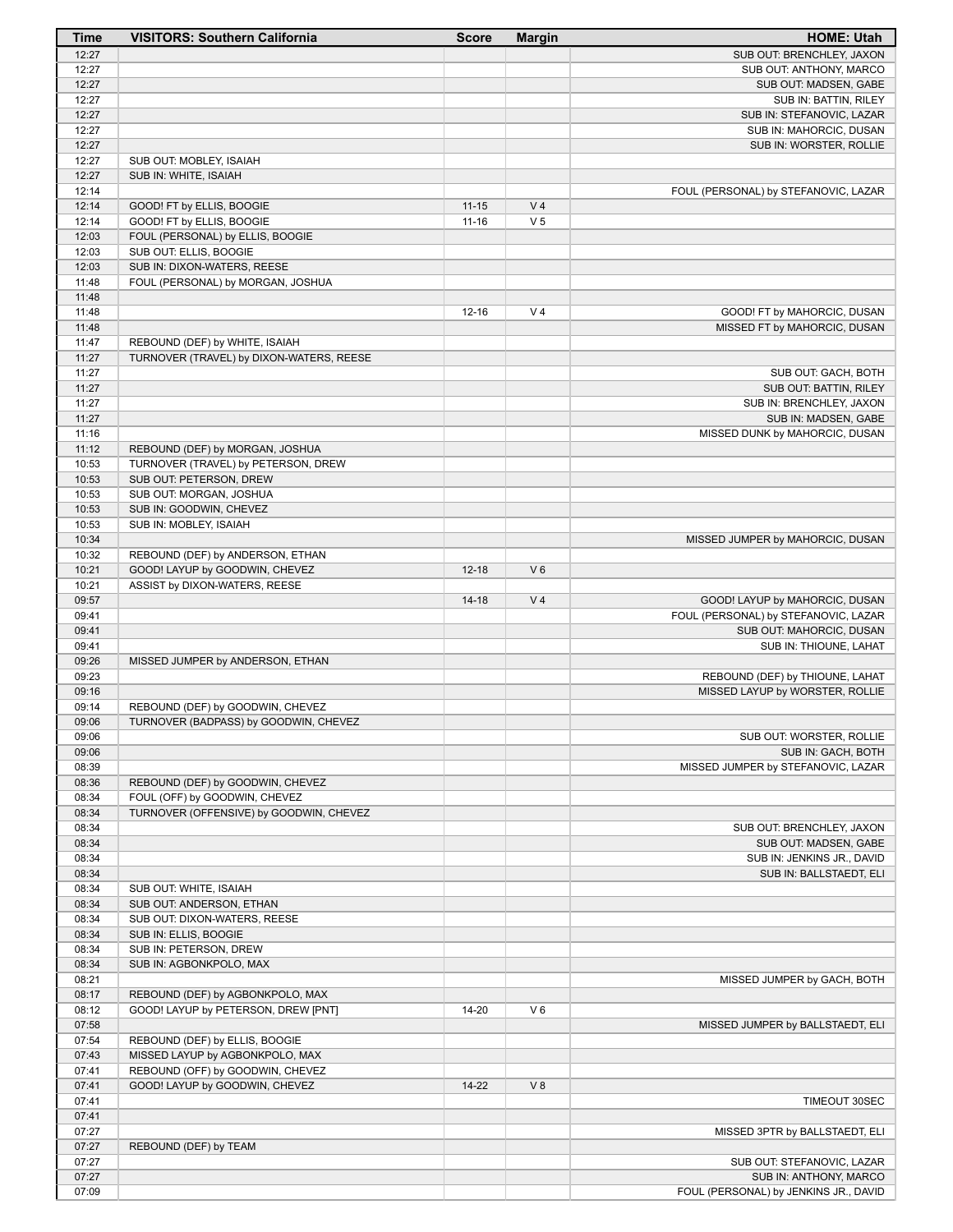| Time           | <b>VISITORS: Southern California</b>                              | <b>Score</b> | <b>Margin</b>   | <b>HOME: Utah</b>                        |
|----------------|-------------------------------------------------------------------|--------------|-----------------|------------------------------------------|
| 07:09          | GOOD! FT by ELLIS, BOOGIE                                         | $14 - 23$    | V <sub>9</sub>  |                                          |
| 07:09          |                                                                   |              |                 | SUB OUT: THIOUNE, LAHAT                  |
| 07:09          |                                                                   |              |                 | SUB OUT: BALLSTAEDT, ELI                 |
| 07:09          |                                                                   |              |                 | SUB IN: BATTIN, RILEY                    |
| 07:09          |                                                                   |              |                 | SUB IN: MAHORCIC, DUSAN                  |
| 07:09<br>06:55 | GOOD! FT by ELLIS, BOOGIE                                         | $14 - 24$    | $V$ 10          | MISSED JUMPER by JENKINS JR., DAVID      |
| 06:53          |                                                                   |              |                 | REBOUND (OFF) by MAHORCIC, DUSAN         |
| 06:52          |                                                                   |              |                 | TURNOVER (BADPASS) by JENKINS JR., DAVID |
| 06:43          | TURNOVER (BADPASS) by PETERSON, DREW                              |              |                 |                                          |
| 06:21          |                                                                   |              |                 | MISSED LAYUP by ANTHONY, MARCO           |
| 06:18          | REBOUND (DEF) by MOBLEY, ISAIAH                                   |              |                 |                                          |
| 06:09          | GOOD! LAYUP by MOBLEY, ISAIAH                                     | 14-26        | V <sub>12</sub> |                                          |
| 06:09          | ASSIST by ELLIS, BOOGIE                                           |              |                 |                                          |
| 05:48          |                                                                   |              |                 | MISSED JUMPER by BATTIN, RILEY           |
| 05:45          | REBOUND (DEF) by ELLIS, BOOGIE                                    |              |                 |                                          |
| 05:36          | GOOD! 3PTR by PETERSON, DREW                                      | 14-29        | V <sub>15</sub> |                                          |
| 05:36<br>05:35 | ASSIST by MOBLEY, ISAIAH                                          |              |                 | TIMEOUT 30SEC                            |
| 05:35          |                                                                   |              |                 | SUB OUT: JENKINS JR., DAVID              |
| 05:35          |                                                                   |              |                 | SUB OUT: GACH, BOTH                      |
| 05:35          |                                                                   |              |                 | SUB OUT: ANTHONY, MARCO                  |
| 05:35          |                                                                   |              |                 | SUB OUT: BATTIN, RILEY                   |
| 05:35          |                                                                   |              |                 | SUB IN: BRENCHLEY, JAXON                 |
| 05:35          |                                                                   |              |                 | SUB IN: STEFANOVIC, LAZAR                |
| 05:35          |                                                                   |              |                 | SUB IN: WORSTER, ROLLIE                  |
| 05:35          |                                                                   |              |                 | SUB IN: MADSEN, GABE                     |
| 05:35          | SUB OUT: GOODWIN, CHEVEZ                                          |              |                 |                                          |
| 05:35          | SUB IN: MORGAN, JOSHUA                                            |              |                 |                                          |
| 05:24          | FOUL (PERSONAL) by ELLIS, BOOGIE                                  |              |                 |                                          |
| 05:24<br>05:24 | SUB OUT: ELLIS, BOOGIE<br>SUB IN: JOHNSON, KOBE                   |              |                 |                                          |
| 05:03          |                                                                   | 17-29        | V <sub>12</sub> | GOOD! 3PTR by MADSEN, GABE               |
| 05:03          |                                                                   |              |                 | ASSIST by BRENCHLEY, JAXON               |
| 04:37          |                                                                   |              |                 | FOUL (PERSONAL) by MAHORCIC, DUSAN       |
| 04:37          | GOOD! FT by MOBLEY, ISAIAH                                        | 17-30        | V <sub>13</sub> |                                          |
| 04:37          | GOOD! FT by MOBLEY, ISAIAH                                        | $17 - 31$    | V <sub>14</sub> |                                          |
| 04:37          | MISSED FT by MOBLEY, ISAIAH                                       |              |                 |                                          |
| 04:36          |                                                                   |              |                 | REBOUND (DEF) by WORSTER, ROLLIE         |
| 04:27          |                                                                   | 20-31        | $V$ 11          | GOOD! 3PTR by MADSEN, GABE               |
| 04:27          |                                                                   |              |                 | ASSIST by WORSTER, ROLLIE                |
| 04:08          | MISSED LAYUP by JOHNSON, KOBE                                     |              |                 |                                          |
| 04:03<br>04:03 | REBOUND (OFF) by MORGAN, JOSHUA<br>GOOD! LAYUP by MORGAN, JOSHUA  | 20-33        | V <sub>13</sub> |                                          |
| 03:57          |                                                                   |              |                 | MISSED LAYUP by WORSTER, ROLLIE          |
| 03:57          | BLOCK by JOHNSON, KOBE                                            |              |                 |                                          |
| 03:57          |                                                                   |              |                 | REBOUND (OFF) by TEAM                    |
| 03:56          |                                                                   |              |                 |                                          |
| 03:56          | SUB OUT: PETERSON, DREW                                           |              |                 |                                          |
| 03:56          | SUB IN: ANDERSON, ETHAN                                           |              |                 |                                          |
| 03:56          |                                                                   |              |                 | MISSED 3PTR by MADSEN, GABE              |
| 03:56          | REBOUND (DEF) by JOHNSON, KOBE                                    |              |                 |                                          |
| 03:41          | MISSED LAYUP by AGBONKPOLO, MAX                                   |              |                 |                                          |
| 03:37<br>03:37 | REBOUND (OFF) by MORGAN, JOSHUA<br>MISSED LAYUP by MORGAN, JOSHUA |              |                 |                                          |
| 03:37          | REBOUND (OFF) by AGBONKPOLO, MAX                                  |              |                 |                                          |
| 03:36          | MISSED LAYUP by AGBONKPOLO, MAX                                   |              |                 |                                          |
| 03:36          |                                                                   |              |                 | BLOCK by STEFANOVIC, LAZAR               |
| 03:32          |                                                                   |              |                 | REBOUND (DEF) by MADSEN, GABE            |
| 03:12          |                                                                   |              |                 | MISSED LAYUP by MAHORCIC, DUSAN          |
| 03:09          |                                                                   |              |                 | REBOUND (OFF) by STEFANOVIC, LAZAR       |
| 03:01          | FOUL (PERSONAL) by MORGAN, JOSHUA                                 |              |                 |                                          |
| 03:01          |                                                                   | 21-33        | V <sub>12</sub> | GOOD! FT by MAHORCIC, DUSAN              |
| 03:01          |                                                                   |              |                 | SUB OUT: BRENCHLEY, JAXON                |
| 03:01          |                                                                   |              |                 | SUB IN: BALLSTAEDT, ELI                  |
| 03:01          | SUB OUT: AGBONKPOLO, MAX                                          |              |                 |                                          |
| 03:01<br>03:01 | SUB OUT: MORGAN, JOSHUA<br>SUB IN: GOODWIN, CHEVEZ                |              |                 |                                          |
| 03:01          | SUB IN: WHITE, ISAIAH                                             |              |                 |                                          |
| 03:01          |                                                                   | 22-33        | $V$ 11          | GOOD! FT by MAHORCIC, DUSAN              |
| 03:01          |                                                                   |              |                 | SUB OUT: MAHORCIC, DUSAN                 |
| 03:01          |                                                                   |              |                 | SUB IN: THIOUNE, LAHAT                   |
| 02:36          | MISSED 3PTR by MOBLEY, ISAIAH                                     |              |                 |                                          |
| 02:32          |                                                                   |              |                 | REBOUND (DEF) by THIOUNE, LAHAT          |
| 02:20          |                                                                   | 25-33        | V8              | GOOD! 3PTR by BALLSTAEDT, ELI            |
| 02:20          |                                                                   |              |                 | ASSIST by WORSTER, ROLLIE                |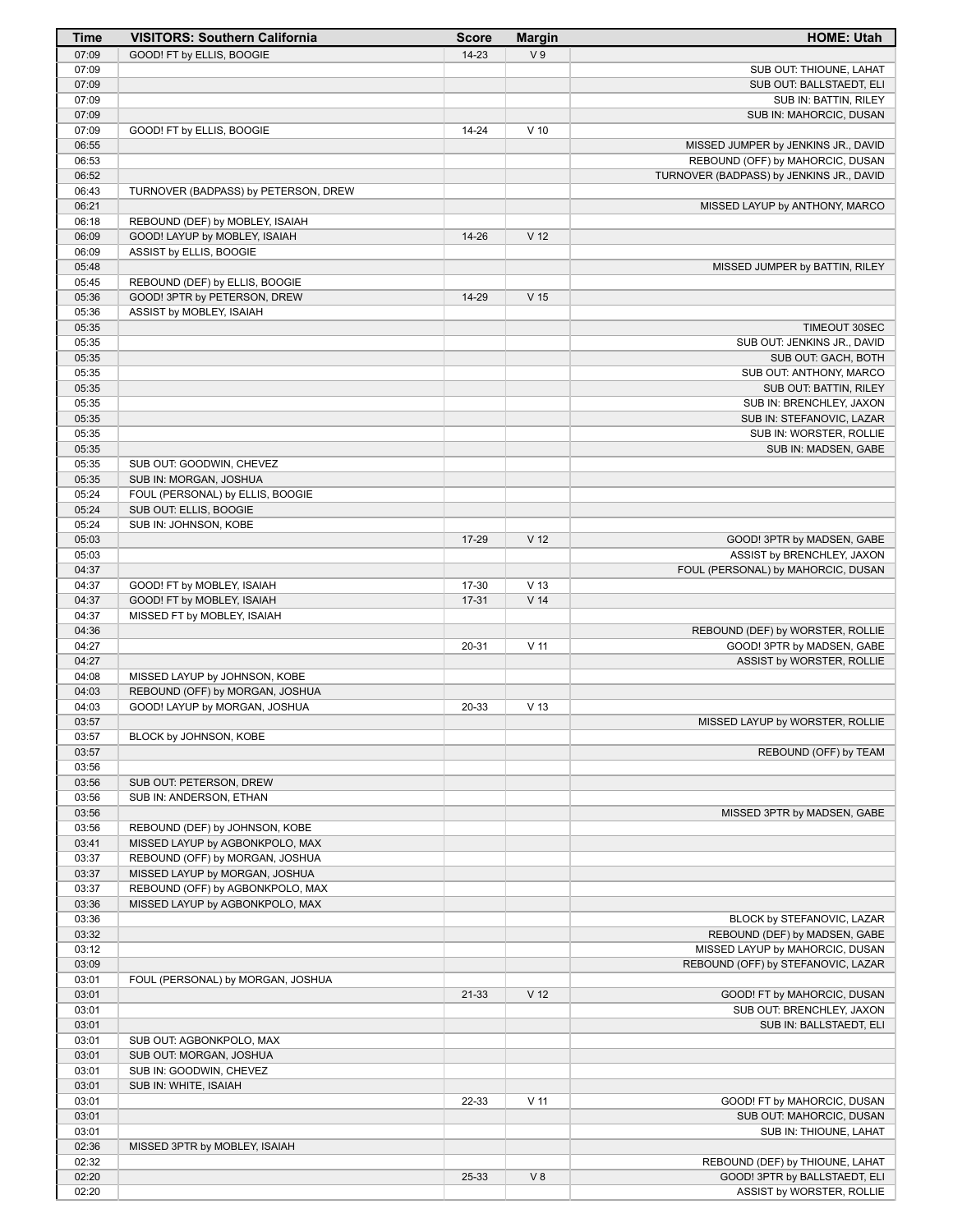| <b>Time</b> | <b>VISITORS: Southern California</b>   | <b>Score</b> | <b>Margin</b>  | <b>HOME: Utah</b>                |
|-------------|----------------------------------------|--------------|----------------|----------------------------------|
| 02:18       | TIMEOUT 30SEC                          |              |                |                                  |
| 02:18       | SUB OUT: JOHNSON, KOBE                 |              |                |                                  |
| 02:18       | SUB IN: PETERSON, DREW                 |              |                |                                  |
| 02:00       | GOOD! LAYUP by PETERSON, DREW [PNT]    | 25-35        | $V$ 10         |                                  |
| 01:36       |                                        | $27 - 35$    | V8             | GOOD! JUMPER by MADSEN, GABE     |
| 01:10       | MISSED LAYUP by WHITE, ISAIAH          |              |                |                                  |
| 01:07       |                                        |              |                | REBOUND (DEF) by THIOUNE, LAHAT  |
| 00:45       |                                        |              |                | MISSED 3PTR by STEFANOVIC, LAZAR |
| 00:42       | REBOUND (DEF) by ANDERSON, ETHAN       |              |                |                                  |
| 00:41       | TURNOVER (BADPASS) by ANDERSON, ETHAN  |              |                |                                  |
| 00:41       | SUB OUT: ANDERSON, ETHAN               |              |                |                                  |
| 00:41       | SUB IN: JOHNSON, KOBE                  |              |                |                                  |
| 00:17       |                                        | $30 - 35$    | V <sub>5</sub> | GOOD! 3PTR by MADSEN, GABE       |
| 00:17       |                                        |              |                | ASSIST by STEFANOVIC, LAZAR      |
| 00:01       | TURNOVER (LOSTBALL) by GOODWIN, CHEVEZ |              |                |                                  |
| 00:01       |                                        |              |                | STEAL by THIOUNE, LAHAT          |

# **Southern California 35, Utah 30**

| <b>Points (This Period)</b> | <b>USC</b>     | Ute            |
|-----------------------------|----------------|----------------|
| In the Paint                | 14             |                |
| Off Turns                   | 5              |                |
| 2nd Chance                  | 10             |                |
| Fast Break                  |                |                |
| Bench                       |                | 18             |
| Per Poss                    | 1.129<br>15/31 | 1.000<br>13/30 |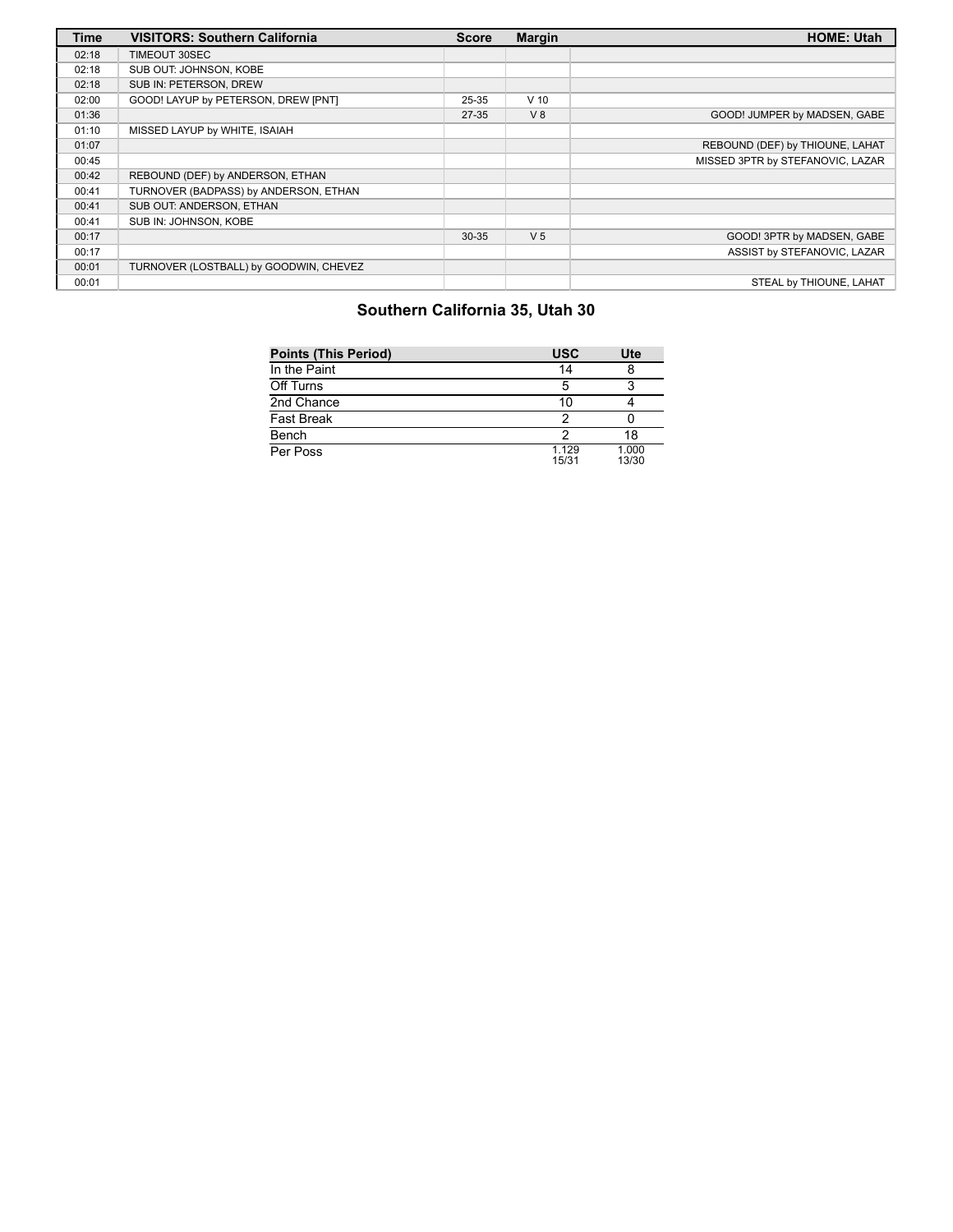### **Official Box Score Southern California vs Utah Second Half Statistics Only January 22, 2022 at Jon M. Huntsman Center - Salt Lake City**



## **Southern California 44**

| No. | Plaver                | S  | <b>Pts</b> | FG.       | 3FG      | <b>FT</b> | 0R             | <b>DR</b> | TR             | <b>PF</b> | A              | TO       | <b>Blk</b> | <b>Stl</b> | Min | $+/-$          |
|-----|-----------------------|----|------------|-----------|----------|-----------|----------------|-----------|----------------|-----------|----------------|----------|------------|------------|-----|----------------|
| 00  | ELLIS, BOOGIE         | G  | 6          | 1-4       | $0 - 2$  | 4-4       | 0              |           |                | 2         | 3              |          | 0          | 0          | 14  | 6              |
| 01  | GOODWIN, CHEVEZ       | F  | 5          | $2 - 2$   | $0 - 0$  | $1 - 2$   | $\mathbf{0}$   |           | 1              | 3         | $\Omega$       |          |            |            | 11  | 4              |
| 03  | <b>MOBLEY, ISAIAH</b> | F  | 6          | $3 - 4$   | $0 - 1$  | $0-0$     | $\mathbf{0}$   | 3         | 3              | 0         | 2              | 2        | 0          | 0          | 15  | 14             |
| 13  | PETERSON, DREW        | G  | 13         | $5 - 5$   | $3 - 3$  | $0 - 2$   | 1              | 5         | 6              | $\Omega$  |                |          |            |            | 20  | $\overline{7}$ |
| 23  | AGBONKPOLO, MAX       | F  | 4          | $2 - 4$   | $0 - 2$  | $0 - 0$   | $\mathbf{0}$   | 0         | 0              | 2         | 0              | 0        | 0          | 0          | 10  | 5              |
| 02  | JOHNSON, KOBE         | F. | $\Omega$   | $0 - 1$   | $0 - 1$  | $0 - 0$   | $\Omega$       | $\Omega$  | 0              | $\Omega$  | $\overline{2}$ | 0        | 0          | $\Omega$   | 4   | $-3$           |
| 04  | THOMAS, MALIK         | G  | $\Omega$   | $0 - 0$   | $0 - 0$  | $0-0$     | $\mathbf{0}$   | 0         | 0              | $\Omega$  | 0              | 0        | 0          | 0          | 1   | $-3$           |
| 05  | <b>WHITE, ISAIAH</b>  | G  | 3          | $1 - 2$   | $0 - 1$  | $1 - 3$   | $\overline{2}$ | $\Omega$  | $\overline{2}$ | $\Omega$  | $\Omega$       | $\Omega$ | $\Omega$   | $\Omega$   | 6   | $-4$           |
| 20  | ANDERSON, ETHAN       | G  | 2          | 1-4       | $0 - 0$  | $0 - 2$   | $\Omega$       | 0         | 0              | 0         | $\Omega$       | 0        | 0          |            |     | 4              |
| 21  | DIXON-WATERS, REESE   | G  | 5          | $2 - 2$   | $1 - 1$  | $0 - 0$   | $\Omega$       | 1         | $\mathbf{1}$   |           |                | 1        | $\Omega$   | 0          | 5   | 0              |
| 24  | MORGAN, JOSHUA        | С  | $\Omega$   | $0 - 1$   | $0 - 0$  | $0 - 0$   |                | 2         | 3              | 0         | 2              | 0        | 0          |            | 7   | 5              |
|     | <b>TEAM</b>           |    |            |           |          |           |                | 1         | 2              | 0         |                | 0        |            |            |     |                |
|     | <b>TOTALS</b>         |    | 44         | $17 - 29$ | $4 - 11$ | $6 - 13$  | 5              | 14        | 19             | 8         | 11             | 6        | 2          | 4          | 99  |                |

| <b>Shooting By Period</b><br>Period | FG        | FG%   | 3FG      | 3FG%  | FT.       | FT%   | Deadball Rebounds: 2,0<br>Last FG Half: USC - |
|-------------------------------------|-----------|-------|----------|-------|-----------|-------|-----------------------------------------------|
| 2nd Half                            | $17 - 29$ | 59%   | 4-11     | 36%   | $6-13$    | 46%   |                                               |
| Game                                | 29-57     | 50.9% | $9 - 20$ | 45.0% | $12 - 20$ | 60.0% |                                               |

### **Utah 37**

| No. | Player                  | S | <b>Pts</b>     | FG        | 3FG      | <b>FT</b> | <b>OR</b> | DR            | <b>TR</b>      | <b>PF</b>         | A            | TO       | <b>Blk</b> | <b>Stl</b> | Min         | $+/-$          |
|-----|-------------------------|---|----------------|-----------|----------|-----------|-----------|---------------|----------------|-------------------|--------------|----------|------------|------------|-------------|----------------|
| 10  | ANTHONY, MARCO          | G | 4              | 1-4       | $0 - 1$  | $2 - 2$   |           | 2             | 3              |                   | 2            |          |            |            | 12          | $-5$           |
| 11  | <b>BATTIN, RILEY</b>    | F | 3              | $1 - 3$   | $1 - 2$  | $0 - 0$   | $\Omega$  | $\Omega$      | 0              |                   |              |          | 0          | 0          | 10          | $\overline{4}$ |
| 20  | STEFANOVIC, LAZAR       | G | 6              | $2 - 7$   | $0 - 2$  | $2 - 2$   | 1         | 2             | 3              | 2                 | 2            |          | 0          | 0          | 15          | 1              |
| 21  | <b>MAHORCIC, DUSAN</b>  | F | 4              | $2 - 4$   | $0 - 0$  | $0 - 0$   | $\Omega$  | 3             | 3              |                   |              | $\Omega$ |            | 0          | 11          | $-12$          |
| 25  | <b>WORSTER, ROLLIE</b>  | G | 4              | $1 - 2$   | $0 - 0$  | $2 - 2$   | 0         | $\mathcal{P}$ | $\overline{2}$ | 1                 | 3            | 2        | 0          | 0          | 11          | -1             |
| 00  | THIOUNE, LAHAT          | C | $\overline{2}$ | $1 - 2$   | $0 - 0$  | $0 - 0$   |           | 0             | 1              | 2                 | $\mathbf{0}$ |          | 0          | 0          | 3           | $-2$           |
| 01  | JENKINS JR., DAVID      | G | 0              | $0 - 0$   | $0 - 0$  | $0 - 0$   | 0         | 0             | 0              | 0                 | 0            | ∩        | 0          | 0          | $\mathbf 0$ | 0              |
| 02  | <b>GACH, BOTH</b>       | G | $2^{\circ}$    | $1 - 1$   | $0 - 0$  | $0 - 0$   | $\Omega$  |               | 1              | 0                 | $\Omega$     | 1        | 0          | 0          | 8           | $-9$           |
| 05  | <b>BRENCHLEY, JAXON</b> | G | 0              | $0 - 1$   | $0 - 0$  | $0 - 0$   | 1         |               | $\overline{2}$ | 0                 | 0            | $\Omega$ | 0          | 0          | 6           | -6             |
| 13  | <b>BALLSTAEDT, ELI</b>  | G | 3              | $1 - 2$   | $1 - 1$  | $0 - 0$   | $\Omega$  | 0             | 0              |                   |              | $\Omega$ | $\Omega$   | $\Omega$   | 10          | 5              |
| 55  | MADSEN, GABE            | G | 9              | 2-6       | $2 - 6$  | $3 - 3$   | 0         | 0             | 0              | 3                 | 0            | 0        | 0          |            | 13          | $-10$          |
|     | TEAM                    |   |                |           |          |           |           | 1             | $\overline{2}$ | 0                 |              | 0        |            |            |             |                |
|     | <b>TOTALS</b>           |   | 37             | $12 - 32$ | $4 - 12$ | $9 - 9$   | 5         | 12            | 17             | $12 \overline{ }$ | 10           |          | 2          | 2          | 99          |                |

| <b>Shooting By Period</b><br>Period | FG        | FG%      | 3FG      | 3FG%  | FT.       | FT%   | Deadball Rebounds: 1,0<br>Last FG Half: Ute - |
|-------------------------------------|-----------|----------|----------|-------|-----------|-------|-----------------------------------------------|
| 2nd Half                            | $12 - 32$ | 38%      | 4-12     | 33%   | 9-9       | 100%  |                                               |
| Game                                | $22 - 61$ | $36.1\%$ | $9 - 23$ | 39.1% | $14 - 15$ | 93.3% |                                               |

Game Notes: Officials: **Larry Spaulding, Chuck Jones, Scott Brown** Attendance: **7846** Start Time: **06:36 PM ET** End Time: **08:30 PM ET** Game Duration: **1:54** Conference Game; **Score 1st 2nd TOT** USC 35 44 **79** Ute 30 37 **67 Points (This Period) USC Ute** In the Paint 26 12 Off Turns 5 2<br>
2nd Chance 5 2 2nd Chance 5 2<br>Fast Break 8 0 Fast Break 8 0<br>Bench 10 16 **Bench** Per Poss 1.257<br>20/35 0.974 17/38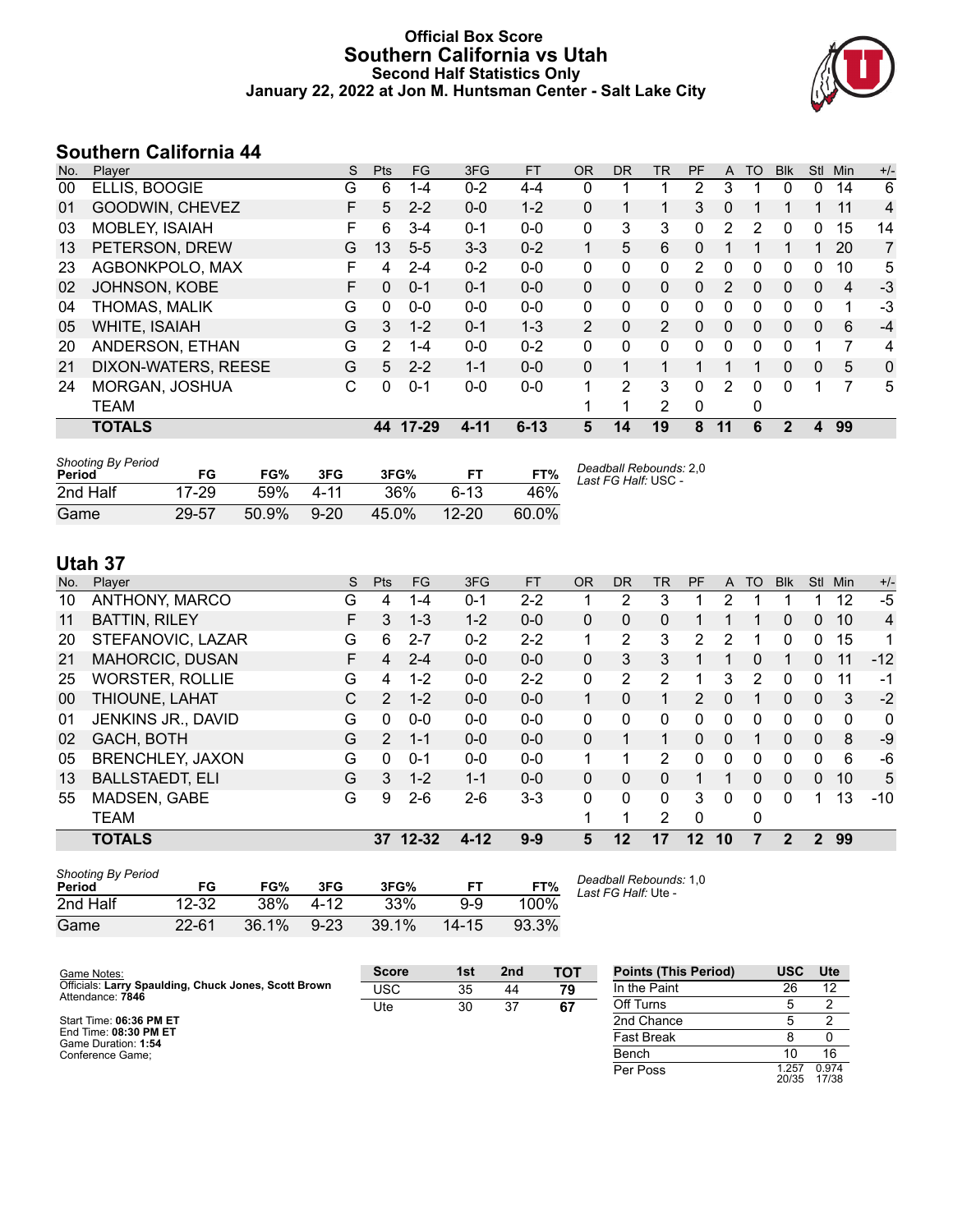#### **Official Play-By-Play Southern California vs Utah Second Half January 22, 2022 at Jon M. Huntsman Center - Salt Lake City**



#### **Period 2**

<mark>Starters:</mark><br>Southern California: 0 ELLIS,BOOGIE (G); 1 GOODWIN,CHEVEZ (F); 3 MOBLEY,ISAIAH (F); 13 PETERSON,DREW (G); 23 AGBONKPOLO,MAX (F);<br>Utah: 10 ANTHONY,MARCO (G); 11 BATTIN,RILEY (F); 20 STEFANOVIC,LAZAR (G); 21 MAHO

| Time           | <b>VISITORS: Southern California</b>             | <b>Score</b> | <b>Margin</b>  | <b>HOME: Utah</b>                      |
|----------------|--------------------------------------------------|--------------|----------------|----------------------------------------|
| 20:00          |                                                  |              |                | SUB OUT: THIOUNE, LAHAT                |
| 20:00          |                                                  |              |                | SUB OUT: BALLSTAEDT, ELI               |
| 20:00          |                                                  |              |                | SUB OUT: MADSEN, GABE                  |
| 20:00          |                                                  |              |                | SUB IN: ANTHONY, MARCO                 |
| 20:00          |                                                  |              |                | SUB IN: BATTIN, RILEY                  |
| 20:00          |                                                  |              |                | SUB IN: MAHORCIC, DUSAN                |
| 20:00          | SUB OUT: JOHNSON, KOBE                           |              |                |                                        |
| 20:00          | SUB OUT: WHITE, ISAIAH                           |              |                |                                        |
| 20:00<br>20:00 | SUB IN: ELLIS, BOOGIE<br>SUB IN: AGBONKPOLO, MAX |              |                |                                        |
| 19:48          | FOUL (PERSONAL) by GOODWIN, CHEVEZ               |              |                |                                        |
| 19:48          |                                                  | $31 - 35$    | V <sub>4</sub> | GOOD! FT by ANTHONY, MARCO             |
| 19:48          |                                                  | 32-35        | $V_3$          | GOOD! FT by ANTHONY, MARCO             |
| 19:40          |                                                  |              |                | FOUL (PERSONAL) by WORSTER, ROLLIE     |
| 19:20          | GOOD! 3PTR by PETERSON, DREW                     | 32-38        | $V_6$          |                                        |
| 19:20          | ASSIST by ELLIS, BOOGIE                          |              |                |                                        |
| 19:06          |                                                  |              |                | MISSED JUMPER by ANTHONY, MARCO        |
| 19:04          |                                                  |              |                | REBOUND (OFF) by STEFANOVIC, LAZAR     |
| 19:04          | FOUL (PERSONAL) by AGBONKPOLO, MAX               |              |                |                                        |
| 18:45          |                                                  |              |                | MISSED 3PTR by STEFANOVIC, LAZAR       |
| 18:45          | BLOCK by GOODWIN, CHEVEZ                         |              |                |                                        |
| 18:36          | REBOUND (DEF) by PETERSON, DREW                  |              |                |                                        |
| 18:31          | MISSED 3PTR by ELLIS, BOOGIE                     |              |                |                                        |
| 18:27          |                                                  |              |                | REBOUND (DEF) by STEFANOVIC, LAZAR     |
| 18:26          |                                                  |              |                | MISSED LAYUP by STEFANOVIC, LAZAR      |
| 18:23<br>18:22 | REBOUND (DEF) by GOODWIN, CHEVEZ                 |              |                | FOUL (PERSONAL) by ANTHONY, MARCO      |
| 18:22          |                                                  |              |                | SUB OUT: MAHORCIC, DUSAN               |
| 18:22          |                                                  |              |                | SUB IN: THIOUNE, LAHAT                 |
| 18:22          | GOOD! LAYUP by AGBONKPOLO, MAX [PNT]             | 32-40        | V8             |                                        |
| 18:22          | ASSIST by ELLIS, BOOGIE                          |              |                |                                        |
| 18:05          |                                                  | 34-40        | $V_6$          | GOOD! JUMPER by WORSTER, ROLLIE        |
| 17:48          | MISSED 3PTR by AGBONKPOLO, MAX                   |              |                |                                        |
| 17:45          | REBOUND (OFF) by PETERSON, DREW                  |              |                |                                        |
| 17:43          | TURNOVER (LOSTBALL) by GOODWIN, CHEVEZ           |              |                |                                        |
| 17:18          |                                                  |              |                | MISSED LAYUP by THIOUNE, LAHAT         |
| 17:18          |                                                  |              |                | REBOUND (OFF) by TEAM                  |
| 17:14          |                                                  |              |                | MISSED LAYUP by STEFANOVIC, LAZAR      |
| 17:12          | REBOUND (DEF) by MOBLEY, ISAIAH                  |              |                |                                        |
| 16:46          | GOOD! LAYUP by MOBLEY, ISAIAH [PNT]              | $34 - 42$    | V8             |                                        |
| 16:28          |                                                  |              |                | MISSED 3PTR by BATTIN, RILEY           |
| 16:24          |                                                  |              | $V_6$          | REBOUND (OFF) by THIOUNE, LAHAT        |
| 16:18          |                                                  | 36-42        |                | GOOD! LAYUP by THIOUNE, LAHAT          |
| 16:18<br>16:02 | GOOD! LAYUP by ELLIS, BOOGIE [PNT]               | 36-44        | V8             | ASSIST by WORSTER, ROLLIE              |
| 16:02          | ASSIST by PETERSON, DREW                         |              |                |                                        |
| 15:40          |                                                  |              |                | FOUL (OFF) by THIOUNE, LAHAT           |
| 15:40          |                                                  |              |                | TURNOVER (OFFENSIVE) by THIOUNE, LAHAT |
| 15:40          |                                                  |              |                |                                        |
| 15:40          |                                                  |              |                | SUB OUT: BATTIN, RILEY                 |
| 15:40          |                                                  |              |                | SUB OUT: STEFANOVIC, LAZAR             |
| 15:40          |                                                  |              |                | SUB OUT: WORSTER, ROLLIE               |
| 15:40          |                                                  |              |                | SUB IN: GACH, BOTH                     |
| 15:40          |                                                  |              |                | SUB IN: BRENCHLEY, JAXON               |
| 15:40          |                                                  |              |                | SUB IN: MADSEN, GABE                   |
| 15:40          | SUB OUT: AGBONKPOLO, MAX                         |              |                |                                        |
| 15:40          | SUB IN: ANDERSON, ETHAN                          |              |                |                                        |
| 15:23          |                                                  |              |                | FOUL (PERSONAL) by THIOUNE, LAHAT      |
| 15:23          | MISSED FT by GOODWIN, CHEVEZ                     |              |                |                                        |
| 15:23          | REBOUND (OFF) by TEAM                            |              |                |                                        |
| 15:23          |                                                  |              |                | SUB OUT: THIOUNE, LAHAT                |
| 15:23<br>15:23 |                                                  |              | V <sub>9</sub> | SUB IN: MAHORCIC, DUSAN                |
| 15:01          | GOOD! FT by GOODWIN, CHEVEZ                      | 36-45        |                | MISSED 3PTR by ANTHONY, MARCO          |
| 14:59          |                                                  |              |                | REBOUND (OFF) by BRENCHLEY, JAXON      |
|                |                                                  |              |                |                                        |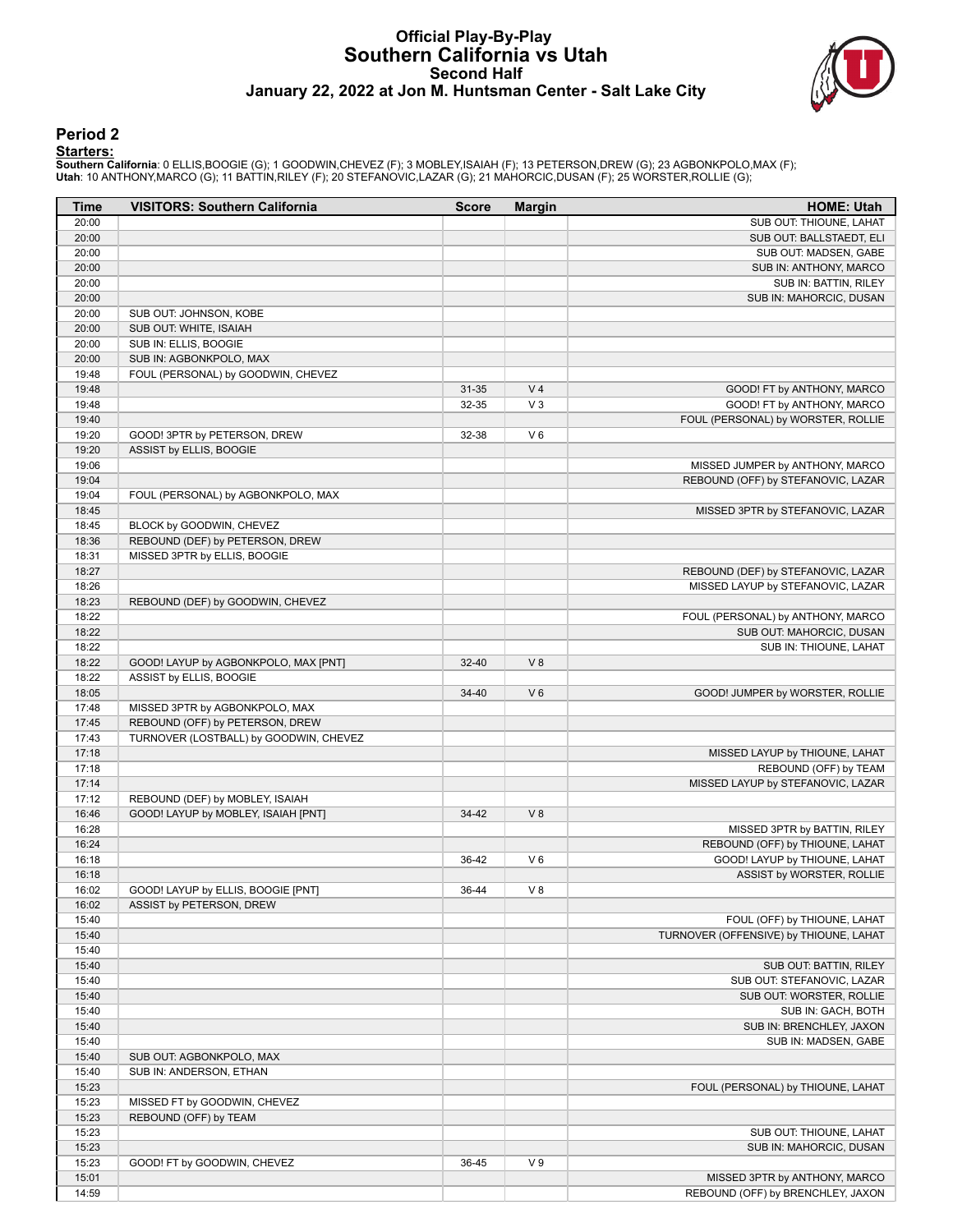| Time           | <b>VISITORS: Southern California</b>              | <b>Score</b> | <b>Margin</b>   | <b>HOME: Utah</b>                                      |
|----------------|---------------------------------------------------|--------------|-----------------|--------------------------------------------------------|
| 14:55          |                                                   |              |                 | MISSED LAYUP by MAHORCIC, DUSAN                        |
| 14:53          |                                                   |              |                 | REBOUND (OFF) by ANTHONY, MARCO                        |
| 14:52          |                                                   |              |                 | MISSED LAYUP by ANTHONY, MARCO                         |
| 14:49          | REBOUND (DEF) by MOBLEY, ISAIAH                   |              |                 |                                                        |
| 14:43          | GOOD! LAYUP by PETERSON, DREW [PNT]               | 36-47        | V <sub>11</sub> |                                                        |
| 14:29          |                                                   | 38-47        | V <sub>9</sub>  | GOOD! LAYUP by MAHORCIC, DUSAN                         |
| 14:29          |                                                   |              |                 | ASSIST by ANTHONY, MARCO                               |
| 14:22          | GOOD! LAYUP by ANDERSON, ETHAN                    | 38-49        | V <sub>11</sub> |                                                        |
| 14:22          | SUB OUT: ELLIS, BOOGIE                            |              |                 | FOUL (PERSONAL) by MAHORCIC, DUSAN                     |
| 14:22<br>14:22 | SUB OUT: GOODWIN, CHEVEZ                          |              |                 |                                                        |
| 14:22          | SUB IN: DIXON-WATERS, REESE                       |              |                 |                                                        |
| 14:22          | SUB IN: MORGAN, JOSHUA                            |              |                 |                                                        |
| 14:22          | MISSED FT by ANDERSON, ETHAN                      |              |                 |                                                        |
| 14:21          |                                                   |              |                 | REBOUND (DEF) by BRENCHLEY, JAXON                      |
| 14:05          |                                                   |              |                 | MISSED LAYUP by BRENCHLEY, JAXON                       |
| 14:02          | REBOUND (DEF) by PETERSON, DREW                   |              |                 |                                                        |
| 13:59          | MISSED LAYUP by ANDERSON, ETHAN                   |              |                 |                                                        |
| 13:58          | REBOUND (OFF) by TEAM                             |              |                 |                                                        |
| 13:52          | GOOD! JUMPER by MOBLEY, ISAIAH [PNT]              | 38-51        | V <sub>13</sub> |                                                        |
| 13:41          |                                                   |              |                 | MISSED 3PTR by MADSEN, GABE                            |
| 13:38          | REBOUND (DEF) by MORGAN, JOSHUA                   |              |                 |                                                        |
| 13:28          | MISSED LAYUP by MORGAN, JOSHUA                    |              |                 |                                                        |
| 13:28          |                                                   |              |                 | BLOCK by MAHORCIC, DUSAN                               |
| 13:24          | REBOUND (OFF) by MORGAN, JOSHUA                   |              |                 |                                                        |
| 13:22          | GOOD! 3PTR by DIXON-WATERS, REESE                 | 38-54        | $V$ 16          |                                                        |
| 13:22          | ASSIST by MORGAN, JOSHUA                          |              |                 |                                                        |
| 13:14          |                                                   |              |                 | TIMEOUT 30SEC                                          |
| 13:14          |                                                   |              |                 | SUB OUT: ANTHONY, MARCO                                |
| 13:14          |                                                   |              |                 | SUB IN: STEFANOVIC, LAZAR                              |
| 13:14          | SUB OUT: MOBLEY, ISAIAH                           |              |                 |                                                        |
| 13:14          | SUB IN: WHITE, ISAIAH                             |              |                 |                                                        |
| 12:52          |                                                   |              |                 | MISSED LAYUP by STEFANOVIC, LAZAR                      |
| 12:52          | BLOCK by PETERSON, DREW                           |              |                 |                                                        |
| 12:52          | REBOUND (DEF) by DIXON-WATERS, REESE              |              |                 |                                                        |
| 12:52          | GOOD! LAYUP by WHITE, ISAIAH [FB/PNT]             | 38-56        | V <sub>18</sub> |                                                        |
| 12:52<br>12:52 | ASSIST by DIXON-WATERS, REESE                     |              |                 |                                                        |
| 12:52          |                                                   |              |                 | FOUL (PERSONAL) by MADSEN, GABE<br>SUB OUT: GACH, BOTH |
| 12:52          |                                                   |              |                 | SUB OUT: BRENCHLEY, JAXON                              |
| 12:52          |                                                   |              |                 | SUB OUT: MAHORCIC, DUSAN                               |
| 12:52          |                                                   |              |                 | SUB OUT: MADSEN, GABE                                  |
| 12:52          |                                                   |              |                 | SUB IN: ANTHONY, MARCO                                 |
| 12:52          |                                                   |              |                 | SUB IN: BATTIN, RILEY                                  |
| 12:52          |                                                   |              |                 | SUB IN: BALLSTAEDT, ELI                                |
| 12:52          |                                                   |              |                 | SUB IN: WORSTER, ROLLIE                                |
| 12:52          | MISSED FT by WHITE, ISAIAH                        |              |                 |                                                        |
| 12:35          |                                                   |              |                 | REBOUND (DEF) by ANTHONY, MARCO                        |
| 12:33          |                                                   | 41-56        | V <sub>15</sub> | GOOD! 3PTR by BATTIN, RILEY                            |
| 12:33          |                                                   |              |                 | ASSIST by ANTHONY, MARCO                               |
| 11:59          | MISSED JUMPER by ANDERSON, ETHAN                  |              |                 |                                                        |
| 11:57          |                                                   |              |                 | REBOUND (DEF) by WORSTER, ROLLIE                       |
| 11:41          |                                                   | 43-56        | V <sub>13</sub> | GOOD! LAYUP by ANTHONY, MARCO                          |
| 11:41          |                                                   |              |                 | ASSIST by BALLSTAEDT, ELI                              |
| 11:36          | TIMEOUT 30SEC                                     |              |                 |                                                        |
| 11:36          |                                                   |              |                 |                                                        |
| 11:36          | SUB OUT: PETERSON, DREW                           |              |                 |                                                        |
| 11:36          | SUB OUT: ANDERSON, ETHAN                          |              |                 |                                                        |
| 11:36          | SUB IN: ELLIS, BOOGIE                             |              |                 |                                                        |
| 11:36          | SUB IN: MOBLEY, ISAIAH                            |              |                 |                                                        |
| 11:35          | TURNOVER (LOSTBALL) by DIXON-WATERS, REESE        |              |                 |                                                        |
| 11:35          | SUB OUT: DIXON-WATERS, REESE                      |              |                 |                                                        |
| 11:35<br>11:23 | SUB IN: PETERSON, DREW<br>SUB OUT: MORGAN, JOSHUA |              |                 |                                                        |
| 11:23          | SUB IN: GOODWIN, CHEVEZ                           |              |                 |                                                        |
| 11:11          |                                                   | 45-56        | $V$ 11          | GOOD! LAYUP by STEFANOVIC, LAZAR [PNT]                 |
| 11:11          |                                                   |              |                 | ASSIST by BATTIN, RILEY                                |
| 10:45          | MISSED 3PTR by WHITE, ISAIAH                      |              |                 |                                                        |
| 10:42          |                                                   |              |                 | REBOUND (DEF) by WORSTER, ROLLIE                       |
| 10:35          | FOUL (PERSONAL) by ELLIS, BOOGIE                  |              |                 |                                                        |
| 10:35          |                                                   | 46-56        | $V$ 10          | GOOD! FT by WORSTER, ROLLIE                            |
| 10:35          |                                                   | 47-56        | V <sub>9</sub>  | GOOD! FT by WORSTER, ROLLIE                            |
| 10:18          | GOOD! LAYUP by GOODWIN, CHEVEZ                    | 47-58        | V <sub>11</sub> |                                                        |
| 10:02          |                                                   |              |                 | TURNOVER (BADPASS) by ANTHONY, MARCO                   |
| 10:02          | STEAL by GOODWIN, CHEVEZ                          |              |                 |                                                        |
| 10:01          |                                                   |              |                 | FOUL (PERSONAL) by STEFANOVIC, LAZAR                   |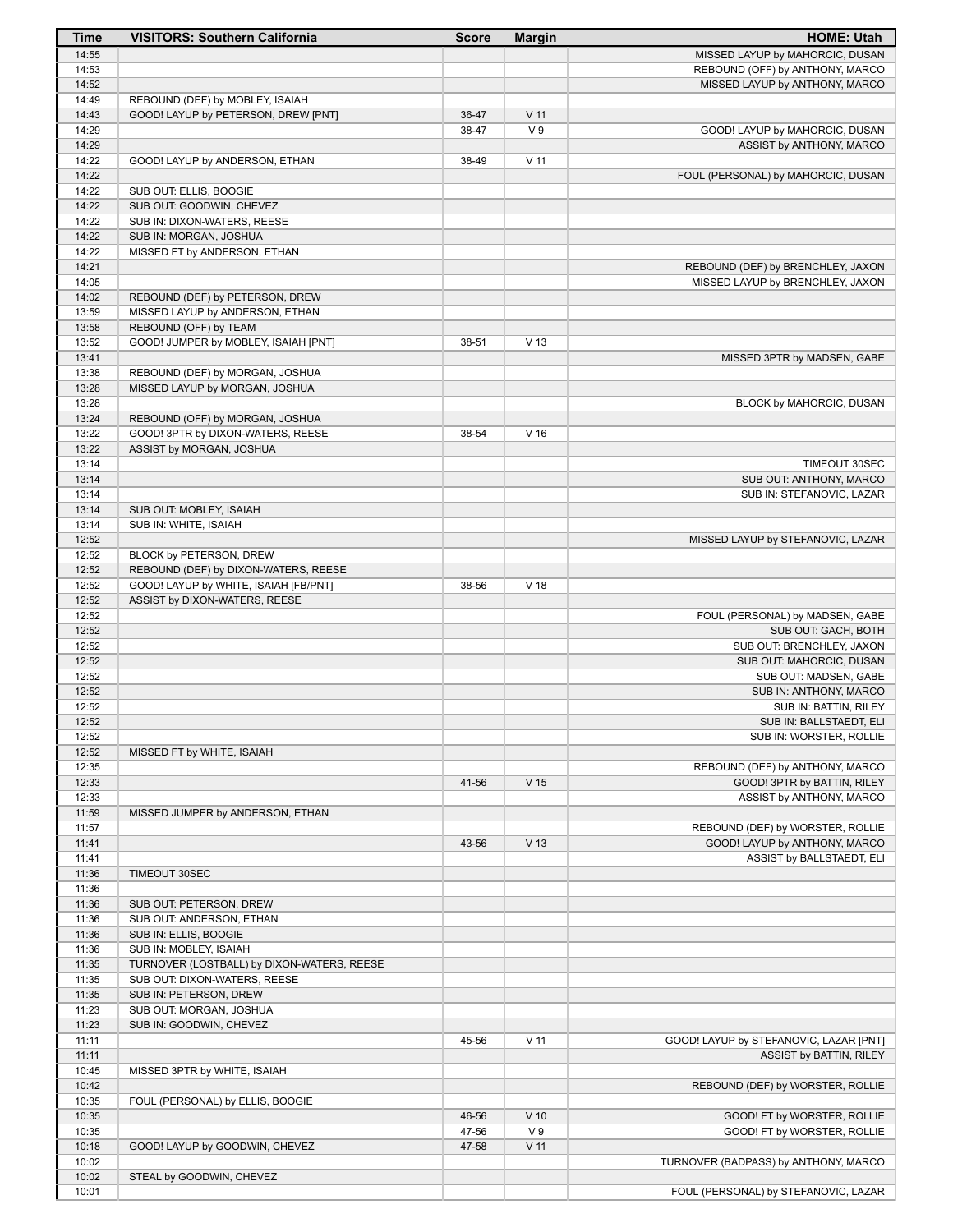| Time           | <b>VISITORS: Southern California</b>                             | <b>Score</b> | <b>Margin</b>   | <b>HOME: Utah</b>                                                         |
|----------------|------------------------------------------------------------------|--------------|-----------------|---------------------------------------------------------------------------|
| 10:01          | GOOD! FT by ELLIS, BOOGIE [FB]                                   | 47-59        | V <sub>12</sub> |                                                                           |
| 10:01          |                                                                  |              |                 | SUB OUT: BATTIN, RILEY                                                    |
| 10:01          |                                                                  |              |                 | SUB OUT: STEFANOVIC, LAZAR                                                |
| 10:01          |                                                                  |              |                 | SUB IN: MAHORCIC, DUSAN                                                   |
| 10:01          |                                                                  |              |                 | SUB IN: MADSEN, GABE                                                      |
| 10:01          | GOOD! FT by ELLIS, BOOGIE [FB]                                   | 47-60        | V <sub>13</sub> |                                                                           |
| 09:46          |                                                                  |              |                 | MISSED JUMPER by WORSTER, ROLLIE                                          |
| 09:43          | REBOUND (DEF) by MOBLEY, ISAIAH                                  |              |                 |                                                                           |
| 09:42          | TURNOVER (LOSTBALL) by PETERSON, DREW                            |              |                 |                                                                           |
| 09:42<br>09:42 |                                                                  |              |                 | SUB OUT: BALLSTAEDT, ELI<br>SUB IN: BRENCHLEY, JAXON                      |
| 09:15          |                                                                  |              |                 | MISSED 3PTR by MADSEN, GABE                                               |
| 09:11          | REBOUND (DEF) by PETERSON, DREW                                  |              |                 |                                                                           |
| 09:00          |                                                                  |              |                 | FOUL (PERSONAL) by MADSEN, GABE                                           |
| 09:00          | GOOD! FT by WHITE, ISAIAH                                        | 47-61        | V <sub>14</sub> |                                                                           |
| 09:00          |                                                                  |              |                 | SUB OUT: WORSTER, ROLLIE                                                  |
| 09:00          |                                                                  |              |                 | SUB IN: GACH, BOTH                                                        |
| 09:00          | MISSED FT by WHITE, ISAIAH                                       |              |                 |                                                                           |
| 08:59          |                                                                  |              |                 | REBOUND (DEF) by MAHORCIC, DUSAN                                          |
| 08:45          |                                                                  | 49-61        | V <sub>12</sub> | GOOD! JUMPER by GACH, BOTH [PNT]                                          |
| 08:34          | TURNOVER (BADPASS) by ELLIS, BOOGIE                              |              |                 |                                                                           |
| 08:34          |                                                                  |              |                 | STEAL by ANTHONY, MARCO                                                   |
| 08:31          | FOUL (PERSONAL) by GOODWIN, CHEVEZ                               |              |                 |                                                                           |
| 08:31          | SUB OUT: GOODWIN, CHEVEZ                                         |              |                 |                                                                           |
| 08:31          | SUB IN: AGBONKPOLO, MAX                                          |              |                 |                                                                           |
| 08:09          |                                                                  |              |                 | MISSED LAYUP by MAHORCIC, DUSAN                                           |
| 08:08          | REBOUND (DEF) by TEAM                                            |              |                 |                                                                           |
| 07:52          | MISSED 3PTR by ELLIS, BOOGIE                                     |              |                 |                                                                           |
| 07:52          |                                                                  |              |                 | BLOCK by ANTHONY, MARCO                                                   |
| 07:46<br>07:42 | REBOUND (OFF) by WHITE, ISAIAH<br>MISSED JUMPER by ELLIS, BOOGIE |              |                 |                                                                           |
| 07:38          | REBOUND (OFF) by WHITE, ISAIAH                                   |              |                 |                                                                           |
| 07:35          | MISSED 3PTR by MOBLEY, ISAIAH                                    |              |                 |                                                                           |
| 07:31          |                                                                  |              |                 | REBOUND (DEF) by ANTHONY, MARCO                                           |
| 07:26          | FOUL (PERSONAL) by AGBONKPOLO, MAX                               |              |                 |                                                                           |
| 07:26          |                                                                  |              |                 |                                                                           |
| 07:26          | SUB OUT: ELLIS, BOOGIE                                           |              |                 |                                                                           |
| 07:26          | SUB OUT: MOBLEY, ISAIAH                                          |              |                 |                                                                           |
| 07:26          | SUB OUT: WHITE, ISAIAH                                           |              |                 |                                                                           |
| 07:26          | SUB IN: GOODWIN, CHEVEZ                                          |              |                 |                                                                           |
| 07:26          | SUB IN: JOHNSON, KOBE                                            |              |                 |                                                                           |
| 07:26          | SUB IN: ANDERSON, ETHAN                                          |              |                 |                                                                           |
| 07:24          |                                                                  |              |                 | TURNOVER (OUTOFBOUNDS) by GACH, BOTH                                      |
| 07:24          |                                                                  |              |                 | SUB OUT: GACH, BOTH                                                       |
| 07:24          |                                                                  |              |                 | SUB OUT: BRENCHLEY, JAXON                                                 |
| 07:24          |                                                                  |              |                 | SUB OUT: ANTHONY, MARCO                                                   |
| 07:24          |                                                                  |              |                 | SUB IN: BALLSTAEDT, ELI                                                   |
| 07:24          |                                                                  |              |                 | SUB IN: STEFANOVIC, LAZAR                                                 |
| 07:24          |                                                                  |              |                 | SUB IN: WORSTER, ROLLIE                                                   |
| 07:04<br>07:01 | MISSED LAYUP by ANDERSON, ETHAN                                  |              |                 |                                                                           |
| 06:56          |                                                                  |              |                 | REBOUND (DEF) by MAHORCIC, DUSAN<br>TURNOVER (BADPASS) by WORSTER, ROLLIE |
| 06:56          | STEAL by ANDERSON, ETHAN                                         |              |                 |                                                                           |
| 06:55          |                                                                  |              |                 | FOUL (PERSONAL) by MADSEN, GABE                                           |
| 06:55          | MISSED FT by ANDERSON, ETHAN                                     |              |                 |                                                                           |
| 06:54          |                                                                  |              |                 | REBOUND (DEF) by MAHORCIC, DUSAN                                          |
| 06:39          |                                                                  | $51 - 61$    | $V$ 10          | GOOD! LAYUP by STEFANOVIC, LAZAR                                          |
| 06:39          |                                                                  |              |                 | ASSIST by MAHORCIC, DUSAN                                                 |
| 06:21          | GOOD! LAYUP by PETERSON, DREW                                    | 51-63        | V <sub>12</sub> |                                                                           |
| 06:10          |                                                                  | 54-63        | V <sub>9</sub>  | GOOD! 3PTR by MADSEN, GABE                                                |
| 06:10          |                                                                  |              |                 | ASSIST by WORSTER, ROLLIE                                                 |
| 05:48          | GOOD! JUMPER by GOODWIN, CHEVEZ [PNT]                            | 54-65        | $V$ 11          |                                                                           |
| 05:48          | ASSIST by JOHNSON, KOBE                                          |              |                 |                                                                           |
| 05:38          |                                                                  | 56-65        | V <sub>9</sub>  | GOOD! JUMPER by MAHORCIC, DUSAN                                           |
| 05:38          |                                                                  |              |                 | ASSIST by WORSTER, ROLLIE                                                 |
| 05:24          | GOOD! DUNK by AGBONKPOLO, MAX [FB]                               | 56-67        | $V$ 11          |                                                                           |
| 05:24          | ASSIST by JOHNSON, KOBE                                          |              |                 |                                                                           |
| 04:49          |                                                                  |              |                 | MISSED 3PTR by MADSEN, GABE                                               |
| 04:48          |                                                                  |              |                 | REBOUND (OFF) by TEAM                                                     |
| 04:48          | FOUL (PERSONAL) by GOODWIN, CHEVEZ                               |              |                 |                                                                           |
| 04:48          | SUB OUT: GOODWIN, CHEVEZ                                         |              |                 |                                                                           |
| 04:48<br>04:48 | SUB OUT: JOHNSON, KOBE<br>SUB OUT: ANDERSON, ETHAN               |              |                 |                                                                           |
| 04:48          | SUB IN: ELLIS, BOOGIE                                            |              |                 |                                                                           |
| 04:48          | SUB IN: MOBLEY, ISAIAH                                           |              |                 |                                                                           |
| 04:48          | SUB IN: MORGAN, JOSHUA                                           |              |                 |                                                                           |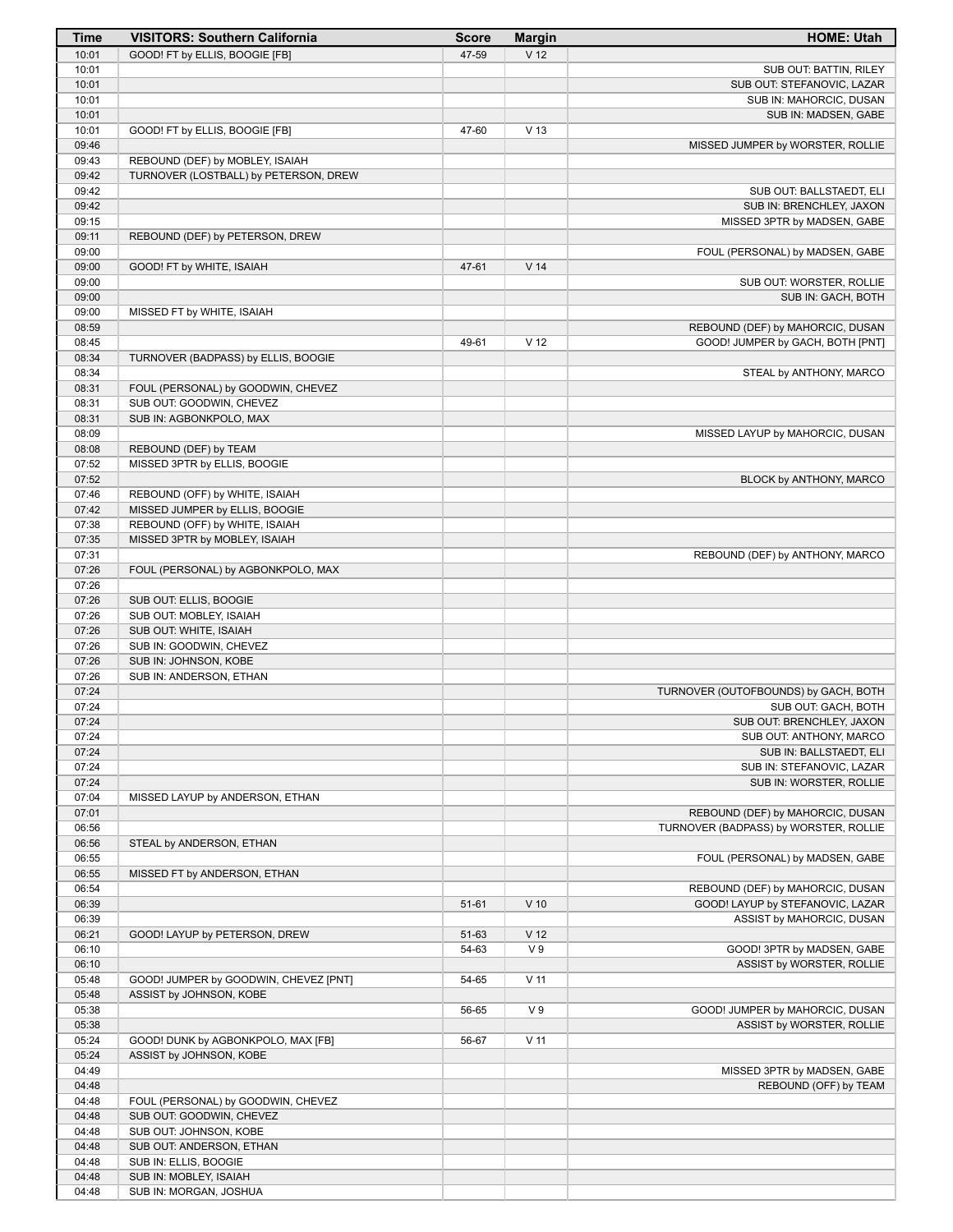| Time           | <b>VISITORS: Southern California</b>                 | <b>Score</b>   | <b>Margin</b>                      | <b>HOME: Utah</b>                                              |
|----------------|------------------------------------------------------|----------------|------------------------------------|----------------------------------------------------------------|
| 04:44          |                                                      |                |                                    | MISSED 3PTR by STEFANOVIC, LAZAR                               |
| 04:41          | REBOUND (DEF) by ELLIS, BOOGIE                       |                |                                    |                                                                |
| 04:29          | GOOD! 3PTR by PETERSON, DREW                         | 56-70          | V <sub>14</sub>                    |                                                                |
| 04:29          | ASSIST by MOBLEY, ISAIAH                             |                |                                    |                                                                |
| 04:17          |                                                      |                |                                    | TURNOVER (LOSTBALL) by WORSTER, ROLLIE                         |
| 04:17          | STEAL by PETERSON, DREW                              |                |                                    |                                                                |
| 04:13<br>04:13 | TURNOVER (TRAVEL) by MOBLEY, ISAIAH                  |                |                                    |                                                                |
| 04:13          |                                                      |                |                                    | SUB OUT: MAHORCIC, DUSAN<br>SUB OUT: WORSTER, ROLLIE           |
| 04:13          |                                                      |                |                                    | SUB IN: GACH, BOTH                                             |
| 04:13          |                                                      |                |                                    | SUB IN: BATTIN, RILEY                                          |
| 03:53          |                                                      |                |                                    | MISSED LAYUP by BATTIN, RILEY                                  |
| 03:51          | REBOUND (DEF) by MORGAN, JOSHUA                      |                |                                    |                                                                |
| 03:37          | MISSED 3PTR by AGBONKPOLO, MAX                       |                |                                    |                                                                |
| 03:34          |                                                      |                |                                    | REBOUND (DEF) by STEFANOVIC, LAZAR                             |
| 03:29          |                                                      | 59-70          | $V$ 11                             | GOOD! 3PTR by MADSEN, GABE                                     |
| 03:29          |                                                      |                |                                    | ASSIST by STEFANOVIC, LAZAR                                    |
| 02:56          | GOOD! 3PTR by PETERSON, DREW                         | 59-73          | V <sub>14</sub>                    |                                                                |
| 02:56          | ASSIST by MOBLEY, ISAIAH                             |                |                                    |                                                                |
| 02:39          | FOUL (PERSONAL) by ELLIS, BOOGIE                     |                |                                    |                                                                |
| 02:39          |                                                      |                |                                    |                                                                |
| 02:39          | SUB OUT: AGBONKPOLO, MAX                             |                |                                    |                                                                |
| 02:39          | SUB IN: DIXON-WATERS, REESE                          |                |                                    |                                                                |
| 02:39          |                                                      | 60-73<br>61-73 | V <sub>13</sub><br>V <sub>12</sub> | GOOD! FT by STEFANOVIC, LAZAR<br>GOOD! FT by STEFANOVIC, LAZAR |
| 02:39<br>02:39 |                                                      |                |                                    | SUB OUT: BATTIN, RILEY                                         |
| 02:39          |                                                      |                |                                    | SUB IN: MAHORCIC, DUSAN                                        |
| 02:12          | GOOD! LAYUP by MOBLEY, ISAIAH                        | 61-75          | V <sub>14</sub>                    |                                                                |
| 02:12          | ASSIST by ELLIS, BOOGIE                              |                |                                    |                                                                |
| 01:55          |                                                      | 64-75          | V <sub>11</sub>                    | GOOD! 3PTR by BALLSTAEDT, ELI                                  |
| 01:55          |                                                      |                |                                    | ASSIST by STEFANOVIC, LAZAR                                    |
| 01:52          |                                                      |                |                                    | <b>TIMEOUT TEAM</b>                                            |
| 01:52          |                                                      |                |                                    | SUB OUT: GACH, BOTH                                            |
| 01:52          |                                                      |                |                                    | SUB IN: ANTHONY, MARCO                                         |
| 01:49          | TURNOVER (BADPASS) by MOBLEY, ISAIAH                 |                |                                    |                                                                |
| 01:49          |                                                      |                |                                    | STEAL by MADSEN, GABE                                          |
| 01:46          |                                                      |                |                                    | MISSED LAYUP by BALLSTAEDT, ELI                                |
| 01:46          | REBOUND (DEF) by PETERSON, DREW                      |                |                                    |                                                                |
| 01:46          |                                                      |                |                                    | FOUL (PERSONAL) by STEFANOVIC, LAZAR                           |
| 01:46<br>01:46 | MISSED FT by PETERSON, DREW<br>REBOUND (OFF) by TEAM |                |                                    |                                                                |
| 01:46          |                                                      |                |                                    | SUB OUT: ANTHONY, MARCO                                        |
| 01:46          |                                                      |                |                                    | SUB OUT: MAHORCIC, DUSAN                                       |
| 01:46          |                                                      |                |                                    | SUB IN: GACH, BOTH                                             |
| 01:46          |                                                      |                |                                    | SUB IN: BATTIN, RILEY                                          |
| 01:46          | MISSED FT by PETERSON, DREW                          |                |                                    |                                                                |
| 01:45          |                                                      |                |                                    | REBOUND (DEF) by GACH, BOTH                                    |
| 01:40          |                                                      |                |                                    | TURNOVER (LOSTBALL) by STEFANOVIC, LAZAR                       |
| 01:40          | STEAL by MORGAN, JOSHUA                              |                |                                    |                                                                |
| 01:35          | GOOD! DUNK by DIXON-WATERS, REESE [FB]               | 64-77          | V <sub>13</sub>                    |                                                                |
| 01:35          | ASSIST by MORGAN, JOSHUA                             |                |                                    |                                                                |
| 01:24          |                                                      |                |                                    | MISSED 3PTR by MADSEN, GABE                                    |
| 01:21          | REBOUND (DEF) by PETERSON, DREW                      |                |                                    |                                                                |
| 01:08          |                                                      |                |                                    | FOUL (PERSONAL) by BALLSTAEDT, ELI                             |
| 01:08          | GOOD! FT by ELLIS, BOOGIE                            | 64-78          | V <sub>14</sub>                    |                                                                |
| 01:08          | SUB OUT: MORGAN, JOSHUA                              |                |                                    |                                                                |
| 01:08<br>01:08 | SUB IN: JOHNSON, KOBE<br>GOOD! FT by ELLIS, BOOGIE   | 64-79          | V <sub>15</sub>                    |                                                                |
| 00:55          |                                                      |                |                                    | FOUL (OFF) by BATTIN, RILEY                                    |
| 00:55          |                                                      |                |                                    | TURNOVER (OFFENSIVE) by BATTIN, RILEY                          |
| 00:55          |                                                      |                |                                    | SUB OUT: GACH, BOTH                                            |
| 00:55          |                                                      |                |                                    | SUB IN: BRENCHLEY, JAXON                                       |
| 00:55          | SUB OUT: MOBLEY, ISAIAH                              |                |                                    |                                                                |
| 00:55          | SUB IN: THOMAS, MALIK                                |                |                                    |                                                                |
| 00:25          | MISSED 3PTR by JOHNSON, KOBE                         |                |                                    |                                                                |
| 00:23          |                                                      |                |                                    | REBOUND (DEF) by TEAM                                          |
| 00:13          | FOUL (PERSONAL) by DIXON-WATERS, REESE               |                |                                    |                                                                |
| 00:13          |                                                      | 65-79          | V <sub>14</sub>                    | GOOD! FT by MADSEN, GABE                                       |
| 00:13          |                                                      | 66-79          | V <sub>13</sub>                    | GOOD! FT by MADSEN, GABE                                       |
| 00:13          |                                                      | 67-79          | V <sub>12</sub>                    | GOOD! FT by MADSEN, GABE                                       |

**Southern California 79, Utah 67**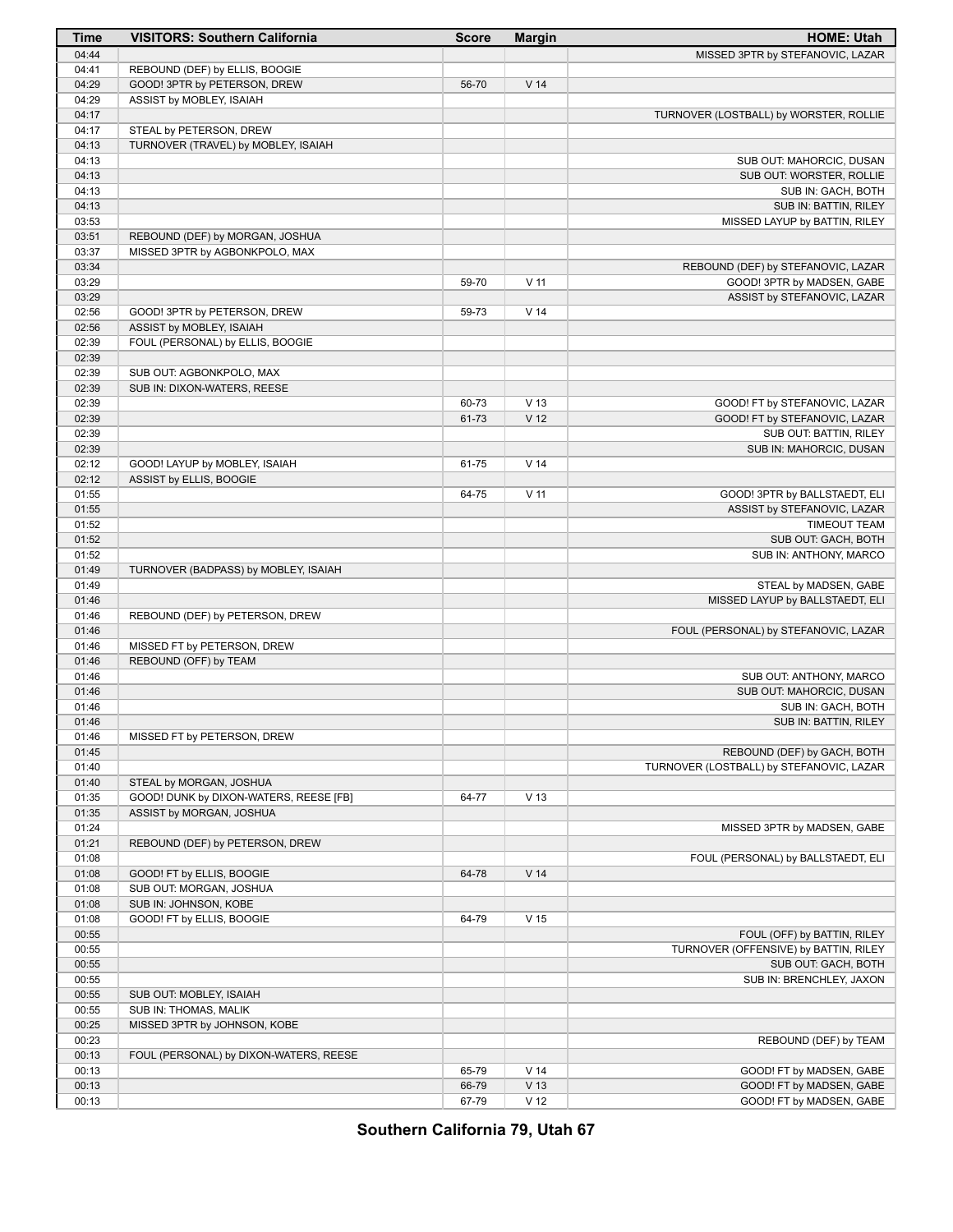| <b>Points (This Period)</b> | <b>USC</b>     | Ute            |
|-----------------------------|----------------|----------------|
| In the Paint                | 26             | 12             |
| Off Turns                   | 5              |                |
| 2nd Chance                  | 5              |                |
| <b>Fast Break</b>           | 8              |                |
| Bench                       | 10             | 16             |
| Per Poss                    | 1.257<br>20/35 | 0.974<br>17/38 |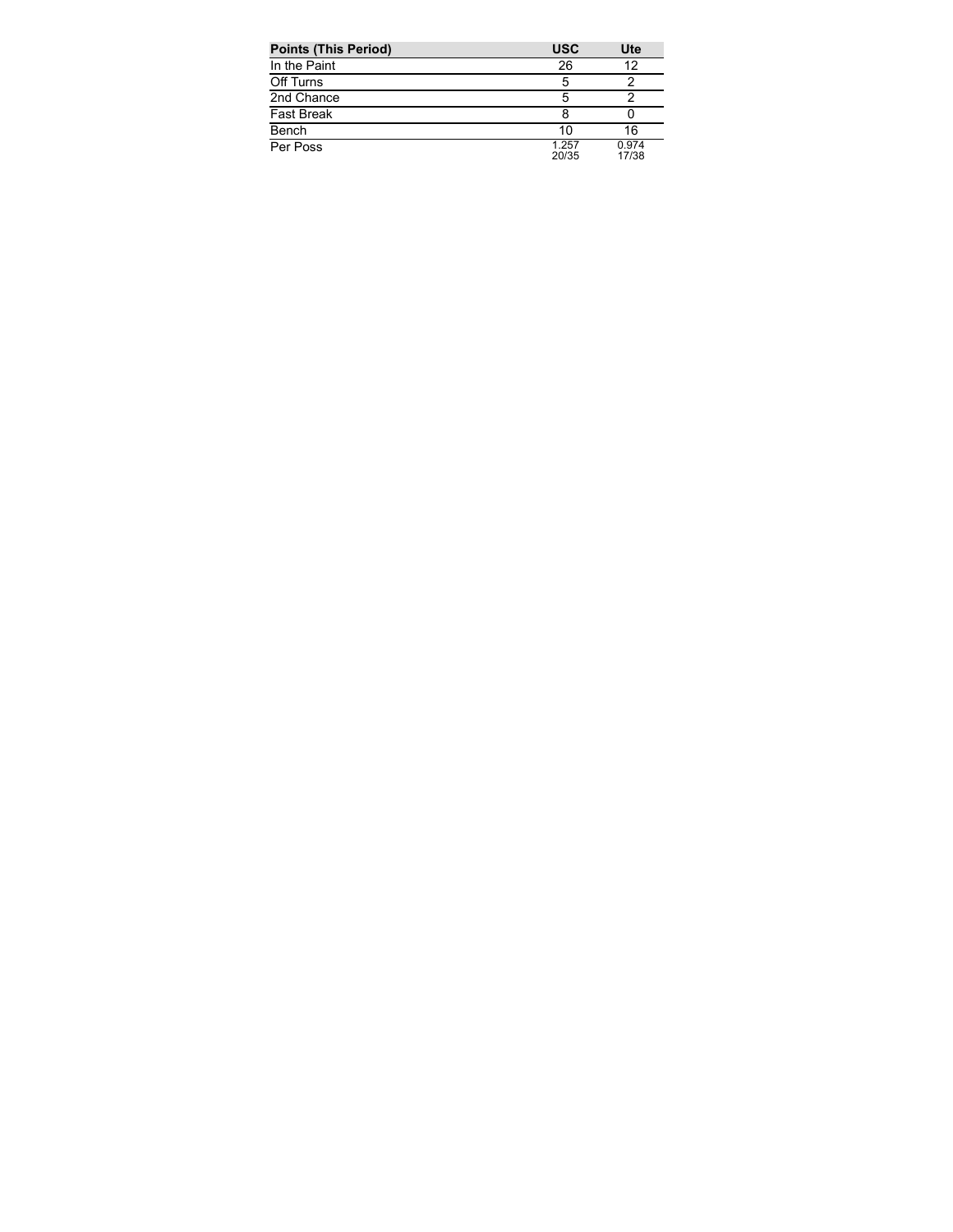#### **Official Scoring/Possession Reference Chart Southern California vs Utah Period 1 January 22, 2022 at Jon M. Huntsman Center - Salt Lake City**



#### **Period 1**

<mark>Starters:</mark><br>Southern California: 0 ELLIS,BOOGIE (G); 1 GOODWIN,CHEVEZ (F); 3 MOBLEY,ISAIAH (F); 13 PETERSON,DREW (G); 23 AGBONKPOLO,MAX (F);<br>Utah: 10 ANTHONY,MARCO (G); 11 BATTIN,RILEY (F); 20 STEFANOVIC,LAZAR (G); 21 MAHO

| <b>Time</b> | <b>VISITORS: Southern California</b> | <b>Score</b> | <b>Margin</b>   | <b>HOME: Utah</b>                      |
|-------------|--------------------------------------|--------------|-----------------|----------------------------------------|
| 18:55       |                                      | $2 - 0$      | H <sub>2</sub>  | GOOD! LAYUP by STEFANOVIC, LAZAR [PNT] |
| 18:32       | GOOD! 3PTR by AGBONKPOLO, MAX        | $2 - 3$      | V <sub>1</sub>  |                                        |
| 18:07       |                                      | $5-3$        | H <sub>2</sub>  | GOOD! 3PTR by ANTHONY, MARCO           |
| 17:10       | GOOD! DUNK by ELLIS, BOOGIE [FB/PNT] | $5-5$        | $\mathsf T$     |                                        |
| 16:43       |                                      | $6-5$        | H <sub>1</sub>  | GOOD! FT by STEFANOVIC, LAZAR          |
| 16:43       |                                      | $7 - 5$      | H <sub>2</sub>  | GOOD! FT by STEFANOVIC, LAZAR          |
| 16:06       |                                      | $9-5$        | H4              | GOOD! LAYUP by GACH, BOTH [PNT]        |
| 15:53       | GOOD! 3PTR by PETERSON, DREW         | $9-8$        | H <sub>1</sub>  |                                        |
| 14:37       |                                      | $11 - 8$     | $H_3$           | GOOD! LAYUP by BRENCHLEY, JAXON        |
| 14:00       | GOOD! 3PTR by ELLIS, BOOGIE          | $11 - 11$    | $\mathsf{T}$    |                                        |
| 13:31       | GOOD! 3PTR by ELLIS, BOOGIE          | $11 - 14$    | V <sub>3</sub>  |                                        |
| 12:14       | GOOD! FT by ELLIS, BOOGIE            | $11 - 15$    | V <sub>4</sub>  |                                        |
| 12:14       | GOOD! FT by ELLIS, BOOGIE            | $11 - 16$    | V <sub>5</sub>  |                                        |
| 11:48       |                                      | 12-16        | V <sub>4</sub>  | GOOD! FT by MAHORCIC, DUSAN            |
| 10:21       | GOOD! LAYUP by GOODWIN, CHEVEZ       | $12 - 18$    | $V_6$           |                                        |
| 09:57       |                                      | $14 - 18$    | V <sub>4</sub>  | GOOD! LAYUP by MAHORCIC, DUSAN         |
| 08:12       | GOOD! LAYUP by PETERSON, DREW [PNT]  | 14-20        | $V_6$           |                                        |
| 07:41       | GOOD! LAYUP by GOODWIN, CHEVEZ       | 14-22        | V8              |                                        |
| 07:09       | GOOD! FT by ELLIS, BOOGIE            | 14-23        | V <sub>9</sub>  |                                        |
| 07:09       | GOOD! FT by ELLIS, BOOGIE            | 14-24        | $V$ 10          |                                        |
| 06:09       | GOOD! LAYUP by MOBLEY, ISAIAH        | 14-26        | V <sub>12</sub> |                                        |
| 05:36       | GOOD! 3PTR by PETERSON, DREW         | 14-29        | V <sub>15</sub> |                                        |
| 05:03       |                                      | 17-29        | V <sub>12</sub> | GOOD! 3PTR by MADSEN, GABE             |
| 04:37       | GOOD! FT by MOBLEY, ISAIAH           | 17-30        | V <sub>13</sub> |                                        |
| 04:37       | GOOD! FT by MOBLEY, ISAIAH           | 17-31        | V <sub>14</sub> |                                        |
| 04:27       |                                      | 20-31        | V <sub>11</sub> | GOOD! 3PTR by MADSEN, GABE             |
| 04:03       | GOOD! LAYUP by MORGAN, JOSHUA        | 20-33        | V <sub>13</sub> |                                        |
| 03:01       |                                      | 21-33        | V <sub>12</sub> | GOOD! FT by MAHORCIC, DUSAN            |
| 03:01       |                                      | 22-33        | V <sub>11</sub> | GOOD! FT by MAHORCIC, DUSAN            |
| 02:20       |                                      | 25-33        | V8              | GOOD! 3PTR by BALLSTAEDT, ELI          |
| 02:00       | GOOD! LAYUP by PETERSON, DREW [PNT]  | 25-35        | $V$ 10          |                                        |
| 01:36       |                                      | 27-35        | V8              | GOOD! JUMPER by MADSEN, GABE           |
| 00:17       |                                      | 30-35        | V <sub>5</sub>  | GOOD! 3PTR by MADSEN, GABE             |

**Southern California 35, Utah 30**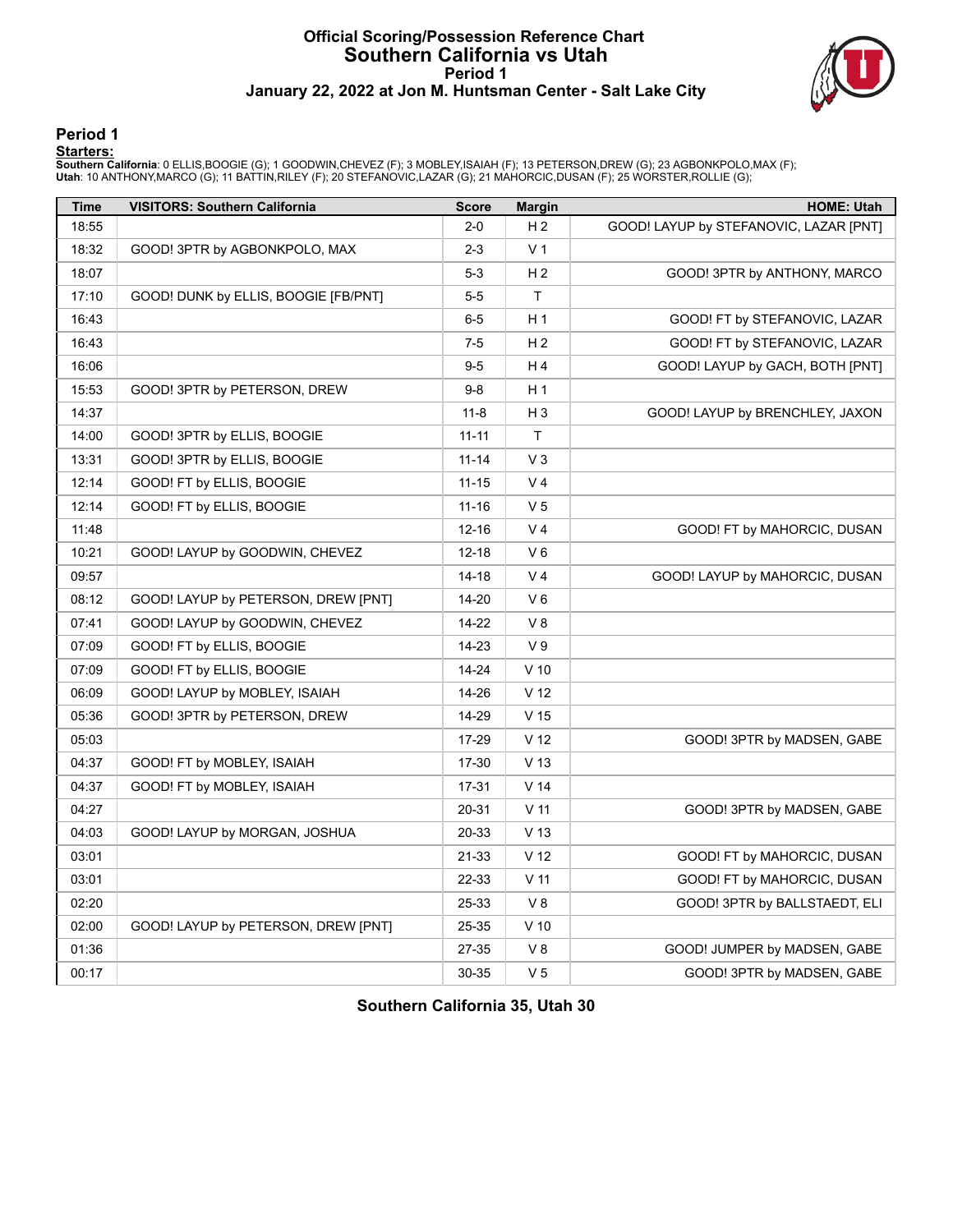#### **Official Scoring/Possession Reference Chart Southern California vs Utah Period 2 January 22, 2022 at Jon M. Huntsman Center - Salt Lake City**



### **Period 2**

<mark>Starters:</mark><br>Southern California: 0 ELLIS,BOOGIE (G); 1 GOODWIN,CHEVEZ (F); 3 MOBLEY,ISAIAH (F); 13 PETERSON,DREW (G); 23 AGBONKPOLO,MAX (F);<br>Utah: 10 ANTHONY,MARCO (G); 11 BATTIN,RILEY (F); 20 STEFANOVIC,LAZAR (G); 21 MAHO

| <b>Time</b> | <b>VISITORS: Southern California</b>   | <b>Score</b> | <b>Margin</b>   | <b>HOME: Utah</b>                      |
|-------------|----------------------------------------|--------------|-----------------|----------------------------------------|
| 19:48       |                                        | $31 - 35$    | V <sub>4</sub>  | GOOD! FT by ANTHONY, MARCO             |
| 19:48       |                                        | 32-35        | $V_3$           | GOOD! FT by ANTHONY, MARCO             |
| 19:20       | GOOD! 3PTR by PETERSON, DREW           | 32-38        | $V_6$           |                                        |
| 18:22       | GOOD! LAYUP by AGBONKPOLO, MAX [PNT]   | 32-40        | V8              |                                        |
| 18:05       |                                        | 34-40        | $V_6$           | GOOD! JUMPER by WORSTER, ROLLIE        |
| 16:46       | GOOD! LAYUP by MOBLEY, ISAIAH [PNT]    | 34-42        | V8              |                                        |
| 16:18       |                                        | 36-42        | $V_6$           | GOOD! LAYUP by THIOUNE, LAHAT          |
| 16:02       | GOOD! LAYUP by ELLIS, BOOGIE [PNT]     | 36-44        | V8              |                                        |
| 15:23       | GOOD! FT by GOODWIN, CHEVEZ            | 36-45        | V <sub>9</sub>  |                                        |
| 14:43       | GOOD! LAYUP by PETERSON, DREW [PNT]    | 36-47        | $V$ 11          |                                        |
| 14:29       |                                        | 38-47        | V <sub>9</sub>  | GOOD! LAYUP by MAHORCIC, DUSAN         |
| 14:22       | GOOD! LAYUP by ANDERSON, ETHAN         | 38-49        | V <sub>11</sub> |                                        |
| 13:52       | GOOD! JUMPER by MOBLEY, ISAIAH [PNT]   | 38-51        | V <sub>13</sub> |                                        |
| 13:22       | GOOD! 3PTR by DIXON-WATERS, REESE      | 38-54        | V <sub>16</sub> |                                        |
| 12:52       | GOOD! LAYUP by WHITE, ISAIAH [FB/PNT]  | 38-56        | V 18            |                                        |
| 12:33       |                                        | 41-56        | V <sub>15</sub> | GOOD! 3PTR by BATTIN, RILEY            |
| 11:41       |                                        | 43-56        | V <sub>13</sub> | GOOD! LAYUP by ANTHONY, MARCO          |
| 11:11       |                                        | 45-56        | V <sub>11</sub> | GOOD! LAYUP by STEFANOVIC, LAZAR [PNT] |
| 10:35       |                                        | 46-56        | $V$ 10          | GOOD! FT by WORSTER, ROLLIE            |
| 10:35       |                                        | 47-56        | V <sub>9</sub>  | GOOD! FT by WORSTER, ROLLIE            |
| 10:18       | GOOD! LAYUP by GOODWIN, CHEVEZ         | 47-58        | V <sub>11</sub> |                                        |
| 10:01       | GOOD! FT by ELLIS, BOOGIE [FB]         | 47-59        | V <sub>12</sub> |                                        |
| 10:01       | GOOD! FT by ELLIS, BOOGIE [FB]         | 47-60        | V <sub>13</sub> |                                        |
| 09:00       | GOOD! FT by WHITE, ISAIAH              | 47-61        | V <sub>14</sub> |                                        |
| 08:45       |                                        | 49-61        | V <sub>12</sub> | GOOD! JUMPER by GACH, BOTH [PNT]       |
| 06:39       |                                        | 51-61        | $V$ 10          | GOOD! LAYUP by STEFANOVIC, LAZAR       |
| 06:21       | GOOD! LAYUP by PETERSON, DREW          | 51-63        | V <sub>12</sub> |                                        |
| 06:10       |                                        | 54-63        | V <sub>9</sub>  | GOOD! 3PTR by MADSEN, GABE             |
| 05:48       | GOOD! JUMPER by GOODWIN, CHEVEZ [PNT]  | 54-65        | $V$ 11          |                                        |
| 05:38       |                                        | 56-65        | V <sub>9</sub>  | GOOD! JUMPER by MAHORCIC, DUSAN        |
| 05:24       | GOOD! DUNK by AGBONKPOLO, MAX [FB]     | 56-67        | $V$ 11          |                                        |
| 04:29       | GOOD! 3PTR by PETERSON, DREW           | 56-70        | V <sub>14</sub> |                                        |
| 03:29       |                                        | 59-70        | V <sub>11</sub> | GOOD! 3PTR by MADSEN, GABE             |
| 02:56       | GOOD! 3PTR by PETERSON, DREW           | 59-73        | V <sub>14</sub> |                                        |
| 02:39       |                                        | 60-73        | V <sub>13</sub> | GOOD! FT by STEFANOVIC, LAZAR          |
| 02:39       |                                        | 61-73        | V <sub>12</sub> | GOOD! FT by STEFANOVIC, LAZAR          |
| 02:12       | GOOD! LAYUP by MOBLEY, ISAIAH          | 61-75        | V <sub>14</sub> |                                        |
| 01:55       |                                        | 64-75        | $V$ 11          | GOOD! 3PTR by BALLSTAEDT, ELI          |
| 01:35       | GOOD! DUNK by DIXON-WATERS, REESE [FB] | 64-77        | V <sub>13</sub> |                                        |
| 01:08       | GOOD! FT by ELLIS, BOOGIE              | 64-78        | V <sub>14</sub> |                                        |
| 01:08       | GOOD! FT by ELLIS, BOOGIE              | 64-79        | V <sub>15</sub> |                                        |
| 00:13       |                                        | 65-79        | V <sub>14</sub> | GOOD! FT by MADSEN, GABE               |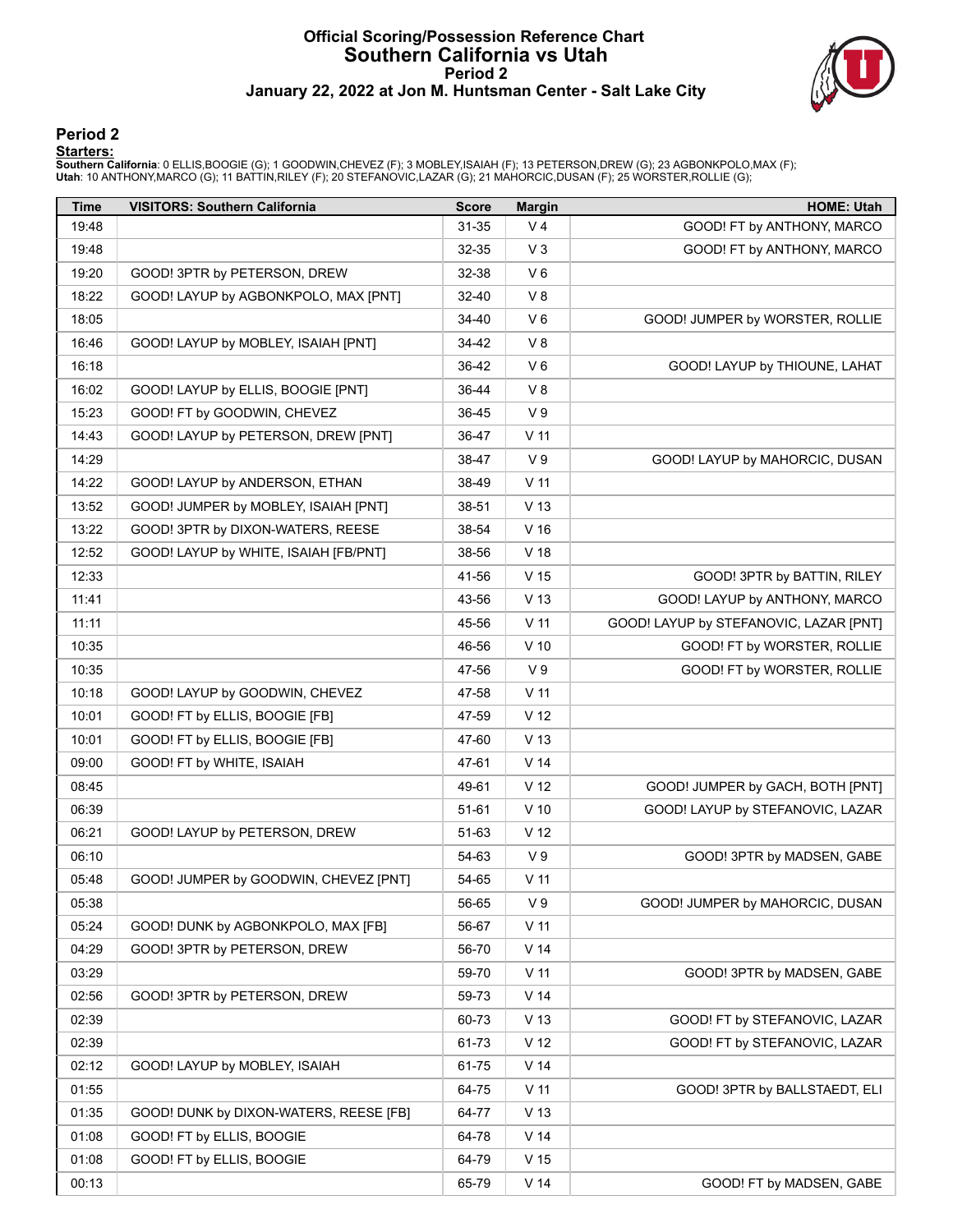| Time  | VISITORS: Southern California | Score | <b>Margin</b>   | <b>HOME: Utah</b>        |
|-------|-------------------------------|-------|-----------------|--------------------------|
| 00:13 |                               | 66-79 | V 13            | GOOD! FT by MADSEN, GABE |
| 00:13 |                               | 67-79 | V <sub>12</sub> | GOOD! FT by MADSEN, GABE |

**Southern California 79, Utah 67**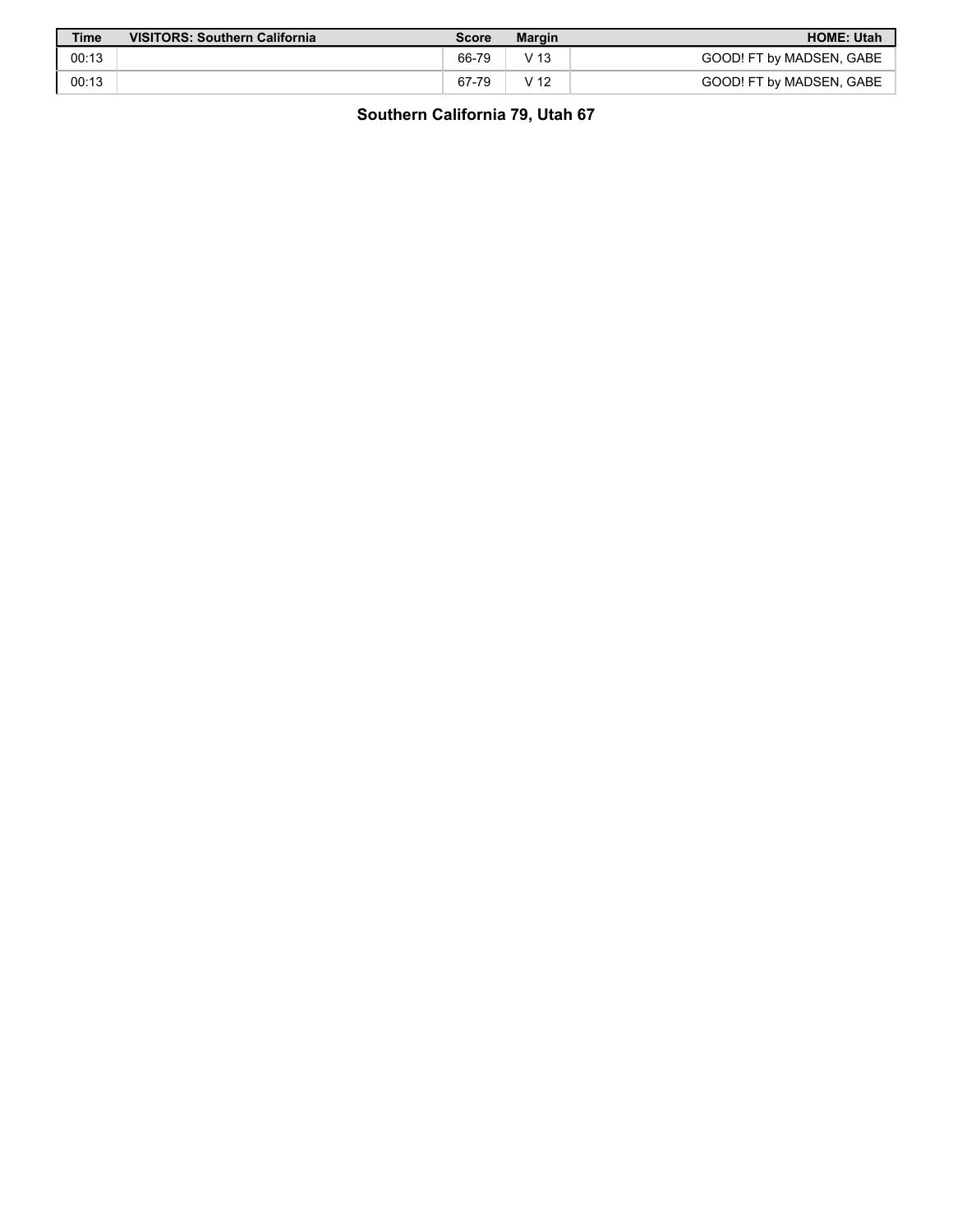#### **Official Substitutions Log Southern California vs Utah Period 1 January 22, 2022 at Jon M. Huntsman Center - Salt Lake City**



| <b>VISITORS: Southern California</b> | <b>Time</b> | <b>Score</b> | <b>HOME: Utah</b>           |
|--------------------------------------|-------------|--------------|-----------------------------|
| 0 ELLIS, BOOGIE                      |             |              | 10 ANTHONY, MARCO           |
| 1 GOODWIN, CHEVEZ                    |             |              | 11 BATTIN, RILEY            |
| 3 MOBLEY, ISAIAH                     |             |              | 20 STEFANOVIC, LAZAR        |
| 13 PETERSON, DREW                    |             |              | 21 MAHORCIC, DUSAN          |
| 23 AGBONKPOLO, MAX                   |             |              | 25 WORSTER, ROLLIE          |
|                                      | 16:43       | $5-6$        | SUB OUT: WORSTER, ROLLIE    |
|                                      | 16:43       |              | SUB IN: GACH, BOTH          |
|                                      | 16:43       |              | SUB OUT: BATTIN, RILEY      |
|                                      | 16:43       |              | SUB IN: BRENCHLEY, JAXON    |
|                                      | 14:12       | $8 - 11$     | SUB OUT: STEFANOVIC, LAZAR  |
|                                      | 14:12       |              | SUB OUT: MAHORCIC, DUSAN    |
|                                      | 14:12       |              | SUB IN: THIOUNE, LAHAT      |
|                                      | 14:12       |              | SUB IN: MADSEN, GABE        |
| SUB OUT: 1 GOODWIN, CHEVEZ           | 14:12       |              |                             |
| SUB OUT: 23 AGBONKPOLO, MAX          | 14:12       |              |                             |
| SUB IN: 20 ANDERSON, ETHAN           | 14:12       |              |                             |
| SUB IN: 24 MORGAN, JOSHUA            | 14:12       |              |                             |
|                                      | 12:27       | $14 - 11$    | SUB OUT: THIOUNE, LAHAT     |
|                                      | 12:27       |              | SUB OUT: BRENCHLEY, JAXON   |
|                                      | 12:27       |              | SUB OUT: ANTHONY, MARCO     |
|                                      | 12:27       |              | SUB OUT: MADSEN, GABE       |
|                                      | 12:27       |              | SUB IN: BATTIN, RILEY       |
|                                      | 12:27       |              | SUB IN: STEFANOVIC, LAZAR   |
|                                      | 12:27       |              | SUB IN: MAHORCIC, DUSAN     |
|                                      | 12:27       |              | SUB IN: WORSTER, ROLLIE     |
| SUB OUT: 3 MOBLEY, ISAIAH            | 12:27       |              |                             |
| SUB IN: 5 WHITE, ISAIAH              | 12:27       |              |                             |
| SUB OUT: 0 ELLIS, BOOGIE             | 12:03       | $16 - 11$    |                             |
| SUB IN: 21 DIXON-WATERS, REESE       | 12:03       |              |                             |
|                                      | 11:27       | $16-12$      | SUB OUT: GACH, BOTH         |
|                                      | 11:27       |              | SUB OUT: BATTIN, RILEY      |
|                                      | 11:27       |              | SUB IN: BRENCHLEY, JAXON    |
|                                      | 11:27       |              | SUB IN: MADSEN, GABE        |
| SUB OUT: 13 PETERSON, DREW           | 10:53       | $16-12$      |                             |
| SUB OUT: 24 MORGAN, JOSHUA           | 10:53       |              |                             |
| SUB IN: 1 GOODWIN, CHEVEZ            | 10:53       |              |                             |
| SUB IN: 3 MOBLEY ISAIAH              | 10:53       |              |                             |
|                                      | 09:41       | $18-14$      | SUB OUT: MAHORCIC, DUSAN    |
|                                      | 09:41       |              | SUB IN: THIOUNE, LAHAT      |
|                                      | 09:06       | $18 - 14$    | SUB OUT: WORSTER, ROLLIE    |
|                                      | 09:06       |              | SUB IN: GACH, BOTH          |
|                                      | 08:34       | 18-14        | SUB OUT: BRENCHLEY, JAXON   |
|                                      | 08:34       |              | SUB OUT: MADSEN, GABE       |
|                                      | 08:34       |              | SUB IN: JENKINS JR., DAVID  |
|                                      | 08:34       |              | SUB IN: BALLSTAEDT, ELI     |
| SUB OUT: 5 WHITE, ISAIAH             | 08:34       |              |                             |
| SUB OUT: 20 ANDERSON, ETHAN          | 08:34       |              |                             |
| SUB OUT: 21 DIXON-WATERS, REESE      | 08:34       |              |                             |
| SUB IN: 0 ELLIS, BOOGIE              | 08:34       |              |                             |
| SUB IN: 13 PETERSON, DREW            | 08:34       |              |                             |
| SUB IN: 23 AGBONKPOLO, MAX           | 08:34       |              |                             |
|                                      | 07:27       | $22 - 14$    | SUB OUT: STEFANOVIC, LAZAR  |
|                                      | 07:27       |              | SUB IN: ANTHONY, MARCO      |
|                                      | 07:09       | $23 - 14$    | SUB OUT: THIOUNE, LAHAT     |
|                                      | 07:09       |              | SUB OUT: BALLSTAEDT, ELI    |
|                                      | 07:09       |              | SUB IN: BATTIN, RILEY       |
|                                      | 07:09       |              | SUB IN: MAHORCIC, DUSAN     |
|                                      | 05:35       | 29-14        | SUB OUT: JENKINS JR., DAVID |
|                                      | 05:35       |              | SUB OUT: GACH, BOTH         |
|                                      | 05:35       |              | SUB OUT: ANTHONY, MARCO     |
|                                      | 05:35       |              | SUB OUT: BATTIN, RILEY      |
|                                      | 05:35       |              | SUB IN: BRENCHLEY, JAXON    |
|                                      | 05:35       |              | SUB IN: STEFANOVIC, LAZAR   |
|                                      | 05:35       |              | SUB IN: WORSTER, ROLLIE     |
|                                      | 05:35       |              | SUB IN: MADSEN, GABE        |
| SUB OUT: 1 GOODWIN, CHEVEZ           | 05:35       |              |                             |
| SUB IN: 24 MORGAN, JOSHUA            | 05:35       |              |                             |
| SUB OUT: 0 ELLIS, BOOGIE             | 05:24       | 29-14        |                             |
| SUB IN: 2 JOHNSON, KOBE              | 05:24       |              |                             |
|                                      |             |              |                             |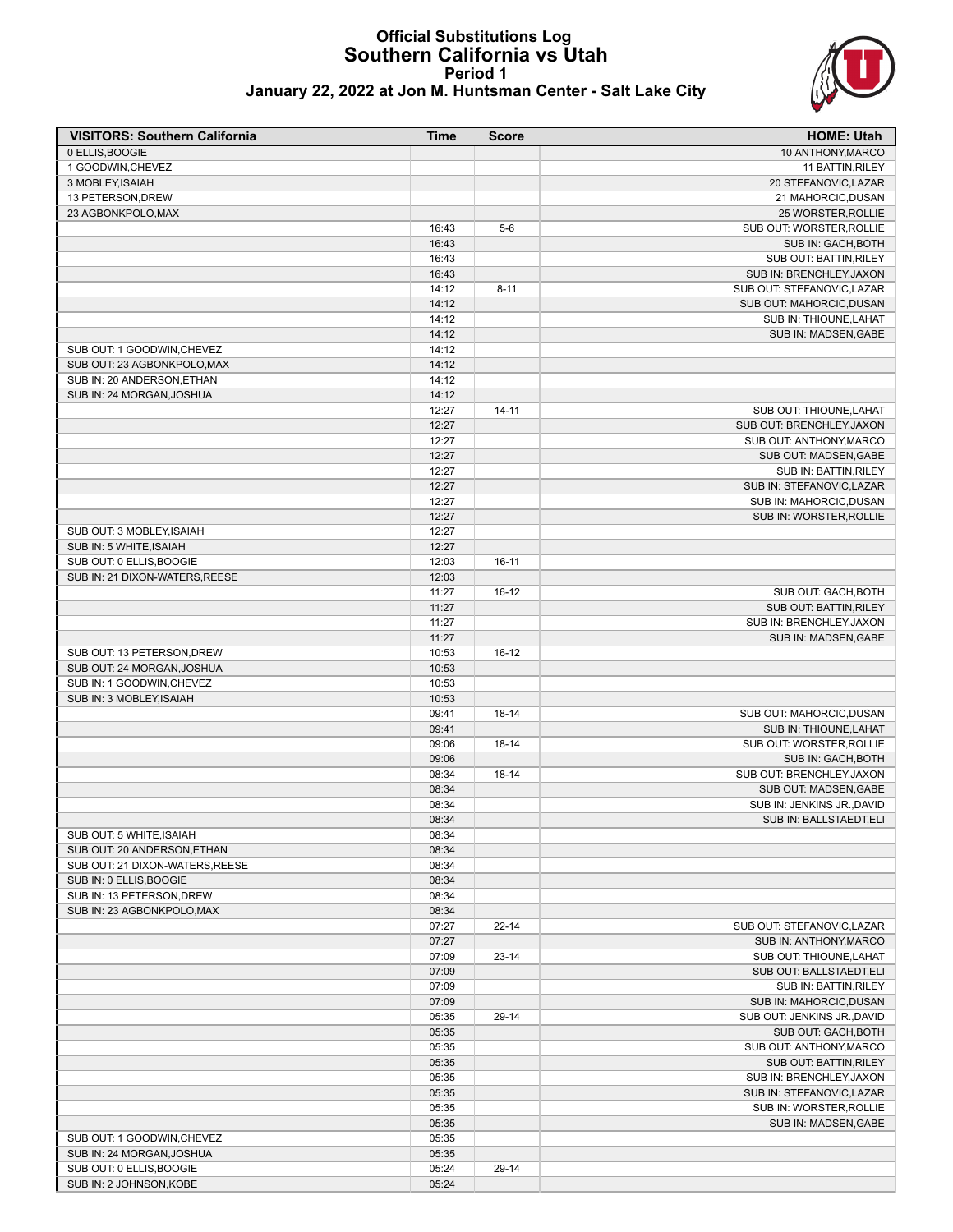| <b>VISITORS: Southern California</b> | <b>Time</b> | <b>Score</b> | <b>HOME: Utah</b>            |
|--------------------------------------|-------------|--------------|------------------------------|
| SUB OUT: 13 PETERSON, DREW           | 03:56       | $33 - 20$    |                              |
| SUB IN: 20 ANDERSON, ETHAN           | 03:56       |              |                              |
|                                      | 03:01       | $33 - 21$    | SUB OUT: BRENCHLEY, JAXON    |
|                                      | 03:01       |              | SUB IN: BALLSTAEDT, ELI      |
| SUB OUT: 23 AGBONKPOLO, MAX          | 03:01       |              |                              |
| SUB OUT: 24 MORGAN, JOSHUA           | 03:01       |              |                              |
| SUB IN: 1 GOODWIN, CHEVEZ            | 03:01       |              |                              |
| SUB IN: 5 WHITE.ISAIAH               | 03:01       |              |                              |
|                                      | 03:01       |              | SUB OUT: MAHORCIC, DUSAN     |
|                                      | 03:01       |              | <b>SUB IN: THIOUNE.LAHAT</b> |
| SUB OUT: 2 JOHNSON.KOBE              | 02:18       | $33 - 25$    |                              |
| SUB IN: 13 PETERSON.DREW             | 02:18       |              |                              |
| SUB OUT: 20 ANDERSON.ETHAN           | 00:41       | $35 - 27$    |                              |
| SUB IN: 2 JOHNSON.KOBE               | 00:41       |              |                              |

**Southern California 35, Utah 30**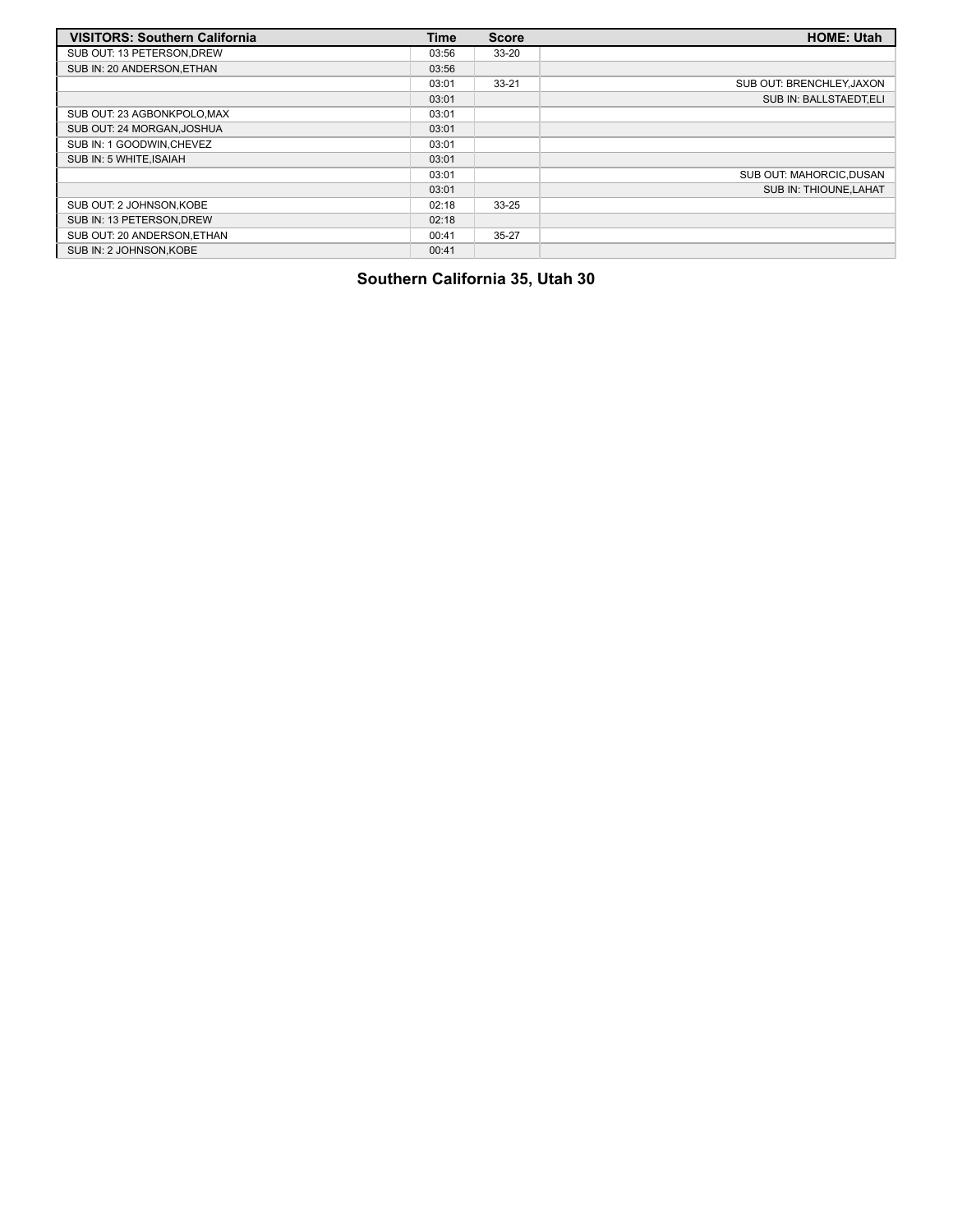# **Official Substitutions Log Southern California vs Utah Period 2**



|  | January 22, 2022 at Jon M. Huntsman Center - Salt Lake City |  |  |  |  |  |
|--|-------------------------------------------------------------|--|--|--|--|--|
|--|-------------------------------------------------------------|--|--|--|--|--|

| <b>VISITORS: Southern California</b> | <b>Time</b> | <b>Score</b>   | <b>HOME: Utah</b>          |
|--------------------------------------|-------------|----------------|----------------------------|
| 0 ELLIS, BOOGIE                      |             |                | 10 ANTHONY, MARCO          |
| 1 GOODWIN, CHEVEZ                    |             |                | 11 BATTIN, RILEY           |
| 3 MOBLEY, ISAIAH                     |             |                | 20 STEFANOVIC, LAZAR       |
| 13 PETERSON, DREW                    |             |                | 21 MAHORCIC, DUSAN         |
| 23 AGBONKPOLO, MAX                   |             |                | 25 WORSTER, ROLLIE         |
|                                      | 20:00       | $\blacksquare$ | SUB OUT: THIOUNE, LAHAT    |
|                                      | 20:00       |                | SUB OUT: BALLSTAEDT, ELI   |
|                                      | 20:00       |                | SUB OUT: MADSEN, GABE      |
|                                      | 20:00       |                | SUB IN: ANTHONY, MARCO     |
|                                      | 20:00       |                | SUB IN: BATTIN, RILEY      |
|                                      | 20:00       |                | SUB IN: MAHORCIC, DUSAN    |
| SUB OUT: 2 JOHNSON, KOBE             | 20:00       |                |                            |
| SUB OUT: 5 WHITE, ISAIAH             | 20:00       |                |                            |
| SUB IN: 0 ELLIS, BOOGIE              | 20:00       |                |                            |
| SUB IN: 23 AGBONKPOLO, MAX           | 20:00       |                |                            |
|                                      | 18:22       | 38-32          | SUB OUT: MAHORCIC, DUSAN   |
|                                      | 18:22       |                | SUB IN: THIOUNE, LAHAT     |
|                                      | 15:40       | 44-36          | SUB OUT: BATTIN, RILEY     |
|                                      | 15:40       |                | SUB OUT: STEFANOVIC, LAZAR |
|                                      | 15:40       |                | SUB OUT: WORSTER, ROLLIE   |
|                                      | 15:40       |                | SUB IN: GACH, BOTH         |
|                                      | 15:40       |                | SUB IN: BRENCHLEY, JAXON   |
|                                      | 15:40       |                | SUB IN: MADSEN, GABE       |
| SUB OUT: 23 AGBONKPOLO, MAX          | 15:40       |                |                            |
| SUB IN: 20 ANDERSON, ETHAN           | 15:40       |                |                            |
|                                      | 15:23       | 44-36          | SUB OUT: THIOUNE, LAHAT    |
|                                      | 15:23       |                | SUB IN: MAHORCIC, DUSAN    |
| SUB OUT: 0 ELLIS, BOOGIE             | 14:22       | 49-38          |                            |
| SUB OUT: 1 GOODWIN, CHEVEZ           | 14:22       |                |                            |
| SUB IN: 21 DIXON-WATERS, REESE       | 14:22       |                |                            |
| SUB IN: 24 MORGAN, JOSHUA            | 14:22       |                |                            |
|                                      | 13:14       | 54-38          | SUB OUT: ANTHONY, MARCO    |
|                                      | 13:14       |                | SUB IN: STEFANOVIC, LAZAR  |
| SUB OUT: 3 MOBLEY, ISAIAH            | 13:14       |                |                            |
| SUB IN: 5 WHITE, ISAIAH              | 13:14       |                |                            |
|                                      | 12:52       | 56-38          | SUB OUT: GACH, BOTH        |
|                                      | 12:52       |                | SUB OUT: BRENCHLEY, JAXON  |
|                                      | 12:52       |                | SUB OUT: MAHORCIC, DUSAN   |
|                                      | 12:52       |                | SUB OUT: MADSEN, GABE      |
|                                      | 12:52       |                | SUB IN: ANTHONY, MARCO     |
|                                      | 12:52       |                | SUB IN: BATTIN, RILEY      |
|                                      | 12:52       |                | SUB IN: BALLSTAEDT,ELI     |
|                                      | 12:52       |                | SUB IN: WORSTER, ROLLIE    |
| SUB OUT: 13 PETERSON, DREW           | 11:36       | 56-43          |                            |
| SUB OUT: 20 ANDERSON, ETHAN          | 11:36       |                |                            |
| SUB IN: 0 ELLIS, BOOGIE              | 11:36       |                |                            |
| SUB IN: 3 MOBLEY, ISAIAH             | 11:36       |                |                            |
| SUB OUT: 21 DIXON-WATERS, REESE      | 11:35       | 56-43          |                            |
| SUB IN: 13 PETERSON, DREW            | 11:35       |                |                            |
| SUB OUT: 24 MORGAN, JOSHUA           | 11:23       | 56-43          |                            |
| SUB IN: 1 GOODWIN, CHEVEZ            | 11:23       |                |                            |
|                                      | 10:01       | 59-47          | SUB OUT: BATTIN, RILEY     |
|                                      | 10:01       |                | SUB OUT: STEFANOVIC, LAZAR |
|                                      | 10:01       |                | SUB IN: MAHORCIC, DUSAN    |
|                                      | 10:01       |                | SUB IN: MADSEN, GABE       |
|                                      | 09:42       | 60-47          | SUB OUT: BALLSTAEDT,ELI    |
|                                      | 09:42       |                | SUB IN: BRENCHLEY, JAXON   |
|                                      | 09:00       | 61-47          | SUB OUT: WORSTER, ROLLIE   |
|                                      | 09:00       |                | SUB IN: GACH, BOTH         |
| SUB OUT: 1 GOODWIN, CHEVEZ           | 08:31       | 61-49          |                            |
| SUB IN: 23 AGBONKPOLO, MAX           | 08:31       |                |                            |
| SUB OUT: 0 ELLIS, BOOGIE             | 07:26       | 61-49          |                            |
| SUB OUT: 3 MOBLEY, ISAIAH            | 07:26       |                |                            |
| SUB OUT: 5 WHITE, ISAIAH             | 07:26       |                |                            |
| SUB IN: 1 GOODWIN, CHEVEZ            | 07:26       |                |                            |
| SUB IN: 2 JOHNSON, KOBE              | 07:26       |                |                            |
| SUB IN: 20 ANDERSON, ETHAN           | 07:26       |                |                            |
|                                      | 07:24       | 61-49          | SUB OUT: GACH, BOTH        |
|                                      | 07:24       |                | SUB OUT: BRENCHLEY, JAXON  |